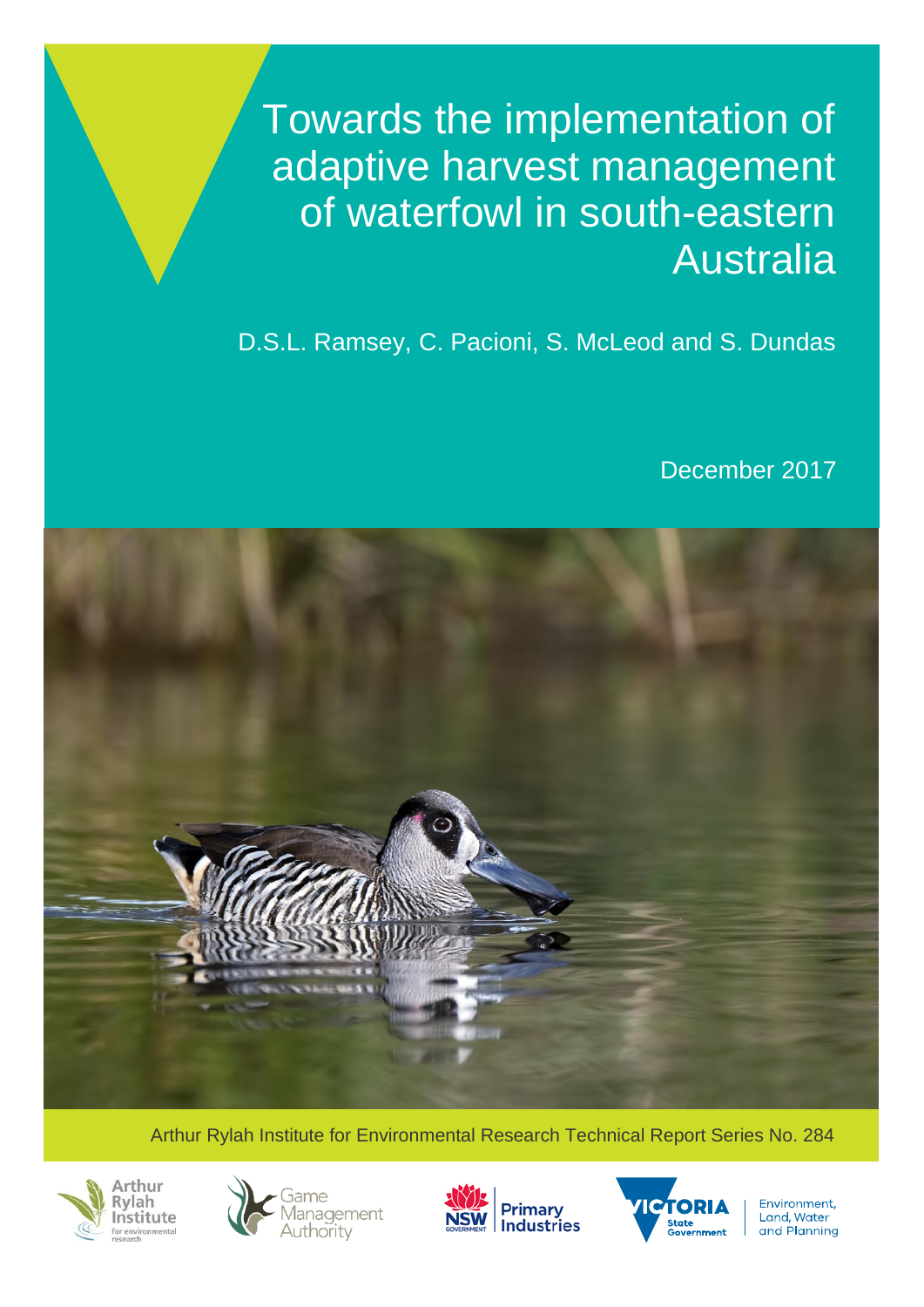#### **Photo credit**

Pink-eared Duck (*Malacorhynchus membranaceus*) (Photo: Craig Greer – http://craiggreer.com).

© The State of Victoria Department of Environment, Land, Water and Planning 2017

 $\odot$  $|$  (cc)

This work is licensed under a Creative Commons Attribution 4.0 International licence. You are free to re-use the work under that licence, on the condition that you credit the State of Victoria as author. The licence does not apply to any images, photographs or branding, including the Victorian Coat of Arms, the Victorian Government logo and the Department of Environment, Land, Water and Planning (DELWP) logo. To view a copy of this licence, visit

<http://creativecommons.org/licenses/by/4.0/>

ISBN 978-1-76047-877-3 (Print) ISBN 978-1-76047-878-0 (online/pdf)

#### **Disclaimer**

This publication may be of assistance to you but the State of Victoria and its employees do not guarantee that the publication is without flaw of any kind or is wholly appropriate for your particular purposes and therefore disclaims all liability for any error, loss or other consequence which may arise from you relying on any information in this publication.

#### **Accessibility**

If you would like to receive this publication in an alternative format, please telephone the DELWP Customer Service Centre on 136186, email [customer.service@delwp.vic.gov.au,](mailto:customer.service@delwp.vic.gov.au) or via the National Relay Service on 133 677 [www.relayservice.com.au.](http://www.relayservice.com.au/) This document is also available on the internet at [www.delwp.vic.gov.au.](http://www.delwp.vic.gov.au/)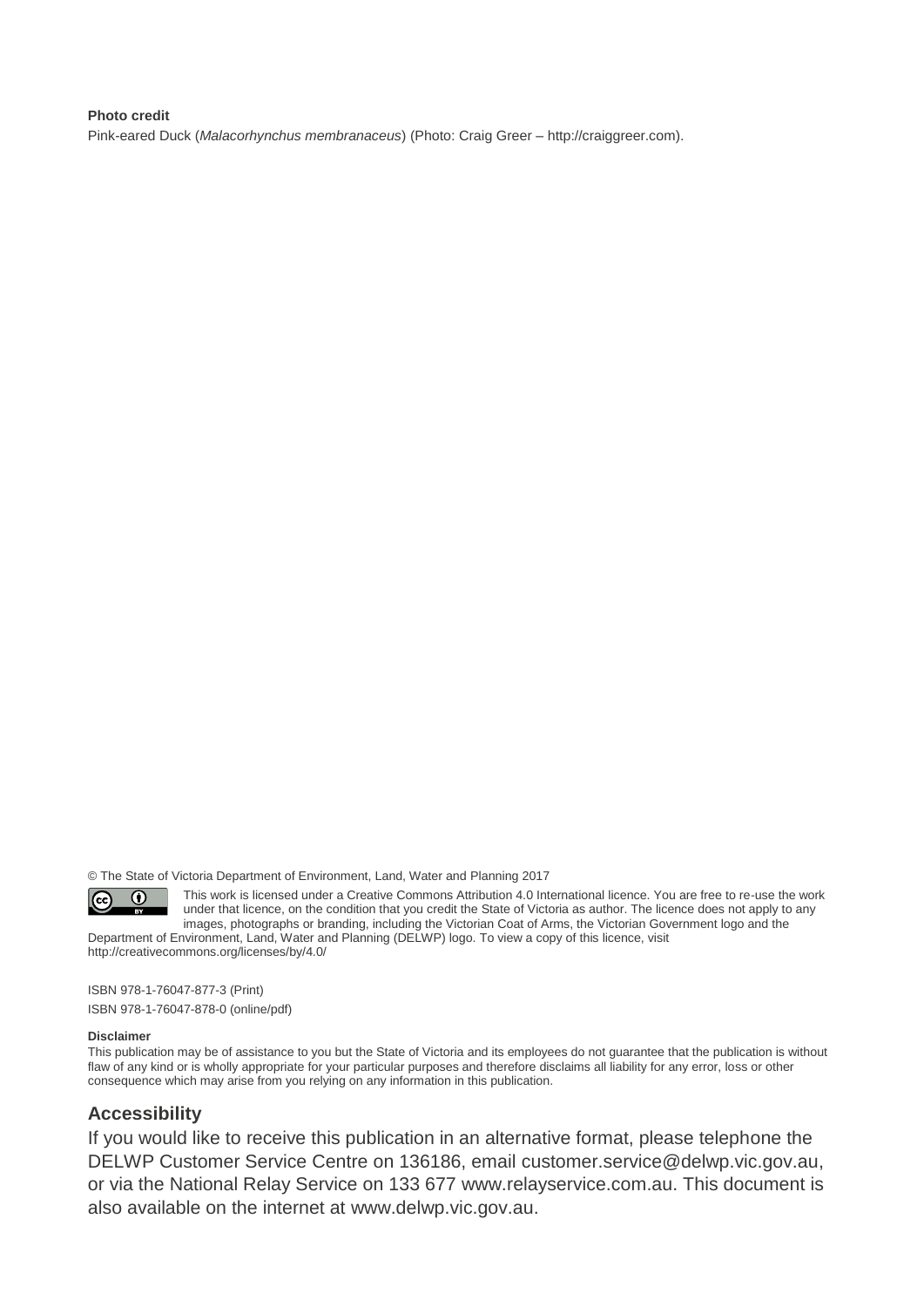# **Towards the implementation of** adaptive harvest management of waterfowl in south-eastern holders in 2017 **Australia**

David Ramsey, Carlo Pacioni, Steve McLeod and Shannon Dundas

**Arthur Rylah Institute for Environmental Research, Department of Environment, Land, Water and Planning, Heidelberg, Victoria**

**in partnership with:**

**Game Management Authority, 121 Exhibition Street, Victoria, 3000**

**Game Licensing Unit, Department of Primary Industries, 92 Kite Street, Orange, NSW 2800**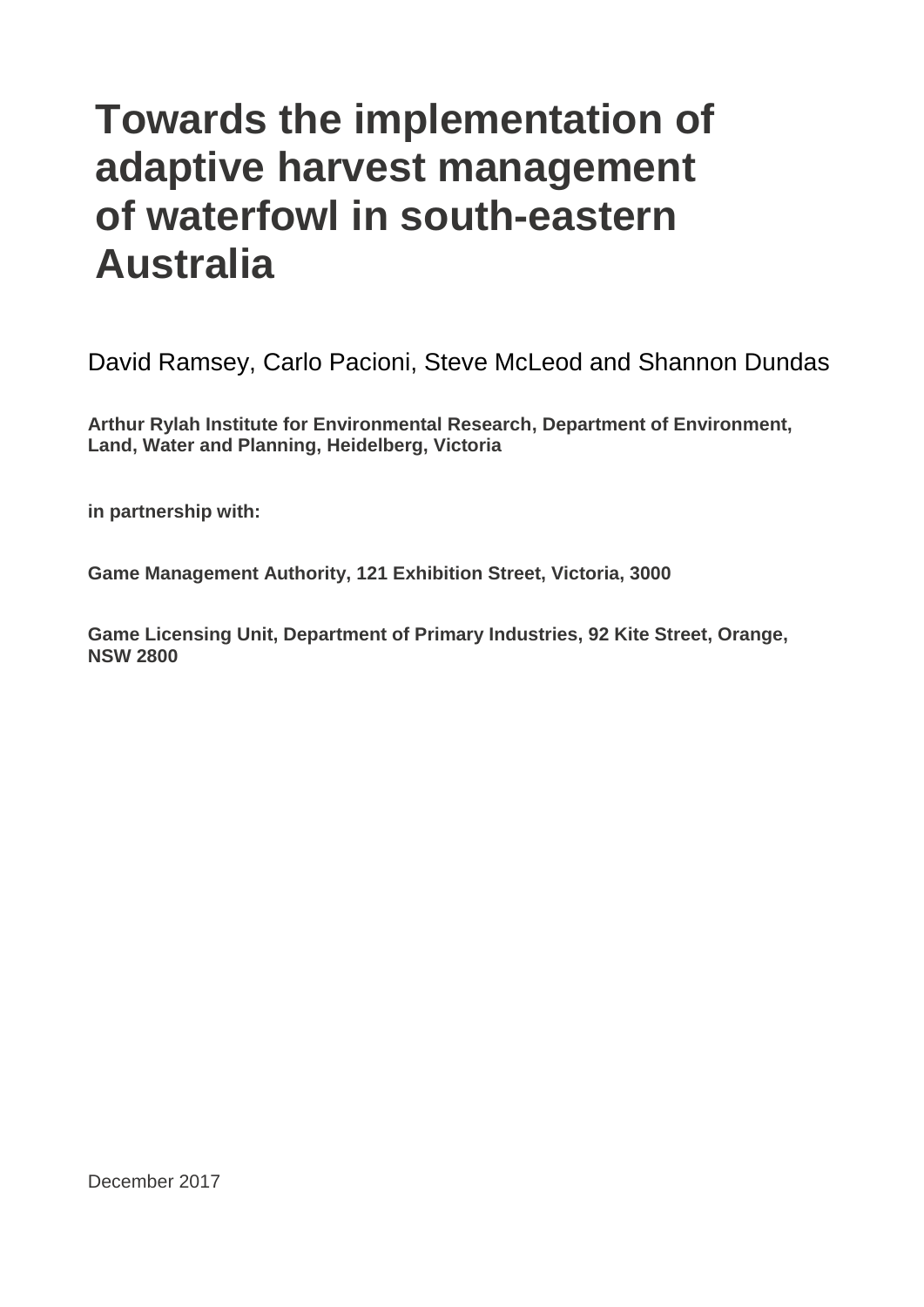#### **Acknowledgements**

Funding to undertake this review was provided by the Game Management Authority, Department of Economic Development, Jobs, Transport and Resources, Victoria and the NSW Game Licencing Unit, Department of Primary Industries, NSW.

#### **Authors**

David Ramsey<sup>1</sup>, Carlo Pacioni<sup>1</sup>, Steve McLeod<sup>2</sup> and Shannon Dundas<sup>2</sup>

<sup>1</sup>Arthur Rylah Institute for Environmental Research, 123 Brown Street, Heidelberg, Victoria 3084

<sup>2</sup>Vertebrate Pest Research Unit, Orange Agricultural Institute, Department of Primary Industries, Forest Road, Orange, NSW 2800

**Editor** Organic Editing

**Report produced by:** Arthur Rylah Institute for Environmental Research Department of Environment, Land, Water and Planning PO Box 137 Heidelberg, Victoria 3084

Phone (03) 9450 8600 Website: www.delwp.vic.gov.au

#### **Citation**

Ramsey, D.S.L., Pacioni, C., McLeod, S. and Dundas, S. (2017). *Towards the implementation of adaptive harvest management of waterfowl in south-eastern Australia*. Arthur Rylah Institute for Environmental Research Technical Report Series No. 284, Department of Environment, Land, Water and Planning, Heidelberg, Victoria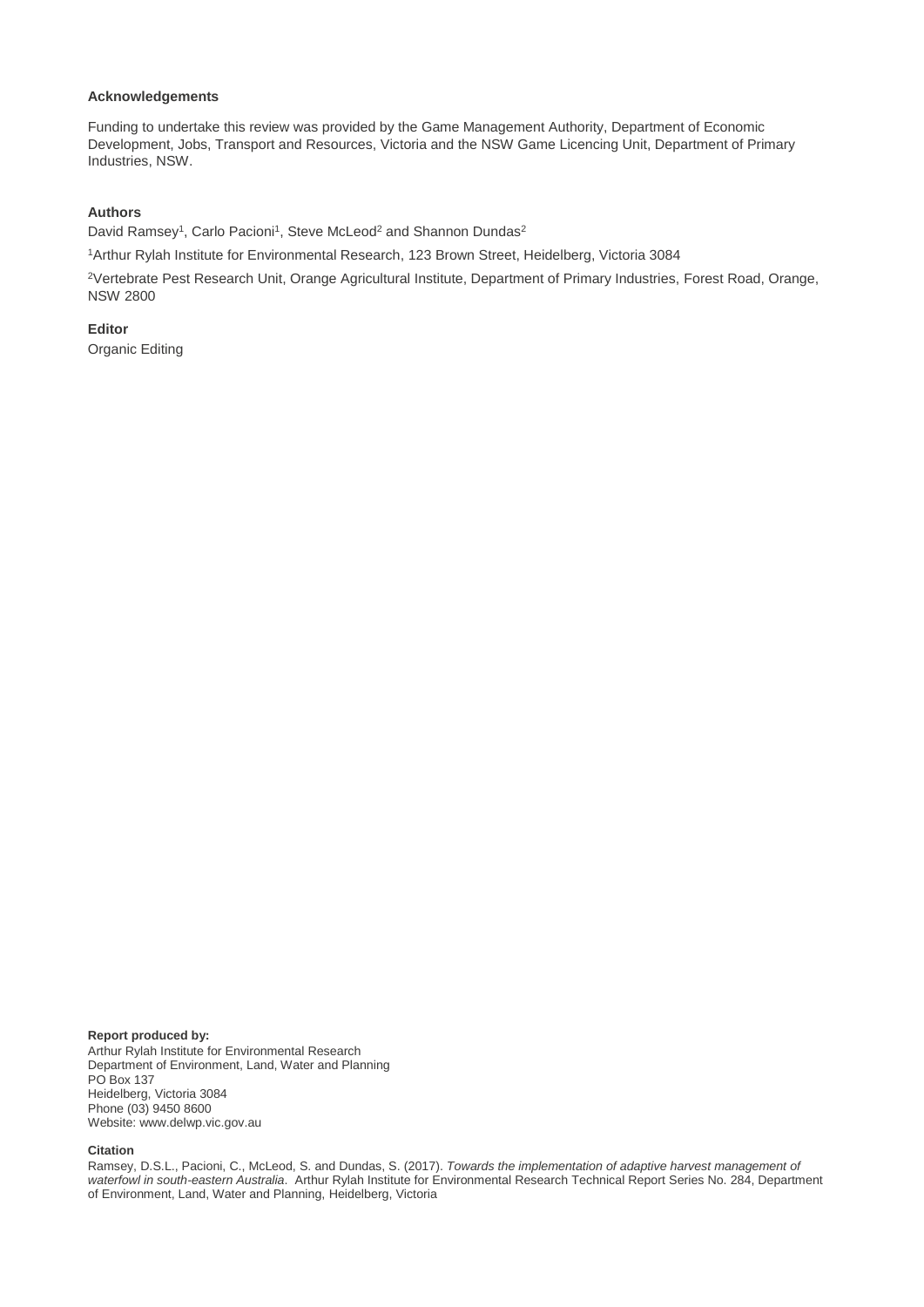# **Contents**

| 1.1.6 Additional data required to increase predictive power of AHM models  3 |  |
|------------------------------------------------------------------------------|--|
|                                                                              |  |
|                                                                              |  |
| 3.1 A general state-space model of waterfowl subject to harvest  8           |  |
|                                                                              |  |
|                                                                              |  |
|                                                                              |  |
|                                                                              |  |
|                                                                              |  |
|                                                                              |  |
|                                                                              |  |
|                                                                              |  |
|                                                                              |  |
|                                                                              |  |
|                                                                              |  |
|                                                                              |  |
|                                                                              |  |
|                                                                              |  |
|                                                                              |  |
|                                                                              |  |
|                                                                              |  |
|                                                                              |  |
|                                                                              |  |
|                                                                              |  |
|                                                                              |  |
| 7.6 Additional data required to increase predictive power of AHM models  26  |  |
|                                                                              |  |
|                                                                              |  |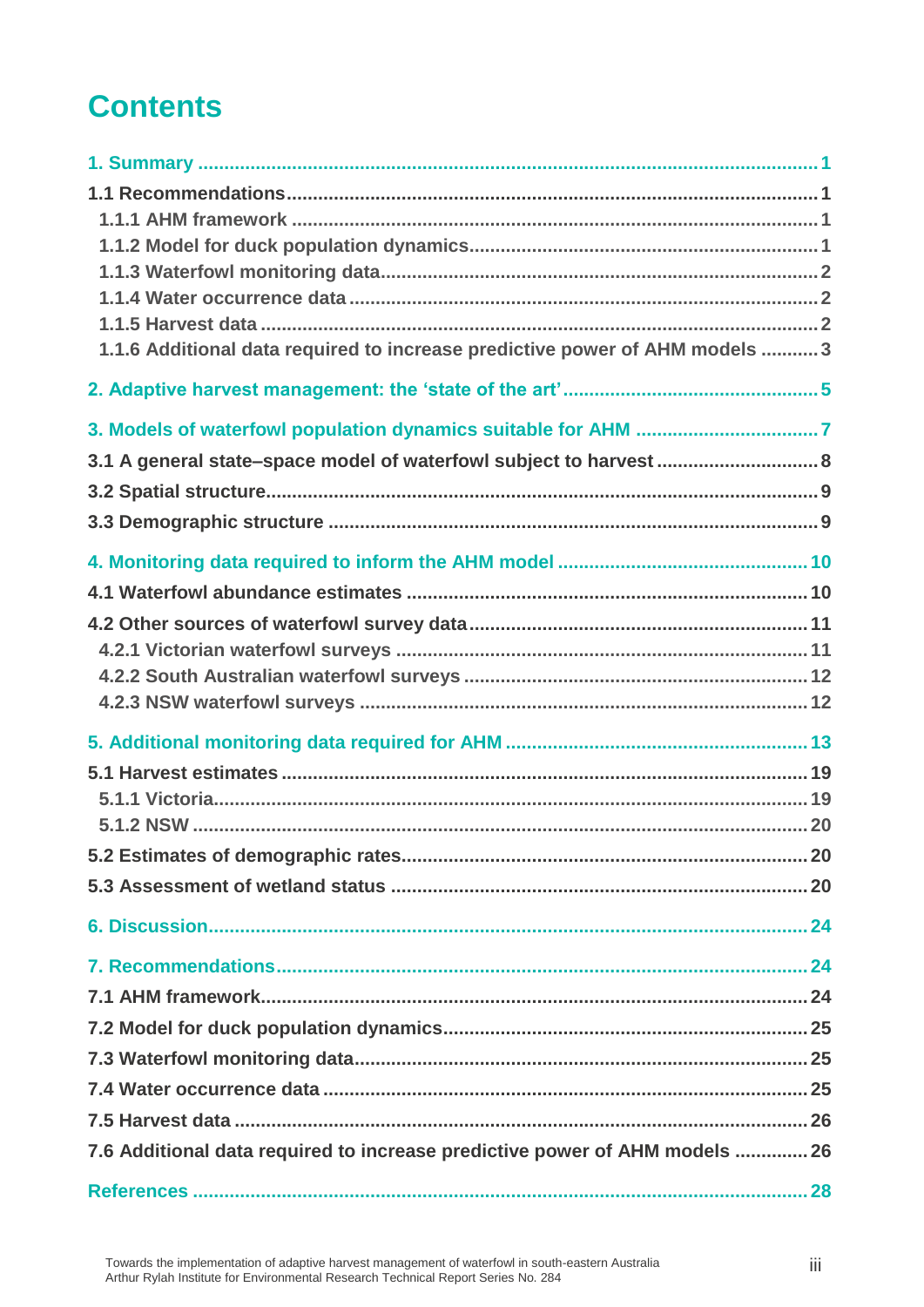| Appendix. Review of models of waterfowl population dynamics32 |  |
|---------------------------------------------------------------|--|
|                                                               |  |
|                                                               |  |
|                                                               |  |
|                                                               |  |
|                                                               |  |
|                                                               |  |
|                                                               |  |
|                                                               |  |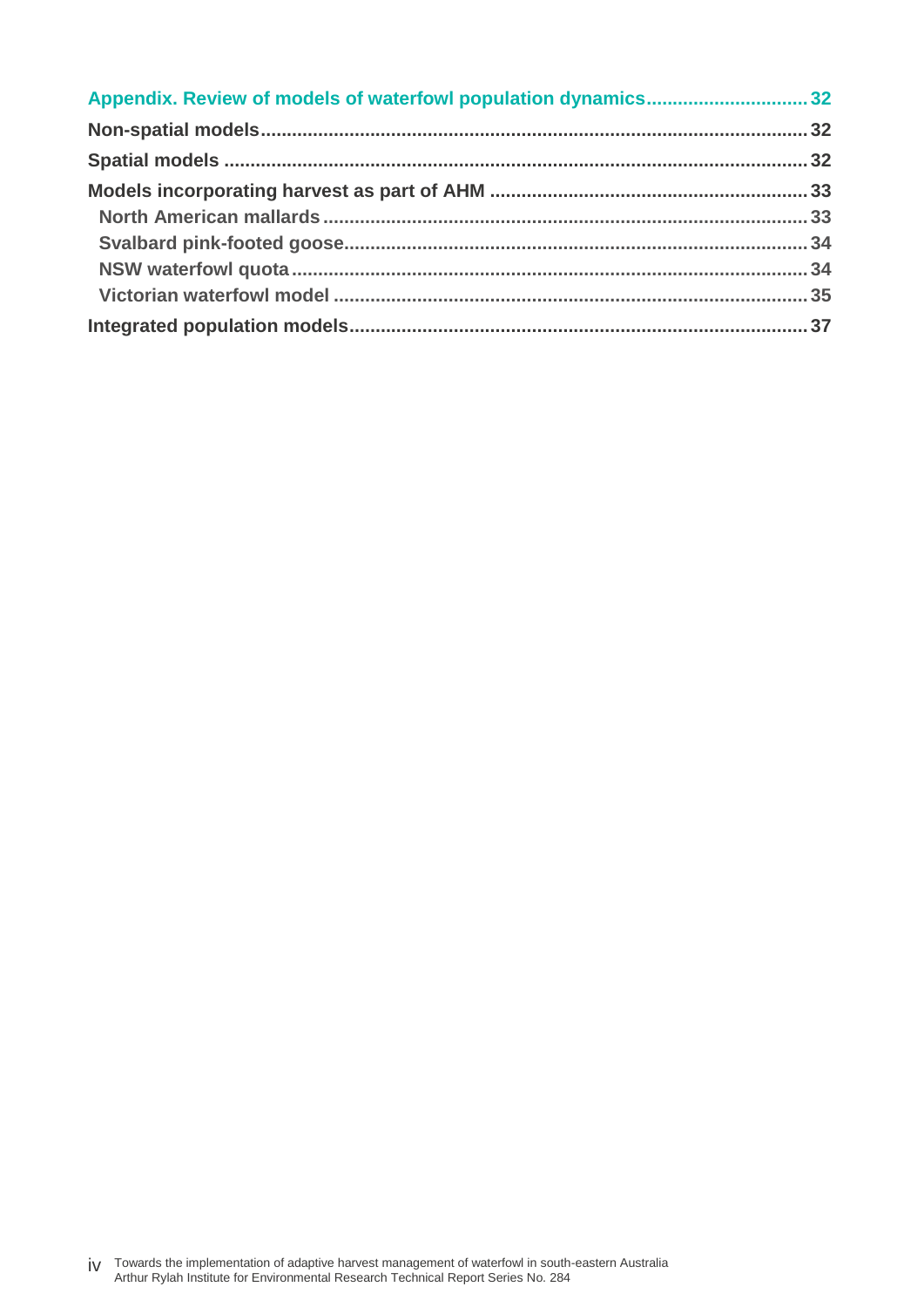## <span id="page-6-0"></span>**1. Summary**

During 2008–2009, an expert panel was convened and tasked with developing a robust scientific approach to sustainable waterfowl harvesting in Victoria. This expert panel recommended an adaptive harvest management (AHM) approach be adopted, based on the development of a prototype model of the population dynamics of the various game species of waterfowl. The model was designed to be updated each year using monitoring data collected annually for the different game species, and then used to predict the optimal harvesting regime (bag limits and season length) for the upcoming season that would maximise harvesting opportunities while ensuring that populations remain within sustainable limits. The resulting model and monitoring recommendations were outlined in a report published in 2010 (Ramsey et al. 2010).

Since the publication of that report, almost 7 years have elapsed, and there is now a need to review the recommendations of that report to determine whether they are still fit for purpose. Additionally, there is interest in the AHM approach from other state agencies that undertake waterfowl harvesting and/or control [New South Wales (NSW), South Australia and Tasmania]. Hence, there is a need to revise the approach so that the different objectives, monitoring data and waterfowl/wetland dynamics in those states can be accommodated under an expanded AHM.

The objectives of this project are therefore:

- 1. Review the AHM modelling approach proposed for Victoria as well as the approach currently used in NSW, and propose a common AHM modelling approach that would be suitable for implementation by state agencies in south-eastern Australia.
- 2. Conduct investigations of the common modelling approach to determine its suitability for predicting the population dynamics of the various games species of waterfowl.
- 3. Review the AHM monitoring recommendations for Victoria and recommend a standard set of data collection protocols that would provide data relevant for informing the revised modelling approach. These data collection protocols would form the minimum necessary standards required for implementing AHM.

### <span id="page-6-1"></span>**1.1 Recommendations**

#### <span id="page-6-2"></span>**1.1.1 AHM framework**

To help reduce contention around using AHM for the setting of harvest regulations, we recommend that 'triple-loop' learning be examined as a possible framework for conducting AHM. Hence, in addition to the annual update of the harvest model and regulations, there would also be an annual review and update of management objectives and alternative model structures, as well as of stakeholder ownership and governance processes. Hence, triple-loop learning would ensure that the most appropriate models were within the set examined by AHM, and also facilitate hunter and other stakeholder involvement in the AHM process.

#### <span id="page-6-3"></span>**1.1.2 Model for duck population dynamics**

We recommend that a relatively simple, unstructured, Bayesian state–space model be adopted, to predict the outcome of environmental drivers and harvest on game species of ducks. Essentially, this model would be similar to that currently used by NSW for the setting of harvest quotas. Although existing data sources [principally the Eastern Australian Aerial Waterfowl Count (EAAWC)] can be used in this approach, we consider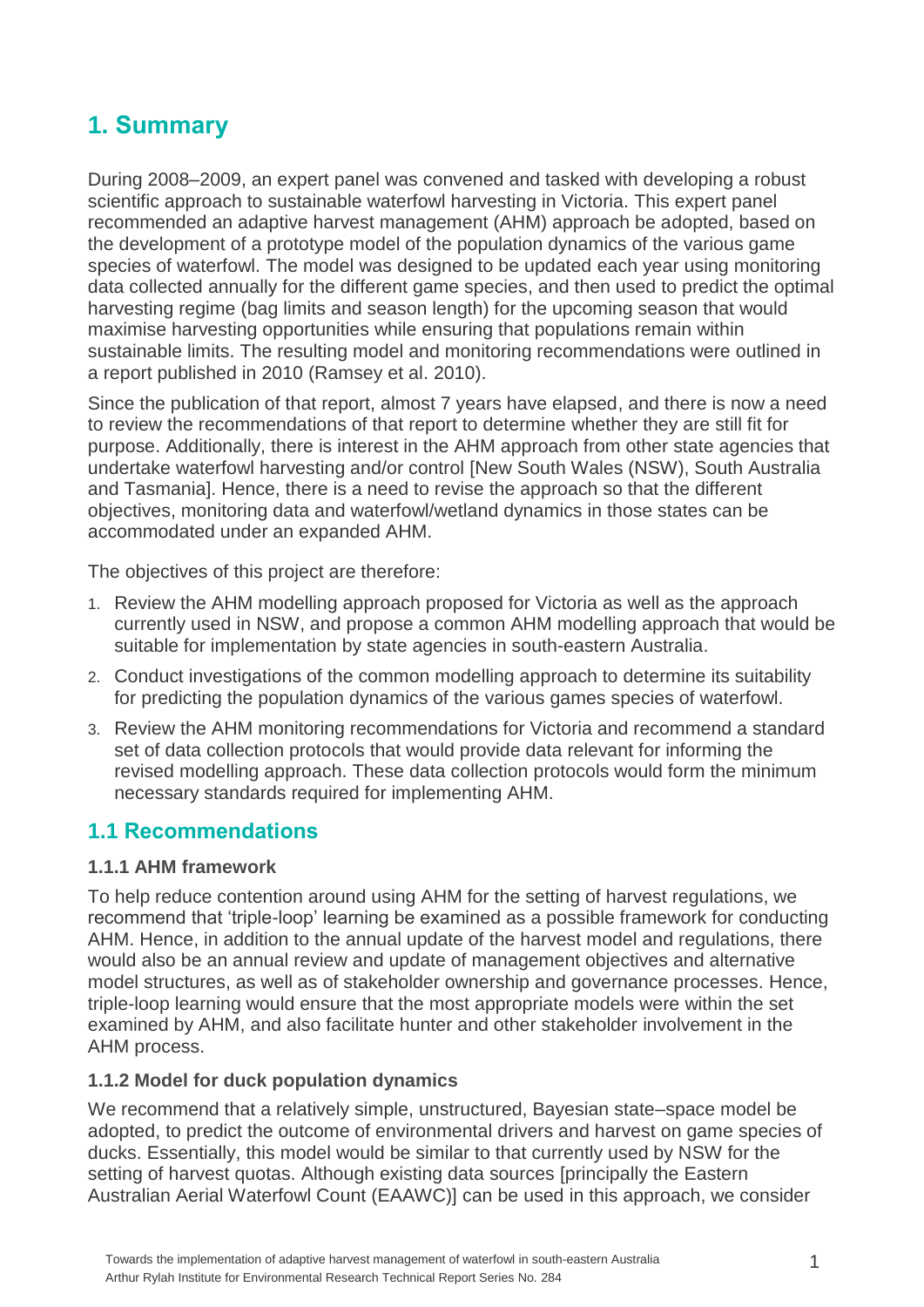that existing data is currently inadequate for effective AHM. Hence, additional data collection and/or modification of existing data sources will be required for effective implementation. These key data requirements/modifications are outlined in Table 1. If the full suite of these data collection requirements is implemented, the corresponding models used in AHM can be modified with additional structure, which should provide a greater degree of accuracy in model predictions.

### <span id="page-7-0"></span>**1.1.3 Waterfowl monitoring data**

This review has identified that the abundance of game duck species should be estimated within a set of predefined bioclimatic regions, to capture the likely regional variation in waterbird abundance at a tractable spatial scale. If this structure were adopted for AHM, suitable monitoring data would be required for each of the identified regions. We recommend that a desktop study be undertaken to identify the optimal combination of aerial (fixed-wing and/or helicopter) and ground-based surveys that would be required to provide estimates of waterfowl abundance for each region with sufficient precision, for the minimum cost. The desktop design should examine the utility of existing survey data sources (e.g. EAAWC, additional aerial transects, and citizen science bird surveys) for minimising the amount of extra survey effort required in each region. The design should be suitable for estimating the abundance of both mobile and sedentary game duck species.

In addition, ground counts and aerial surveys (fixed-wing and helicopter) need to be undertaken concurrently for a set of wetlands to determine visibility correction factors for the three different survey methods, so that counts from the different sources can be compared equivalently. This should be undertaken for a sample of 100–200 wetlands, stratified by wetland area/type (i.e. 100–200 wetlands per 3 – 4 strata). If correction factors were found to be reliable, then this would only need to be undertaken once, with the correction factors used to calibrate all subsequent survey data. However, if visibility correction factors are found to be unreliable, then monitoring should be undertaken in such a way that counts can be corrected for imperfect detection. This could be achieved using either distance sampling and/or double-observer sampling techniques (Koneff et al. 2008; Ridgway 2010). However, further work is required to overcome the practical challenges in implementing distance and/or double observer aerial surveys of waterfowl.

#### <span id="page-7-1"></span>**1.1.4 Water occurrence data**

We recommend that accurate maps of water availability be assembled from satellite imagery annually to estimate wetland area/shoreline length available for breeding by ducks. Such data sources are now becoming more easily accessible from publicly available repositories (e.g. Google Earth Engine, Geosciences Australia). In addition, an easily calculated surrogate of water availability [e.g. the standardised precipitation evapotranspiration index (SPEI)] should also be investigated for possible use in AHM models and for estimating the occurrence of water in wetlands. (The SPEI can easily be calculated from gridded data on rainfall and evapotranspiration.)

#### <span id="page-7-2"></span>**1.1.5 Harvest data**

We consider that the current arrangements for estimating harvest offtake for the game species of ducks in Victoria using telephone surveys is adequate for the purposes of AHM, as the current survey design is a representative sample of hunters and has enough resolution to apportion harvest by bioclimatic strata. Additional data are required on the harvest regulations (i.e. harvest quota/bag limits/season length) that were in operation during the years when telephone surveys were implemented. This would allow identification of any relationships between regulations and offtake for model predictions as part of AHM. We also recommend that a similar program, based on telephone surveys of hunters, be implemented in both NSW and South Australia to provide a representative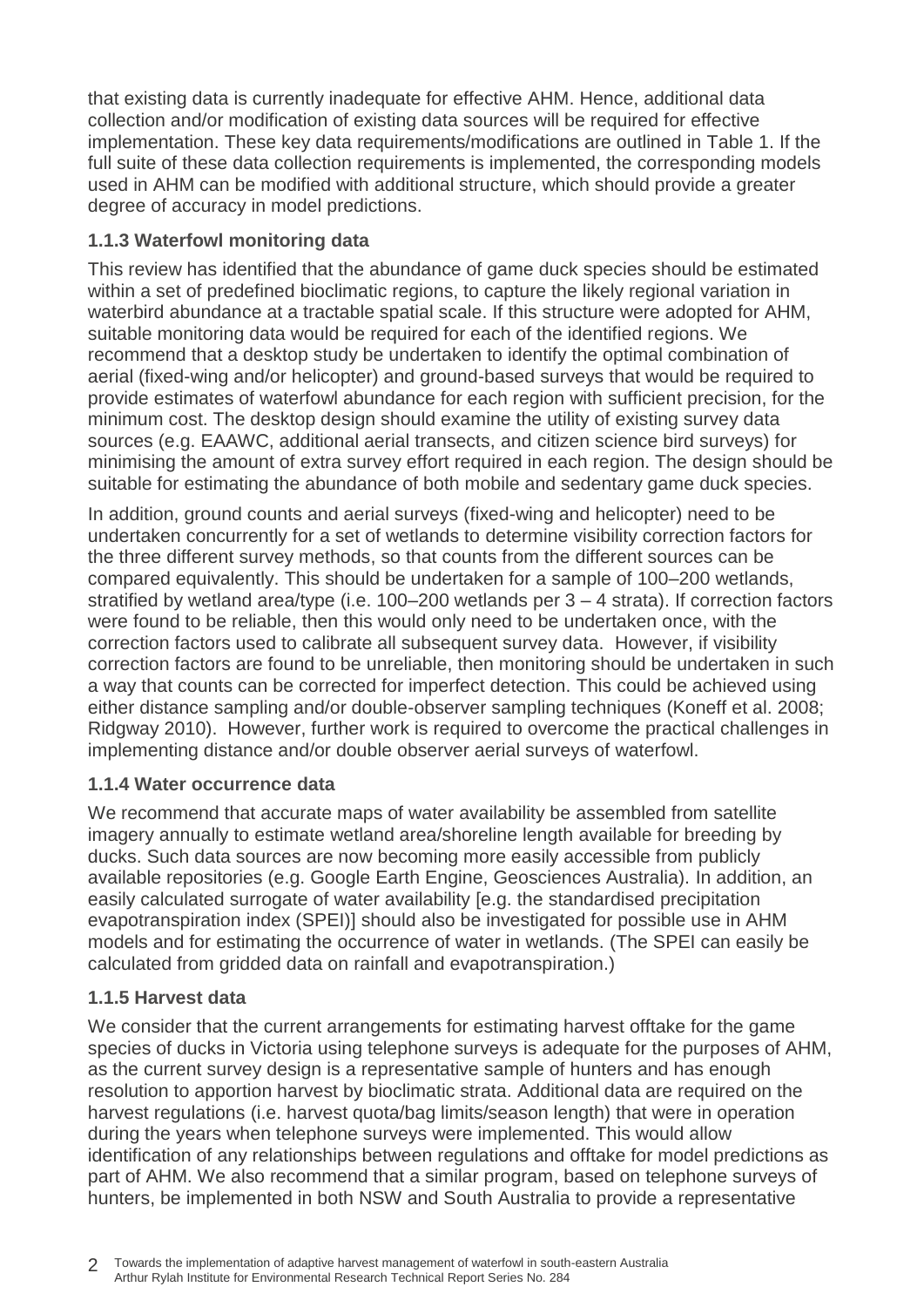sample for estimating the size of the harvest. This could most easily be achieved by expanding the current Victorian program to those states. Further work is required to estimate the possible size of any reporting bias (i.e. over- or under-reporting of the number of birds harvested) present in the telephone survey.

#### <span id="page-8-0"></span>**1.1.6 Additional data required to increase predictive power of AHM models**

The above recommendations are considered to be the minimum requirements for implementing effective AHM in south-eastern Australia. We also recommend that additional data collection be considered and gradually incorporated into the AHM program to increase the predictive accuracy of the models (Table 1).

#### *Harvest bag surveys*

Harvest bag surveys can provide data on age/sex ratios, which can be used to estimate juvenile recruitment/productivity. However, the current harvest bag surveys are unrepresentative and require a robust sampling design before that data can be used for AHM. We recommend that a new harvest bag survey be designed that uses stratified random sampling of wetlands within bioclimatic zones to provide unbiased and precise estimates of age ratios for each of the game species. We note that a guide to ageing birds more accurately is currently being produced, and the findings from that project should be incorporated into any future survey redesign.

#### *Duck survival and movements*

If AHM moves to a more structured model of duck population dynamics, additional data will be required for estimating the survival and movement of ducks. We recommend the implementation of studies involving the satellite/GPS telemetry of individual ducks, for estimating age- and sex-specific survival rates as well as movement between each of the bioclimatic zones. These could be supplemented by duck-banding programs. Telemetry/banding programs should be undertaken, ideally, in each bioclimatic zone, or at a minimum in zones with contrasting bioclimatic conditions.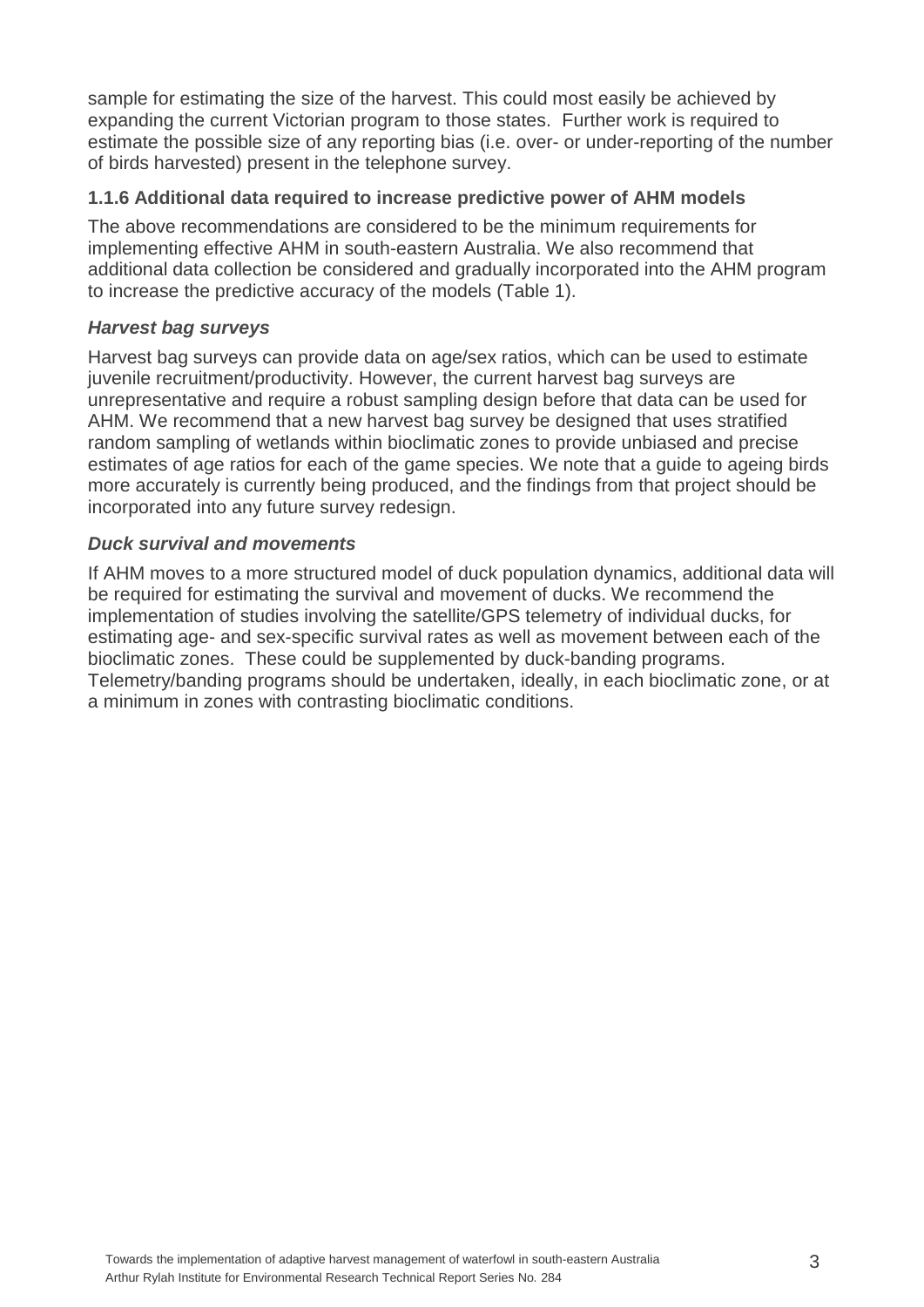#### **Table 1: Monitoring data requirements for the effective implementation of AHM, subdivided into immediate, midterm and long-term requirements**

#### **Immediate requirements**

- 1. Survey design: A desktop study should be undertaken to determine the optimal mix of ground and aerial surveys (fixed-wing and/or helicopter) required for estimating game duck species abundances within each bioclimatic region in south-eastern Australia. Survey design should use the best mix of additional monitoring required for supplementing existing aerial and ground monitoring sources.
- 2. Monitoring data calibration: To calibrate monitoring data from different sources, aerial and ground counts should be undertaken concurrently for a stratified random sample of wetlands to estimate visibility correction factors. These would then allow monitoring data from different sources to be used in AHM models as if they were from a single source. However, if visibility correction factors prove to be unreliable, then, doubleobserver and/or distance sampling techniques should be investigated for both aerial and ground-based monitoring to correct for visibility bias.
- 3. Wetland availability: Assessment of wetland availability within each bioclimatic stratum is required to estimate total game duck population abundance from survey data. Accurate assessment will require the analysis of remotely sensed data (e.g. LandSat) and should be considered a high priority.
- 4. Harvest estimates: Current arrangements in Victoria are considered adequate. It is recommended that telephone surveys, similar to those undertaken in Victoria, be undertaken in other jurisdictions (e.g. NSW, South Australia) to provide a representative sample of hunters for estimating harvest offtake. This could be achieved by expanding the current Victorian program to those states.

#### **Mid-term requirements**

5. Redesign existing harvest bag surveys to provide a representative sample of the age/sex composition of the harvest.

#### **Longer-term requirements**

- 6. Implement satellite telemetry studies for the game species of ducks to provide high-resolution data on movement as well as age- and sex-specific estimates of survival. Ideally these should be undertaken across NSW, Victoria and South Australia.
- 7. Implement banding programs to estimate survival and movement of ducks as a complement to telemetry studies.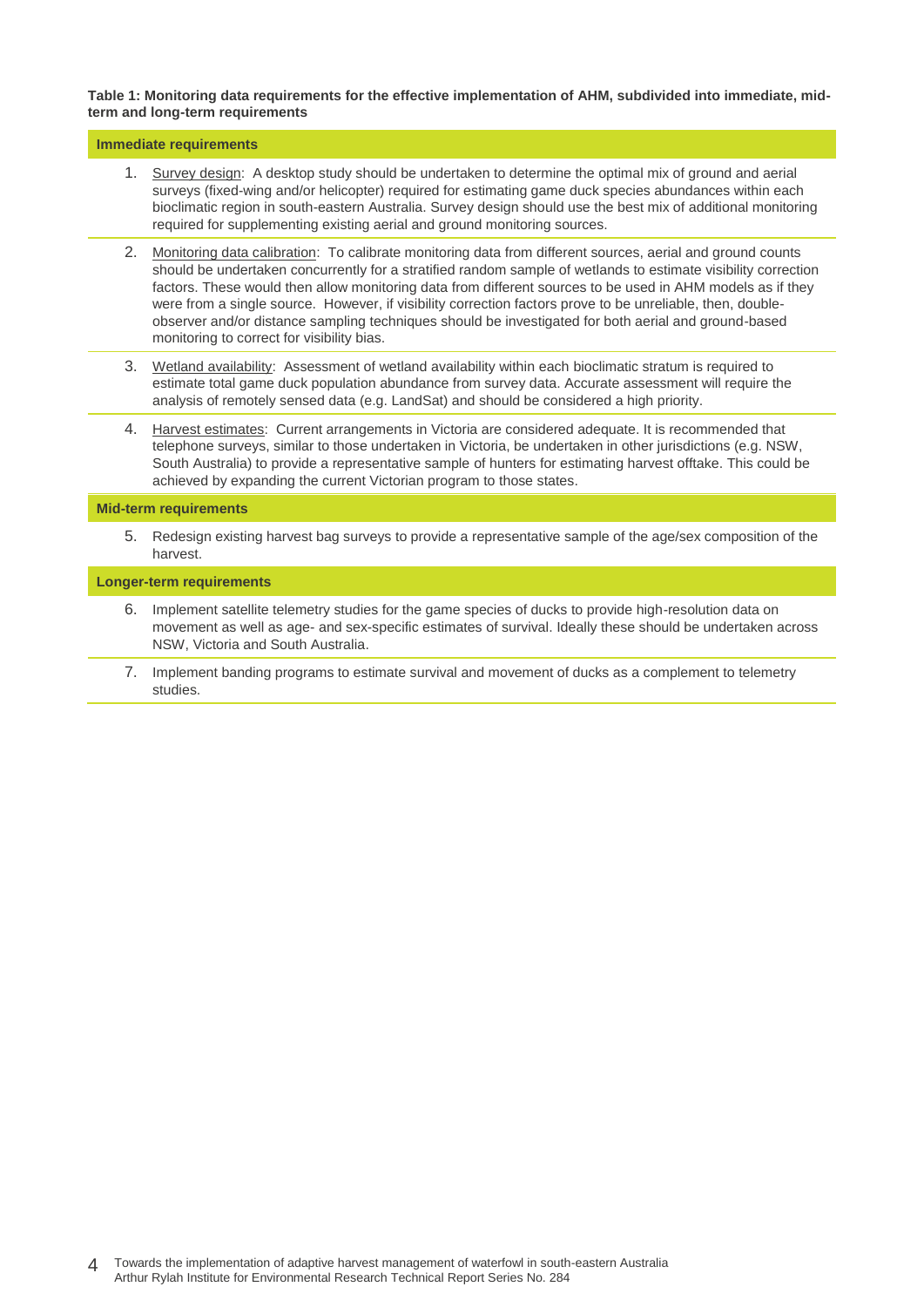## <span id="page-10-0"></span>**2. Adaptive harvest management: the 'state of the art'**

Adaptive management (AM) (Walters 1986; Walters and Holling 1990; Williams & Johnson 2013; Johnson et al*.* 2015) is a scientific approach to the design, implementation and evaluation of the effect of management decisions on natural resources that takes into account uncertainty in the decision process (Schreiber et al. 2004). When applied to management decisions around the regulation of harvesting of wild populations, adaptive harvest management (AHM) allows managers to learn about the potential of populations to support harvest, the ability of managers to regulate harvest, and the influence of environmental, social and economic factors on management decisions. However, despite being widely accepted as a suitable approach for learning how natural systems respond to management, there have been few successful implementations of AHM worldwide (Johnson et al. 2015). In the context of the management of recreational harvest of waterfowl, there is only a single example of AHM that has been undertaken over a sufficiently long period to enable some evaluation of the program. This is the program of AHM for waterfowl harvest in North America adopted by the U.S. Fish and Wildlife Service in 1995. Another more recent example of waterfowl AHM involves the program for the pink-footed goose (*Anser brachyrhynchus*) in Northern Europe, which has been running since 2012 (Madsen et al. 2017). We briefly review the 20+ year AHM program for mallards (*Anas platyrhynchos*) in North America in order to identify possible future issues for any implementation of AHM in south-eastern Australia.

AHM for midcontinent mallards was initiated in 1995 to replace the largely subjective decision-making process around the management of harvest regulations that had been used up to that point (Nichols et al. 2007). The key components of the AHM program included:

- 1. regulatory alternatives involving management settings for bag limits, season length and opening and closing dates
- 2. a set of population models describing how mallards respond to harvest regulations and environmental factors
- 3. an objective or 'target' describing the preferred state of the system (this allows the evaluation of management alternatives)
- 4. monitoring of both mallard populations and harvest offtake that allows a comparison of predicted and observed responses to management.

The key component of AHM is the explicit acknowledgement of alternative hypotheses about the effects of harvest and environmental variation on waterfowl populations. Each hypothesis is represented by a different population model and a model weight, reflecting the degree to which the model agrees with monitoring data. Each year the weights are updated by comparing the model predictions with monitoring data. Models that more closely predict the observed monitoring data have their weights increased, while those that agree less with the monitoring data have their weights decreased. This process continues each year, following a four-step process (Williams et al. 2002).

- 1. Each year the optimal harvest regulations are identified based on the current status of the waterfowl population and model weights.
- 2. Predictions are then made for the waterfowl population in the following year using the identified harvest regulations for each alternative model.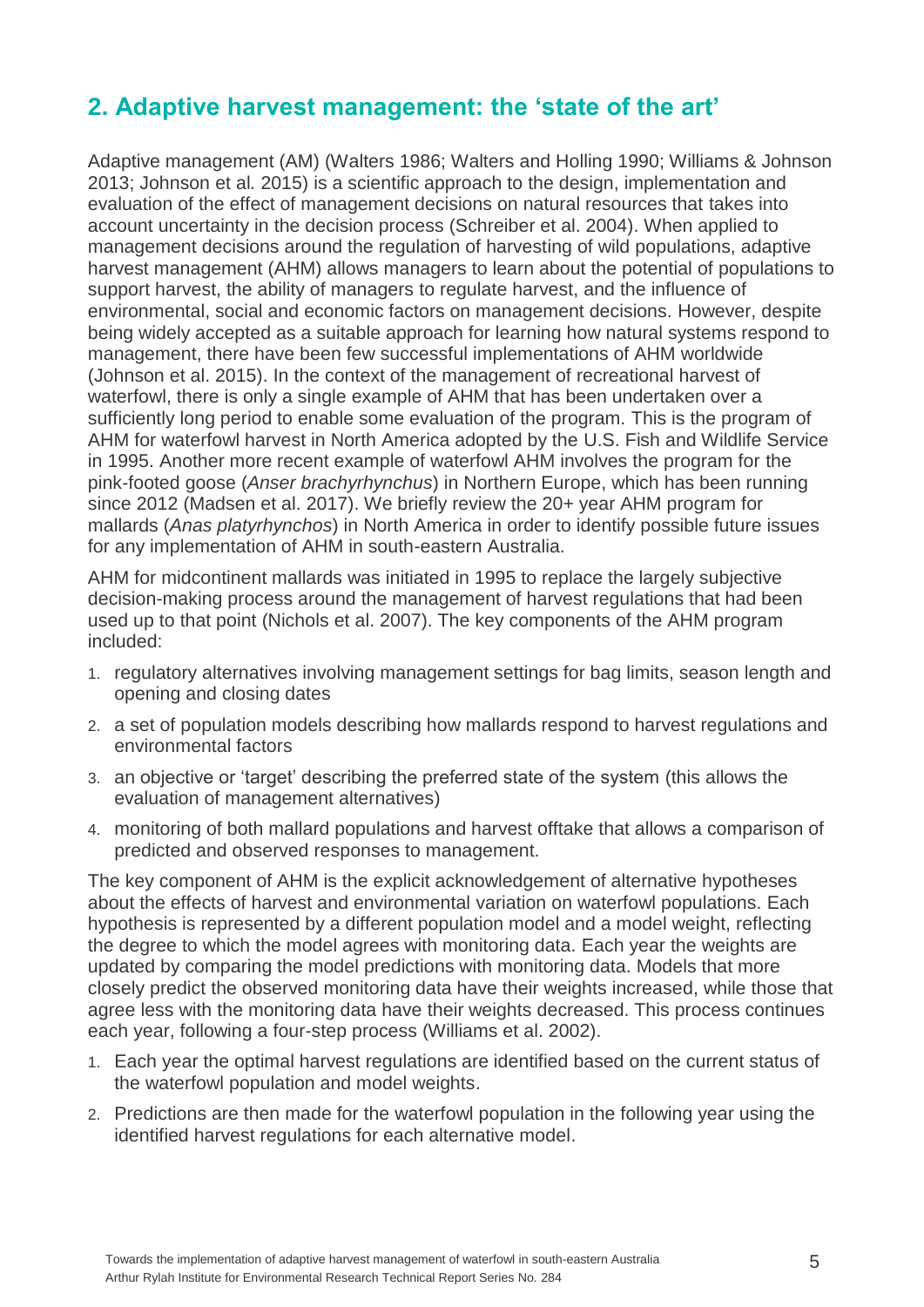- 3. Once monitoring data become available, the predictions for each model are compared with the data, and model weights are updated based on the degree to which the models agree with the data.
- 4. The process begins again the following year, using the updated set of model weights.

This process should ensure that over time, the model that best reflects the population dynamics of waterfowl and the effects of harvest regulations will be identified and will become increasingly influential in the setting of harvest regulations. The alternative models for mallards expressed uncertainty about the extent to which harvest is additive to sources of natural mortality (i.e. additive vs compensatory harvest), as well as about the extent to which recruitment is density dependent (i.e. strong vs weak dependence). The model weights for these models have been updated over a 19-year period and currently suggest strong support for the weak density-dependent recruitment model (0.96 vs 0.04) and moderate support for the additive vs compensatory mortality effects of harvest (0.67 vs 0.33).

Although this updating process has reduced structural uncertainty by favouring a particular model over alternatives, it has also raised a number of issues related to the rate of learning, and whether the models are still an adequate description of waterfowl population dynamics. The first issue relates to the rate of learning represented by the movement in the model weights over time. During the first 3 years of the AHM program, there was little movement in the model weights because none of the models was a particularly better predictor of the observed monitoring data. However, in 1999, both of the weak densitydependent recruitment models showed a large increase in model weights compared with the alternatives. Thereafter, learning has been incremental, with increasing support for the additive vs compensatory mortality model emerging only in the last 5 years. This illustrates that the rate of learning about which of the models is a better representation of the system could be slow, requiring a long-term commitment to the AHM process. The second issue relates to the current suitability of the four candidate models. All four models have underpredicted the observed population of mallards in 6 of the last 8 years, suggesting that a key relationship is missing from the current model set (Johnson et al. 2015). This suggests that the existence of trends in long-term structural changes in the system (e.g. climate change, land-use changes) may need to be accounted for in the AHM process. These findings suggest that any future implementation of AHM in Australia should be closely linked to changing environmental conditions. Learning rates will also need to be monitored and model alternatives reviewed annually to ensure that the population dynamics of the main game species in Australia are adequately predicted by at least one of the candidate models.

The review by Johnson et al. (2015) identified four broad lessons from the North American AHM process.

(i) When extending the AHM to species other than mallards, the ability to tailor harvest regulations to each species was limited, with regulations set predominantly on what was required for mallard harvests. In effect, managers in many jurisdictions were reluctant to have species-specific regulations due to the increased complexity and cost. This usually meant that management opted for a more simplified set of regulations regarding harvest. It was noted that regulatory alternatives are basically social constructs that are usually designed to be acceptable to hunters, and that this restricts the designing of a systematic and biologically meaningful approach to defining a set of regulatory alternatives. A related problem was the fact that large differences in hunting regulations often resulted in small changes to average harvest rates. This presented a communication challenge for managers when frequent changes to regulations were recommended, because hunting groups prefer consistent regulations.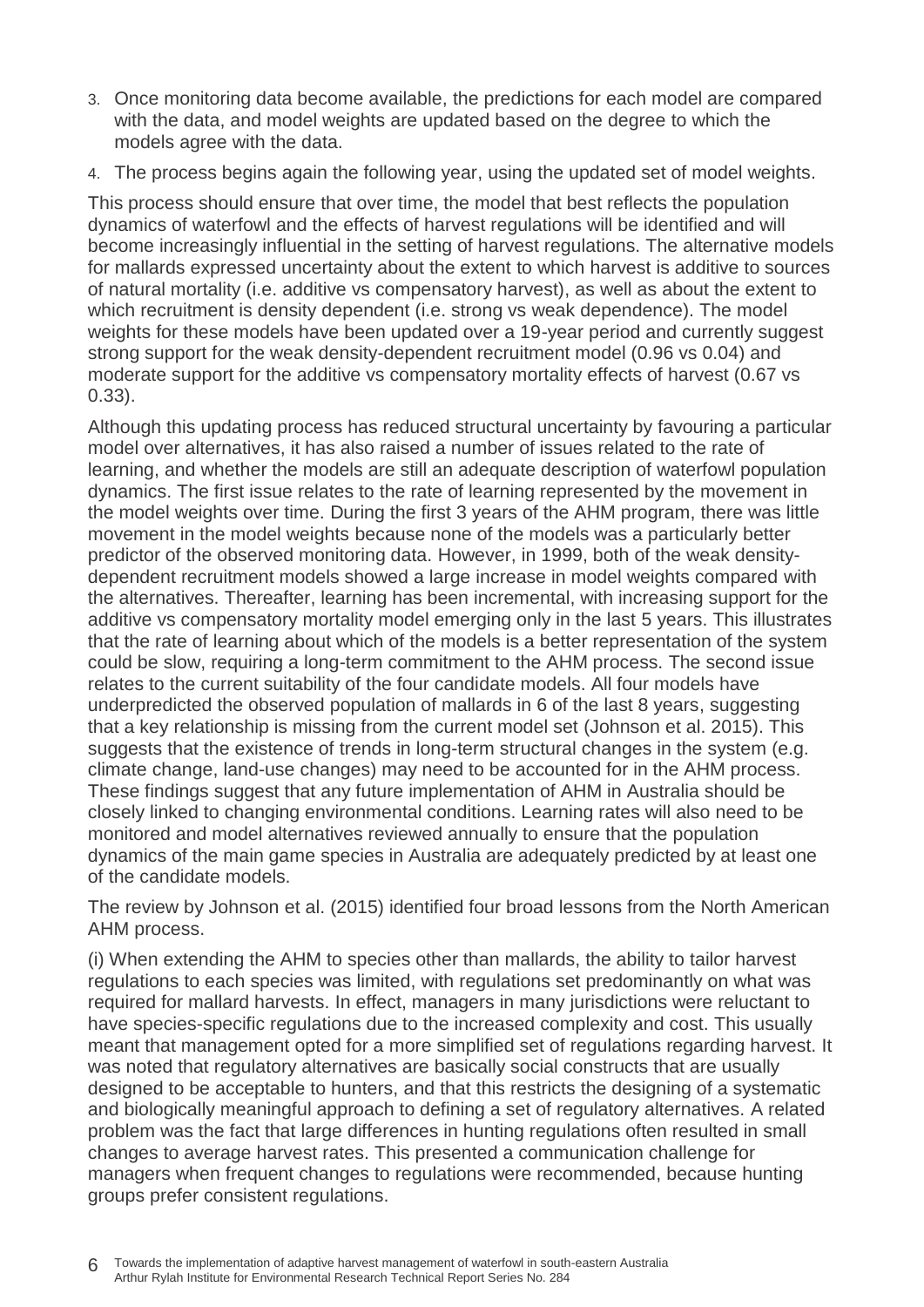(ii) Management objectives for AHM need to be unambiguous, and they are usually crafted from a biological perspective. The mallard AHM management objectives were to maximise cumulative harvest while maintaining population size above a threshold. However, there is now a concerted effort to frame management objectives more in terms of hunter satisfaction, rather than to maximise harvest. While these complexities can be embraced by the AHM process, there would need to be considerable research into metrics that would be suitable for measuring hunter satisfaction and participation.

(iii) There is now concern over the growing divide between stakeholders in the AHM process. Due to the increased complexity of the technical aspects of AHM, involvement in and ownership of the process is now dominated by those biologists with a more numerical background. This has led to stakeholders concerned more about the social aspects of AHM being marginalised. This has led to some partners calling for harvest regulations to be set based on 'rules of thumb'.

(iv) The current AHM process needs to be modified to cope with long-term incremental environmental changes. Models developed to date for AHM assume that the environment, in the long term, is essentially stable (i.e. fluctuating around a constant long-term average). However, large-scale, global processes like climate change and land-use changes essentially result in average environmental conditions changing over the long term. This means that models that assume stable environmental conditions will essentially become outdated and will no longer reliably predict the population dynamics of waterfowl. Adapting the AHM modelling process to cope with long-term environmental change presents a considerable technical challenge.

In summary, after 20 years of AHM of mallards in North America, Johnson et al. (2015) conclude that while AHM has been successful in reducing the contentiousness around the setting of harvest regulations, and that much has been learned regarding the population dynamics of mallards and their relationships to the environment and hunting, there are now growing concerns around changes in the social and institutional aspects of hunting and whether the AHM process can rise to meet these challenges. This has led to an examination of so-called 'triple-loop learning'. The first loop involves the annual update of the AHM model and regulatory decisions around harvest. The second loop involves a reexamination of management objectives, regulations and alternative model structures, while the third loop involves an examination of stakeholder ownership and governance processes. It is recommended that triple-loop learning be examined to determine whether this would be a valuable framework for AHM for Australian waterfowl.

## <span id="page-12-0"></span>**3. Models of waterfowl population dynamics suitable for AHM**

Wildlife populations can be characterised as highly structured, stochastic, dynamic systems about which we usually have incomplete information. However, inferences about these systems are required, especially where species of economic and/or conservation importance are involved. Here, mathematical models of the system can play a vital role in the decision-making process by allowing hypotheses about the population to be tested against observations (Thomas et al. 2005). Models form an integral part of AHM because they allow the prediction of the likely response of a population to various levels of harvest. However, all models are approximations of real systems, with the utility of any model being measured by how close it approximates reality. In respect of AHM, one measure of utility would be how accurately the model reflects the dynamics of the waterfowl population. This, in turn, will depend on how well the model structure accounts for important differences between individuals, in terms of demographic rates such as survival, recruitment and movement. A second measure of model utility would be how accurately it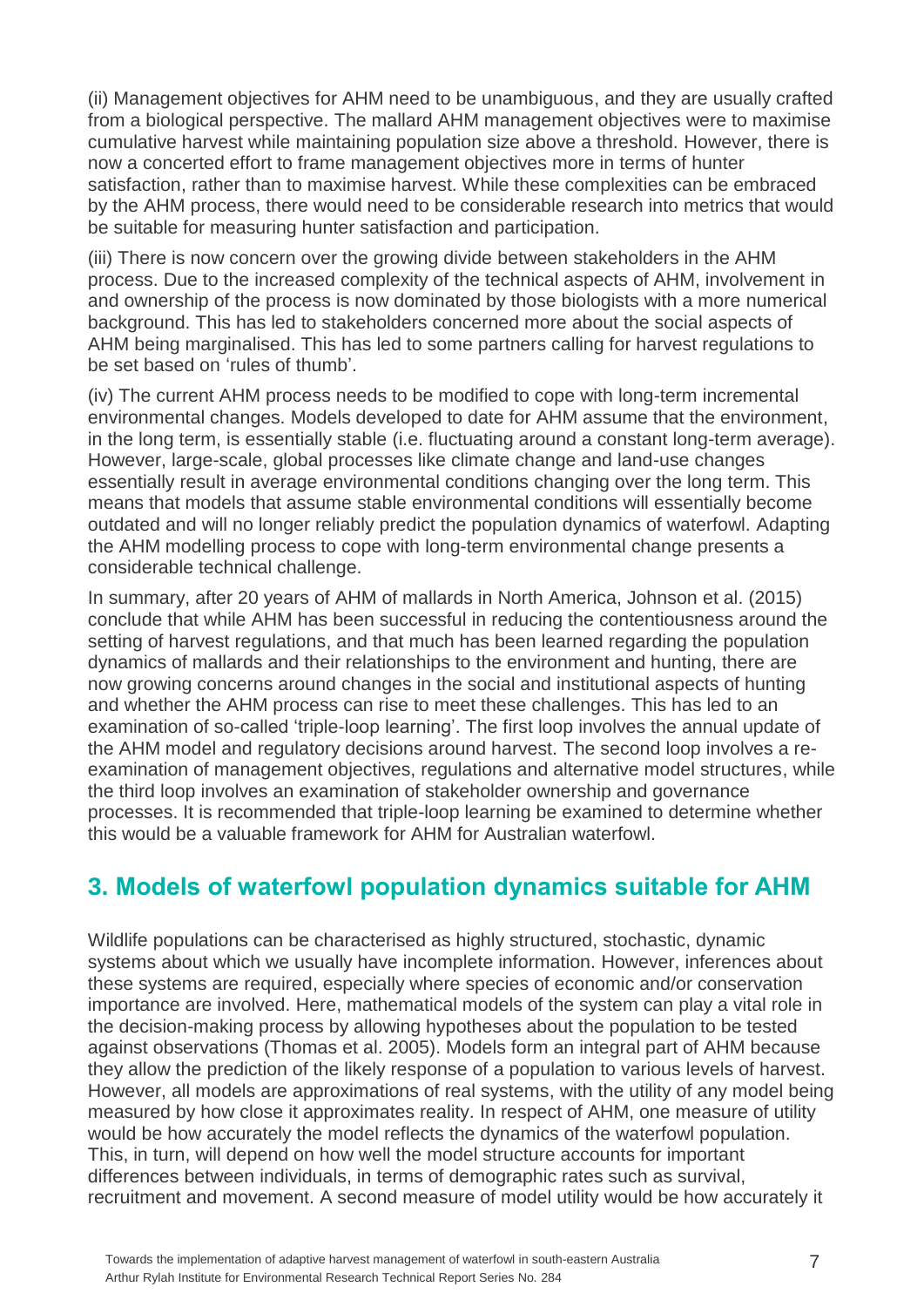represents the relationships between management actions (through changing harvest regulations) and the response of the population to harvest (Cooch et al. 2014).

Model structures of the population dynamics of wild populations can be bracketed by two extremes (Cooch et al. 2014). At one extreme, scalar projection models assume that all individuals are subject to identical rates of survival and recruitment (i.e. are non-spatial). A further simplification occurs when survival and recruitment parameters are implicitly combined into a single parameter, the rate of increase. The scalar state–space models adopted by the NSW Department of Primary Industries (DPI) for setting damage mitigation culling quotas (Dundas et al. 2016), and those for mallards developed by Lillegård et al. (2008), are examples of these types of models. The advantages of these models are their modest data requirements (essentially just a time series of abundance estimates or indices), their ability to incorporate the uncertainty around the monitoring data (i.e. imperfect detection) and the relative ease with which the effects of environmental variables on the rate of population change can be assessed. These models have only one state parameter—total population abundance—and assume the modelled population is closed to movement. At the other extreme, models in which each individual has separate probabilities of survival, recruitment and movement (dispersal) are known as individualbased models (IBMs). These models allow the closest approximation to reality and accommodate any structure, including demographic, spatial and even genetic structures. However, the complexity of IBMs is also their Achilles' heel. IBMs are difficult to construct and analyse and may be intractable for very large populations, such as for regional populations of waterbirds (where numbers can run into the millions). In addition, IBMs are difficult to fit to data, as most data sources lack sufficient demographic, temporal and spatial resolution.

Hence, the most appropriate model structure for waterfowl AHM will necessarily be dictated by the demographic and spatial resolution/extent of existing and proposed future data sources. We reviewed the different approaches to modelling the dynamics of waterfowl populations that have been published in the recent literature (2007–2017). The aim of the modelling review was to canvas the different approaches to waterfowl modelling that have been undertaken since the publication of the waterfowl AHM model detailed in Ramsey et al. (2010). Based on this review (Appendix), we recommend a state–space modelling approach be adopted for modelling waterfowl population dynamics in southeastern Australia. The advantage of the general state–space modelling approach over that recommended by Ramsey et al. (2010) is that the state–space approach can be implemented using more modest data requirements and hence can make the best use of existing data sources. Because the state–space approach recommended is a general one, it can easily be extended as more detailed data sources become available. This will be important for the initial implementation of AHM to make maximum use of existing data sources, which will be required until more detailed/higher-spatial-resolution data sources become available. Below we describe the generalised state–space model for a harvested waterfowl population. It would be suitable for describing the dynamics of game birds in south-eastern Australia. We also describe possible extensions to the model that could be implemented when higher-spatial-resolution and/or additional data sources become available.

### <span id="page-13-0"></span>**3.1 A general state–space model of waterfowl subject to harvest**

We propose a general state–space modelling framework (Clark and Bjørnstad 2004; Buckland et al. 2004) for the modelling of a waterfowl population subject to harvest that has the general form:

$$
N_t = \lambda_t N_{t-1} - k_t,
$$

8 Towards the implementation of adaptive harvest management of waterfowl in south-eastern Australia Arthur Rylah Institute for Environmental Research Technical Report Series No. 284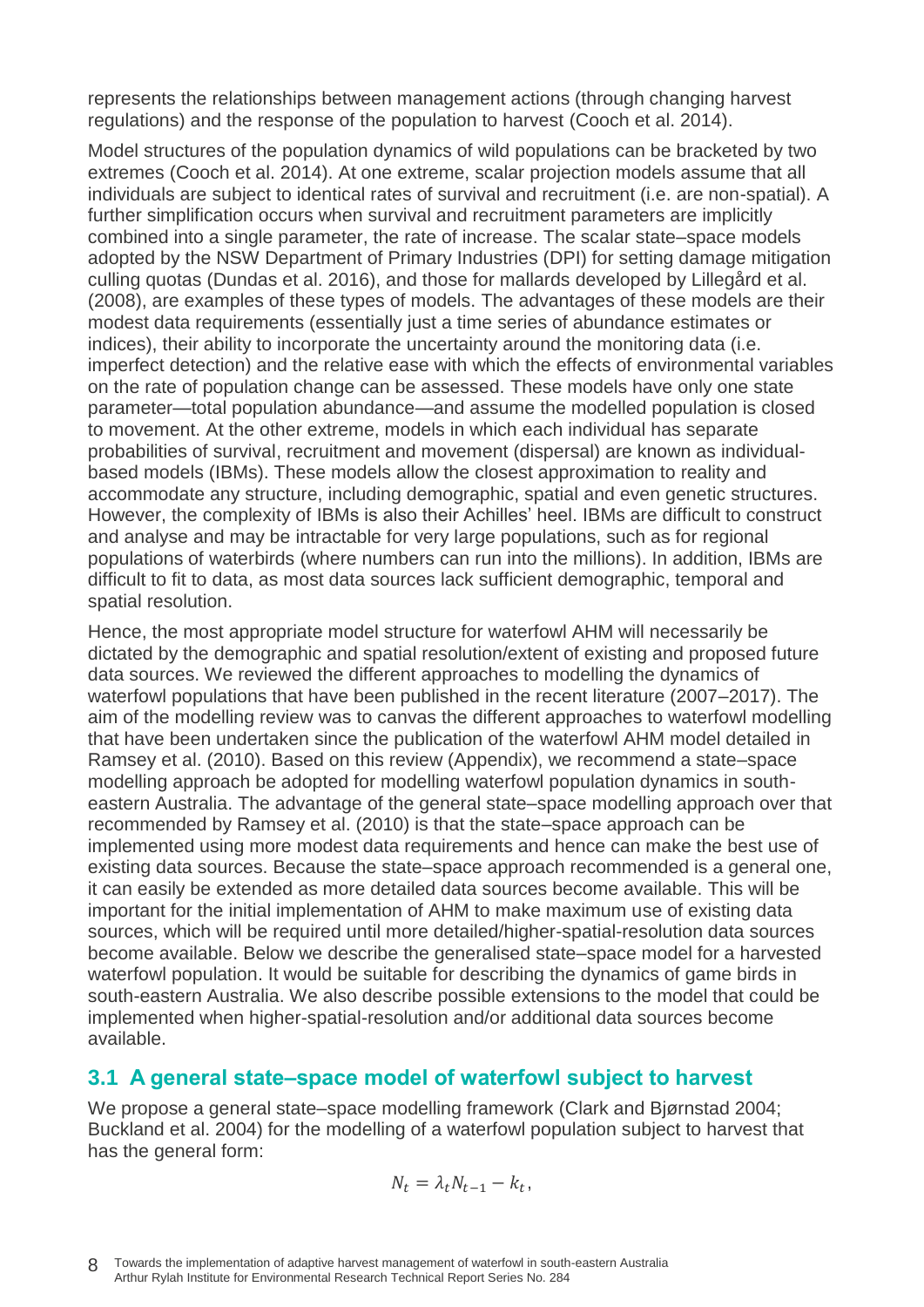where  $N_t$  is the population abundance of a game species at time  $t$ ,  $\lambda_t$  is the (finite) rate of population growth between times  $t-1$  and  $t$ , and  $k_t$  is the number of animals harvested between times  $t - 1$  and time  $t$ . Setting  $log(N_t) = x_t$  and including a stochastic error term  $(\varepsilon)$ , gives the following linear model:

$$
x_t = f(x_{t-1}) + \varepsilon_t
$$
 Eqn. 1  

$$
y_t = g(x_t) + v_t,
$$

where  $f(x_{t-1})$  represents the process model for the population at time  $t$  – 1. The state– space formulation assumes that  $x_t$  represents the true, but unobserved (log) population size (the state process). Similarly,  $y_t$  is the observed (log) count of the population at time  $t$ that is linked to the state process through the observation process  $g(x_t)$ , that is also associated with stochastic error  $v_t$ . Here, the state process  $f(x_{t-1})$  can incorporate additional structure to that of harvest, including density dependence, environmental covariates, and movement. For example, if we assume one homogeneous population with no movement but density-dependent regulation and harvest, Equation 1 becomes:

$$
x_t = \beta_0 + \beta_1 x_{t-1} + h_t, \tag{Eqn. 2}
$$

where  $h_t = \log(1 - k_t/N_{t-1})$  is the logarithmic expression for the harvest rate at time t, which is zero in the absence of harvest and negative otherwise (Colchero et al. 2009), and  $\beta_0$  and  $\beta_1$  are parameters relating to density dependence. This is the Gompertz model of population growth with harvest. The effects of environmental variables on the population can also be easily incorporated by including additional structure into Equation 2.

#### <span id="page-14-0"></span>**3.2 Spatial structure**

If we wish to model the movement of birds between discrete patches or regions, then Equation 2 can be generalised by including a separate model for each patch, linked by dispersal:

$$
x_t^i = \beta_0^i + \beta_1^i x_{t-1}^i + h_t^i + \sum_{j=1}^n \omega_t^{i,j},
$$
 Eqn. 3

where  $x_t^i$  is the abundance of the populations in patch  $i$  ( $i$  = 1, .., n) and  $\omega_t^{i,j}$  is the dispersal rate of birds from patch *i* to patch *j*.

Further generalisation to multiple patches or regions is of course possible and would depend on the level of spatial resolution in the various sources of monitoring data. It is also possible to include additional structure on the dispersal rates by expressing them as linear models of potential explanatory variables (e.g. rainfall, wetland area).

#### <span id="page-14-1"></span>**3.3 Demographic structure**

If one wishes to add additional demographic structure, then the population growth rate can be decomposed into survival and recruitment terms:

$$
N_t = \left(\phi_t^a + \phi_t^j R_t\right) N_{t-1} - k_t, \tag{Eqn. 4}
$$

where  $\phi^a_t$ and  $\phi^j_t$  are the annual survival rates of adult and juvenile birds, respectively, and  $R_t$  is the productivity rate (juvenile birds per female) (Freeman and Besbeas 2012). On the log scale, Equation 4 becomes:

$$
x_t = x_{t-1} + \log(\phi_t^a + \phi_t^j R_t) + h_t.
$$
 Eqn. 5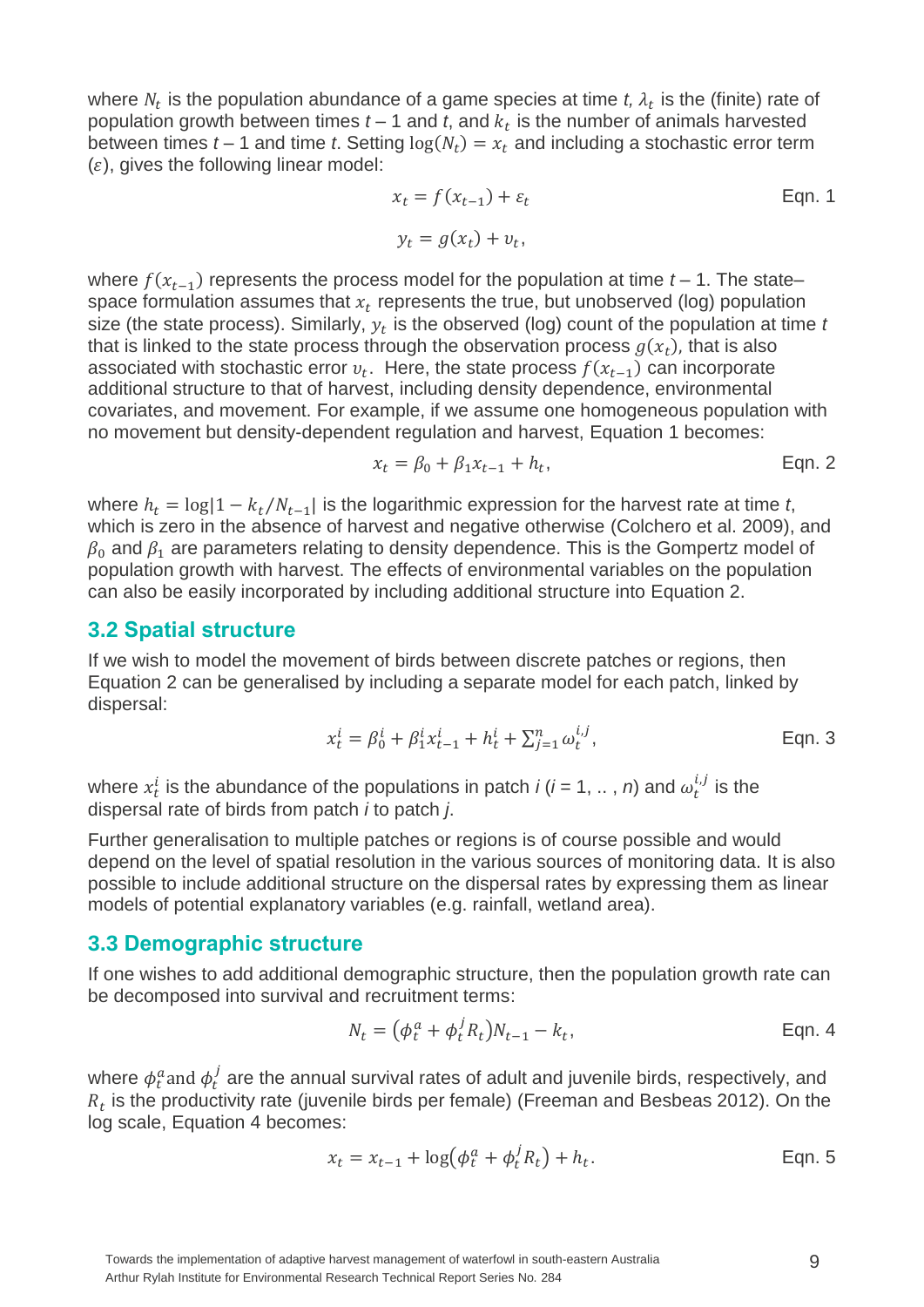The inclusion of additional demographic structure will become important when there are additional sources of data that can be used for estimating the survival rates (e.g. band return data) and productivity (e.g. age class ratios). Survival rates can include expressions for density dependence and/or incorporate components for natural and harvest mortality.

Equations 1–5 outline the general form of the state–space modelling approach (and possible extensions) proposed for modelling waterfowl population dynamics. The approach is flexible in that a simple model can be proposed if the only source of data is a time series of population counts for a single area. However, as additional data sources become available, or if improved spatial resolution is required, then the modelling approach can be easily expanded as necessary. We propose that the resulting model be fitted to the observed monitoring data using an integrated population modelling (IPM) Bayesian framework (Appendix) that can easily accommodate multiple sources of monitoring data to make model-based inferences.

## <span id="page-15-0"></span>**4. Monitoring data required to inform the AHM model**

The modelling framework proposed above requires information on waterfowl abundances and the size of the harvest to be collected annually, as a minimum requirement. In addition, if hypotheses regarding the effects of harvest on waterfowl are required (i.e. additive vs compensatory harvest mortality), then Equation 5 will need to be used and additional information required in order to estimate survival rates (i.e. band return data) and productivity (i.e. age ratios). If spatial heterogeneity is to be incorporated into the model to account for regional differences in waterfowl abundance/trends (Equation 3), then the spatial resolution of the data will also need to be considered. Here, adequate data would need to be collected for each proposed spatial unit (region). Below we review the minimum information requirements and associated monitoring data that will be required to inform the AHM model.

### <span id="page-15-1"></span>**4.1 Waterfowl abundance estimates**

As many species of game birds are highly mobile, the area subject to waterfowl monitoring necessarily needs to encompass a large portion of eastern Australia, roughly equivalent to the area of the Murray–Darling Basin. This is the spatial scale required by monitoring if we wish to understand the major drivers of the population dynamics for the highly mobile duck species [e.g. grey teal (*Anas gracilis*), pink-eared duck (*Malacorhynchus membranaceus*)]. Hence, the areas recommended for waterfowl monitoring by Ramsey et al. (2010) included 16 major wetland complexes encompassing Victoria, NSW, SA and Qld. The only current source of monitoring data that is carried out over this spatial scale is the EAAWC (Kingsford and Porter 2009). The EAAWC is flown annually in October and consists of 10 east–west transects (survey bands) spaced every 2° of latitude (Figure 1). Transects were approximately 30 km wide, with every wetland greater than 1 ha in area subject to survey using a fixed-wing aircraft flying at 46 m height at 167 km/h. In addition, an index of wetland area for the approximately 800 surveyed wetlands was also obtained (Kingsford and Porter 2009).

The advantages of the EAAWC are that it is the only spatially and temporally extensive source of monitoring data for waterbirds in Australia. It encompasses an area containing most of the important wetland regions in eastern Australia and includes historical information on waterbird populations and wetland areas stretching back to 1983. The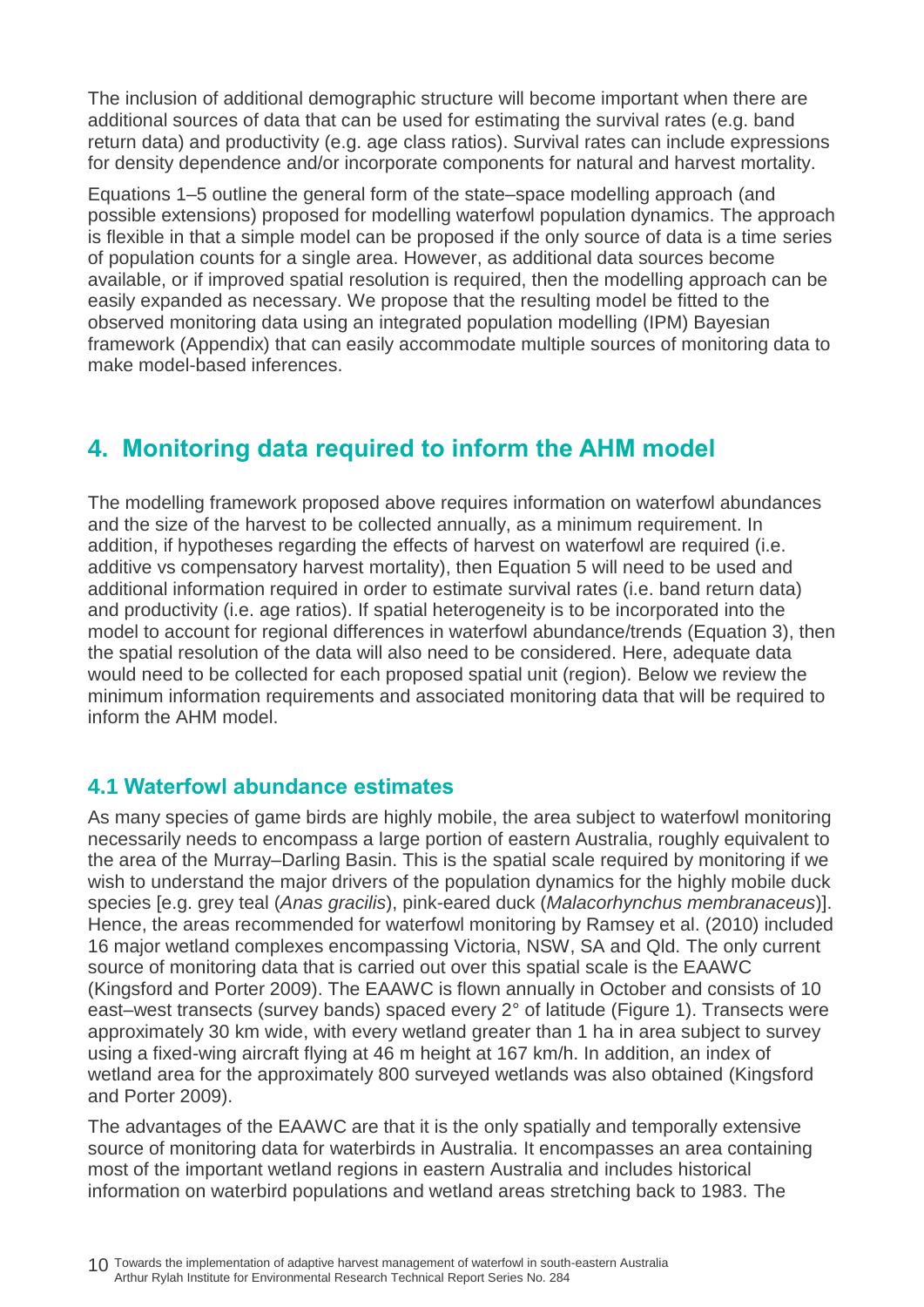disadvantages of the EAAWC are that it has a relatively low spatial coverage of the total survey area (12%: Kingsford and Porter 2009); hence, survey coverage for smaller regions of significance can be low or absent. For example, the major wetland complexes in Victoria have a relatively low coverage by the EAAWC. As the EAAWC uses a systematic survey design, the low coverage means that many important wetland regions remain unsurveyed. Hence, important sources of spatial heterogeneity in waterfowl abundances may not be accounted for in the EAAWC. The implications of this are that the EAAWC data for particular regions may be unrepresentative, and hence may not adequately index the population abundance of some waterbird species in these areas. To obtain more accurate and precise estimates of waterfowl populations for regions such as Victoria would require additional aerial monitoring data to supplement that of the EAAWC. Additional aerial transects are already flown in the Riverina district in NSW to help inform decisions around waterfowl pest mitigation in NSW, and other transects have been flown over important wetland complexes in the Murray–Darling Basin elsewhere. Hence, it would also be desirable to include some additional aerial transects in Victoria to increase the spatial resolution of the monitoring data currently available for the state. This could incorporate some or most of the important wetland complexes identified in Ramsey et al. (2010).



**Figure 1. Location of the 10 survey transects for the waterfowl aerial surveys undertaken annually during the eastern Australian aerial waterbird count (Kingsford and Porter 2009).**

### <span id="page-16-0"></span>**4.2 Other sources of waterfowl survey data**

#### <span id="page-16-1"></span>**4.2.1 Victorian waterfowl surveys**

A ground-based waterfowl count has been conducted in Victoria each February, since 1987, averaging around 300 wetlands counted per year, and it is known as the Summer Waterfowl Count (SWC) (Menkhorst and Purdey 2016a). However, in response to resource constraints, the number of wetlands surveyed in recent years has been much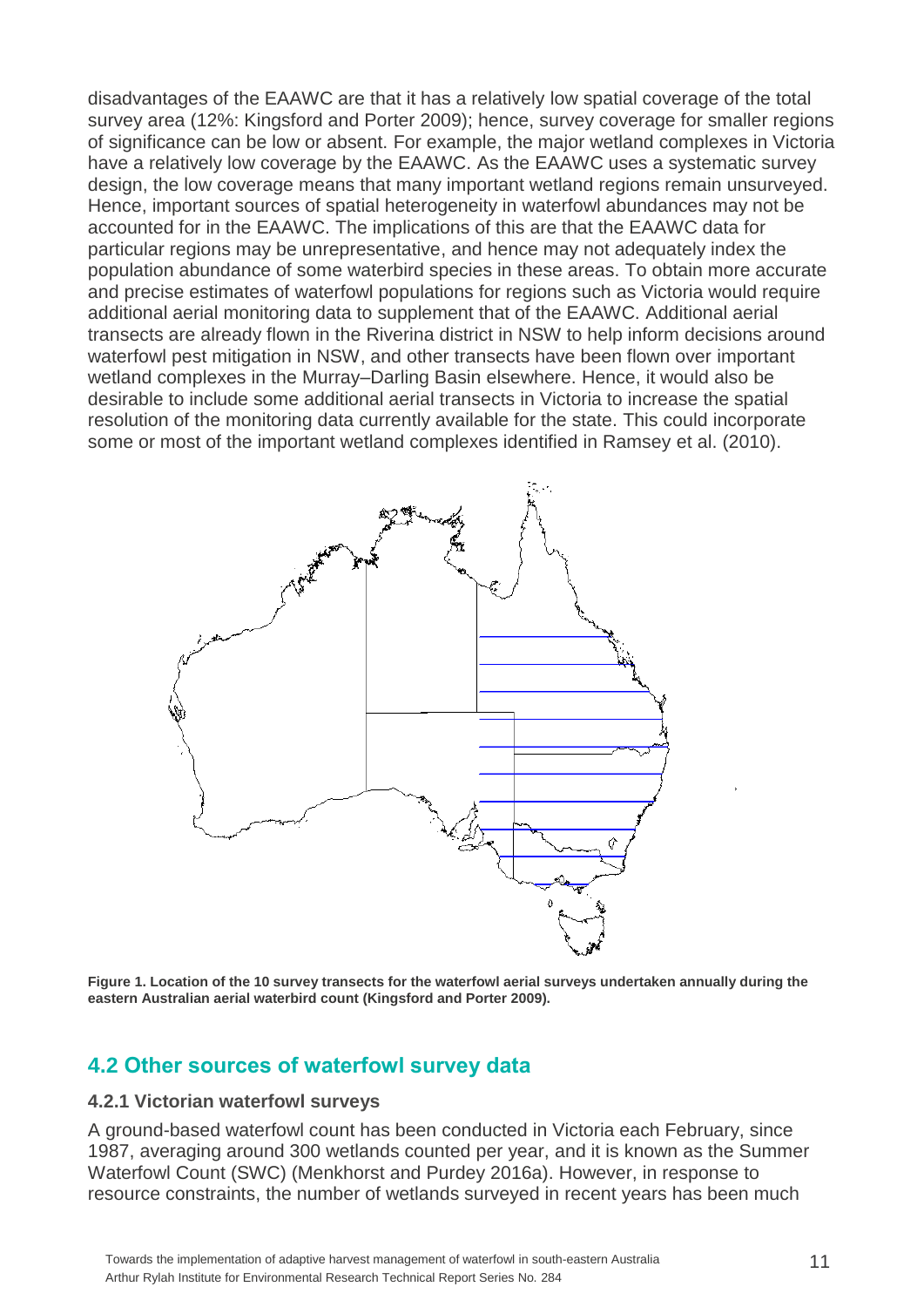lower. The main purpose of the survey is to identify wetlands where threatened waterbird species occur [e.g. freckled duck (*Stictonetta naevosa*), blue-billed duck (*Oxyura australis*)] so that wetland closures could potentially occur prior to the start of the hunting season. The main issues with the data collected from the SWC is that the wetlands surveyed each year are a non-random sample of wetlands and, hence, the data are unrepresentative. Thus, no attempt has been made to estimate total populations of waterbird species using these data. As the purpose of these surveys is to identify wetlands containing threatened species prior to the start of the hunting season, it is unlikely that the structure of these surveys will change significantly.

#### <span id="page-17-0"></span>**4.2.2 South Australian waterfowl surveys**

Ground-based surveys of waterfowl have also been undertaken in South Australia by the Department of Environment, Water and Natural Resources (DEWNR) since 2003 (Anon 2016). In 2016, 85 wetlands were surveyed in October and November across four districts of south-eastern South Australia: Murraylands, the Fleurieu Peninsula, the Coorong and the South-East. Surveys are carried out by staff of the DEWNR with the assistance of volunteers. In addition to the ground counts, aerial surveys are also conducted by the DEWNR on a limited number of wetlands (to calibrate the ground counts). However, no details about the calibration were provided (Anon 2016). In addition, although sampled wetlands have clearly been stratified by region, there is no other information about sampling design and, hence, whether the surveyed wetlands can be considered a representative sample. However, it is considered that these surveys could usefully inform any implementation of AHM in that state.

#### <span id="page-17-1"></span>**4.2.3 NSW waterfowl surveys**

In NSW, the Riverina region has been the focus of waterfowl surveys, as pest mitigation harvests are carried out primarily in this region. Surveys of waterfowl were carried out in February 2017, using a range of survey designs and techniques, with the aim of identifying a survey methodology suitable for the region. Surveys were carried out by counting waterfowl using both aerial (helicopter and fixed-wing aircraft) and ground surveys. Survey transects were defined by targeting larger dams, natural wetlands and wastewater treatment ponds as the primary survey points, then surveying any small dams, rivers or irrigation canals encountered along these routes.

To estimate the detection probability of ducks during aerial surveys, double-observer counts were carried out in both the helicopter and fixed-wing aircraft. Two observers seated on the same side of the aircraft independently identified and counted all ducks of each species observed at each of the survey locations. Observations were recorded using voice recorders that had been synchronised to start at the same time. Recorders were left on for the entire survey. When large flocks were encountered (100s to 1000s), the total number of waterfowl seen was estimated using group blocks (generally groups of 20, 50 or 100), and a total proportion of each species present was recorded. In addition to the aerial surveys, concurrent ground-based counts were carried out as a complementary survey method. The aim of the ground surveys was to derive a total count that could be used to calibrate the aerial counts, so that aerial counts could be expressed as an equivalent ground count (or *vice versa*). One issue with such calibration exercises is that the number of ducks on a water body can potentially change from day to day, meaning that population size can change between aerial and ground survey times. Hence, any such calibration should attempt to synchronise the timing of aerial and ground counts to minimise the chances of population changes between surveys.

Analysis of the data from these surveys is still being undertaken. However, some preliminary conclusions can be drawn. From a logistical and practical perspective, helicopters offer the best solution with respect to covering all water body types where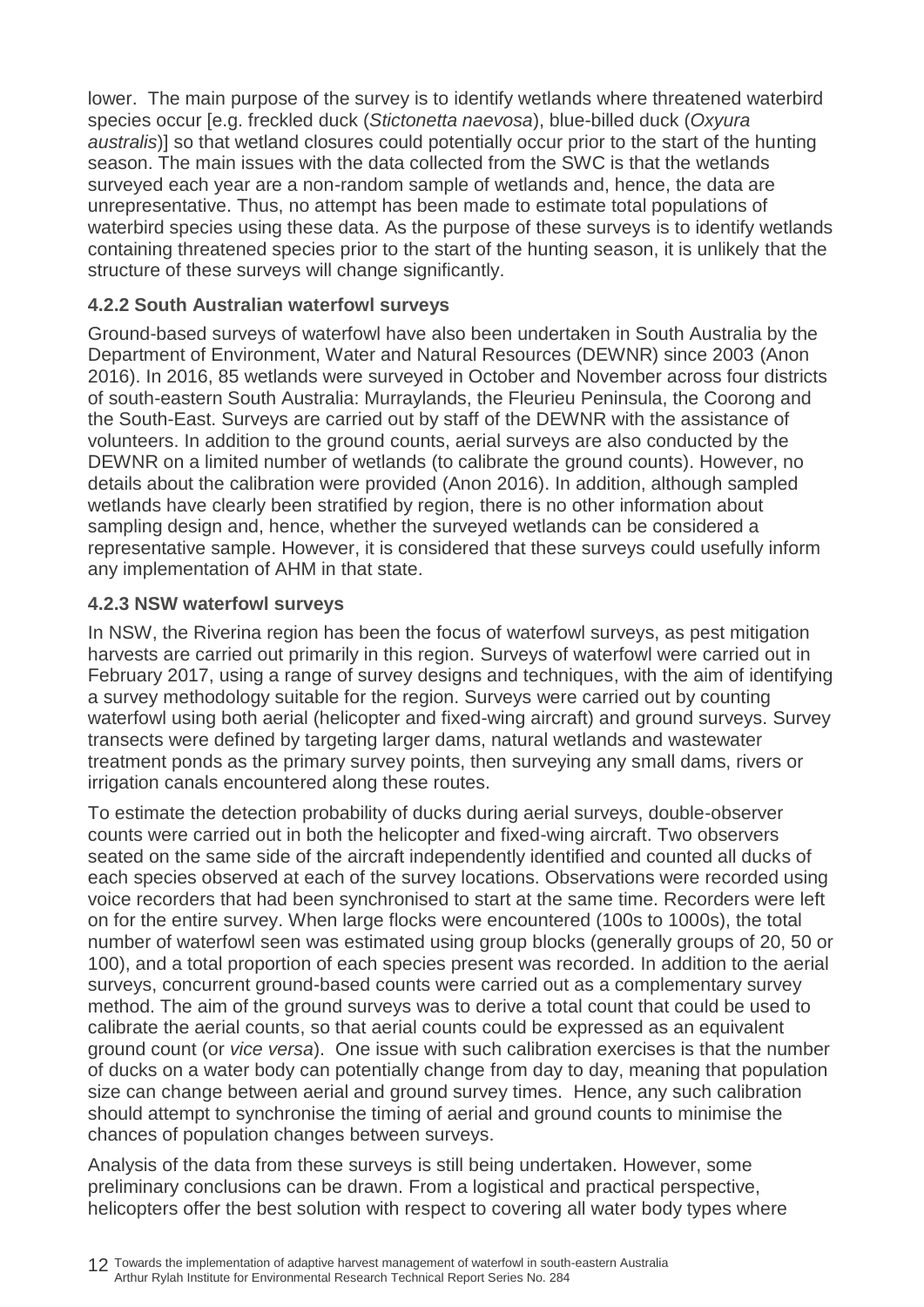waterfowl are likely to reside, because they are slow enough to give observers sufficient time to identify and count waterbirds and resurvey if necessary. Fixed-wing planes are much cheaper to operate, but speed, limited manoeuvrability and difficulties with surveying smaller dams make them less suited for targeted waterfowl surveys on smaller water bodies. However, it is likely that the optimal survey design for waterfowl will contain a mix of fixed-wing and helicopter aerial surveys, so that coverage can be maximised at a reasonable cost. Correction of aerial counts for imperfect detection is still a key element for any well-designed survey, and calibration surveys (using ground counts) or doubleobserver surveys are recommended in order to account for imperfect detection during aerial surveys.

An additional challenge is surveying less common species that are only ever present in small groups, or those easily missed when present in mixed flocks [e.g. Australasian Shoveler (*Anas rhynchotis*), Chestnut Teal (*Anas castanea*)]. For these species, a general survey may not have adequate detection rates, and more intensive, targeted surveys may be required. Another option would be to establish species-specific detection probabilities during a standard survey. This could be achieved in helicopter surveys if a third observer was assigned the task of simply identifying all species present; their data could then be compared with the identified species counts collected by the two primary observers.

## <span id="page-18-0"></span>**5. Additional monitoring data required for AHM**

To obtain more accurate and precise estimates of waterfowl abundances in different regions of Victoria and NSW, it will be necessary to implement additional aerial monitoring of wetlands to complement the monitoring of wetlands presently sampled by the EAAWC. Some additional aerial survey transects are already undertaken in NSW, so any further investment in aerial surveys should complement the existing effort. Any additional monitoring should also be examined to determine the level of coverage of the major wetland complexes identified in Ramsey et al. (2010), especially in Victoria. Current ground surveys of wetlands in Victoria surveyed as part of the SWC are unrepresentative, and hence cannot be used to make the unbiased estimates of waterfowl abundance required for AHM. As the SWC is undertaken for a specific purpose (locations of threatened species), it should not be considered further as part of any future implementation of AHM.

Any additional aerial or ground surveys contributing to AHM should be designed so as to be considered a representative sample of wetlands. By undertaking representative sampling of wetlands, we can ensure that the resulting estimates of waterfowl abundance are unbiased. The easiest way of ensuring representative sampling is by using random sampling of survey units. However, simple random sampling is usually inefficient, requiring a large sample for precise inference. This is because simple random sampling often results in sample locations that are in relatively close proximity to each other, providing redundant information if samples are spatially autocorrelated. One method for counteracting the inefficiency in simple random sampling is a spatially balanced survey design (Foster et al. 2017). A spatially balanced design is an extreme form of stratification that aims to reduce the frequency of samples located in close proximity to each other so that autocorrelation is reduced; hence, the greatest amount of spatial information is extracted from each sample. In addition, it should be recognised that the EAAWC contains important historical information for the wetlands it covers, and this information should be taken into account in the survey design. The spatially balanced survey design allows for the accommodation of legacy sites (i.e. existing EAAWC survey data) by reducing the likelihood of sampling in close proximity to existing legacy sites (Foster et al. 2017).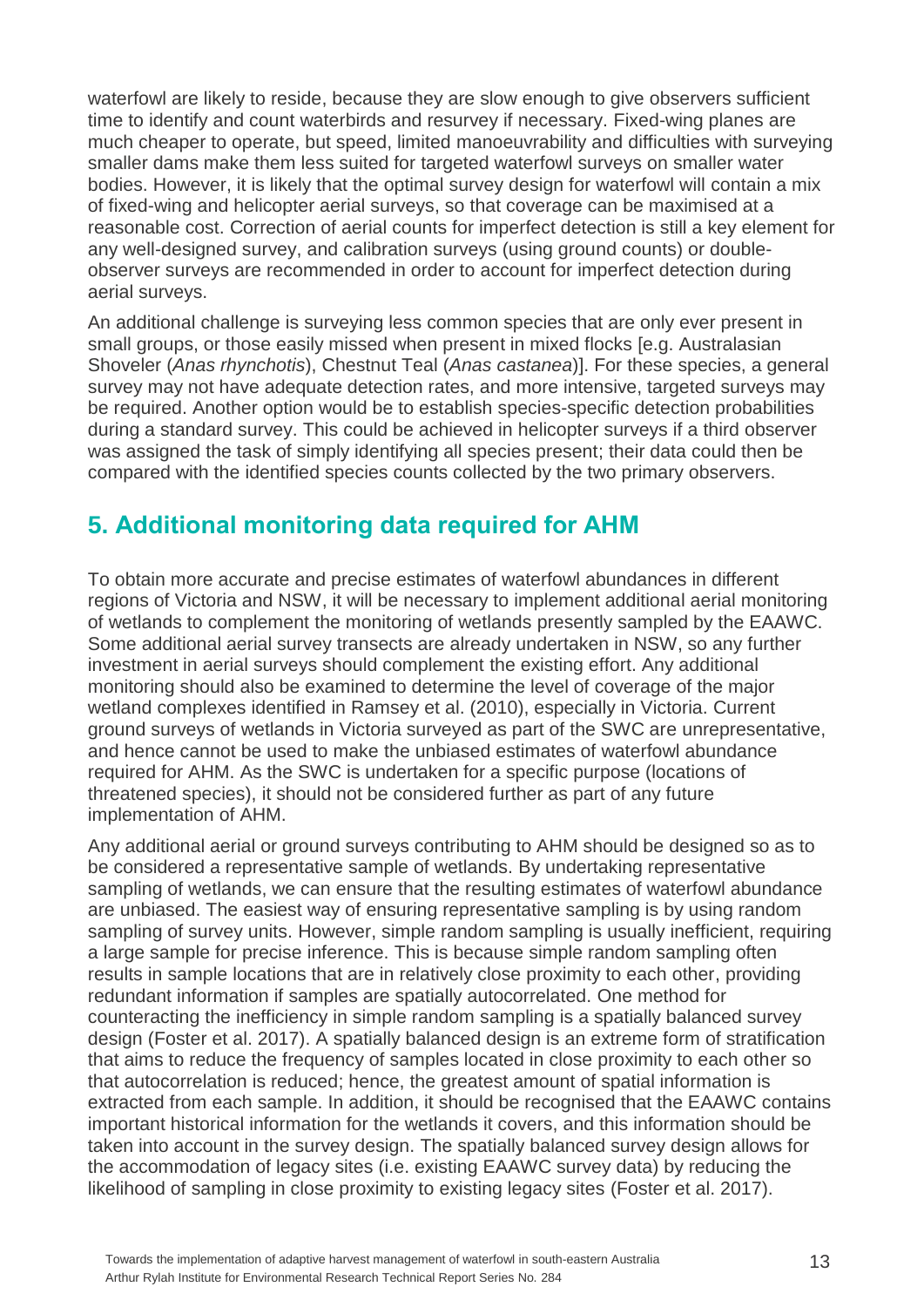Hence, a spatially balanced survey design makes the best use of both existing and new monitoring information.

We recommend that a desktop study be undertaken to determine the optimal amount of new monitoring effort required in order to implement AHM in south-eastern Australia. This study would incorporate existing survey information collected as part of the EAAWC (and any additional aerial transects flown) as well as the ground and aerial waterbird monitoring undertaken in South Australia. The aim of the desktop study would be to find the optimal (i.e. cost-effective) amount of additional monitoring required for estimating abundances of the game species of ducks with sufficient precision, but minimum cost. The study should examine combinations of ground surveys and aerial surveys (fixed-wing and/or helicopterbased), in the optimisation. If possible, citizen science–based monitoring data (e.g. from Birdlife Australia) should also be examined for inclusion in the monitoring design. Monitoring strategies should be stratified by regions that might be expected to show broad differences in waterfowl abundance (i.e. due to bioclimatic factors). Regions should be defined based on catchment boundaries (i.e. aligned to CMA boundaries) to capture regional variation in hydrology, and hence variation in wetland availability. An example of possible regions across Victoria and NSW that could be used for bioclimatic stratification is provided in Figure 2. However, we recommend that expert opinion is sought before deciding on regional stratification boundaries. Monitoring designs should be optimal for both the highly mobile game species (e.g. grey teal) as well as for the more sedentary species [e.g. Australian wood duck (*Chenonetta jubata*)]. Hence, the design will need to consider coverage of both the major wetland complexes (e.g. Ramsey et al. 2010) and smaller water bodies that are likely to harbour the more sedentary species.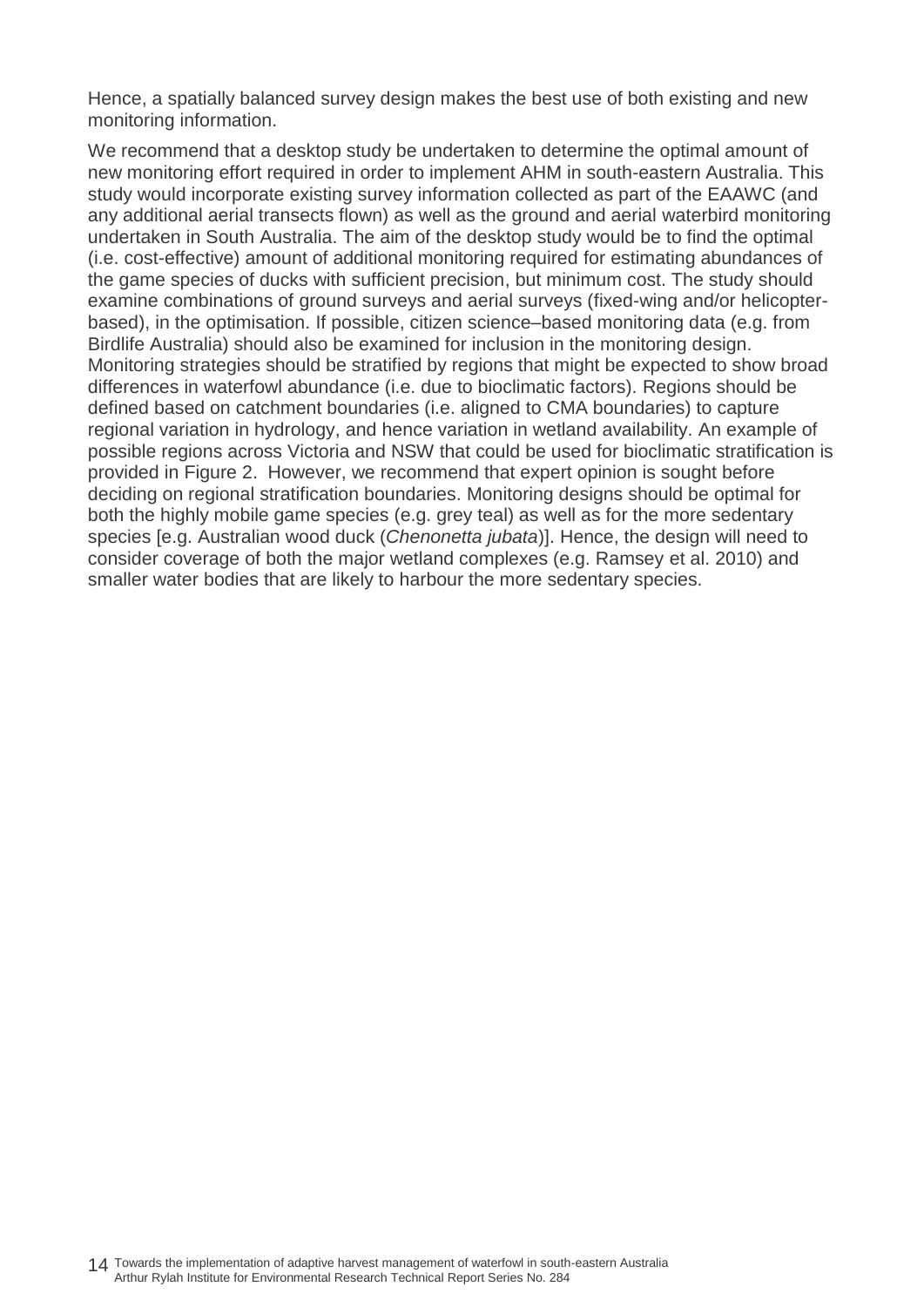

**Figure 2. One possible example of bioclimatic regions that could be used to stratify waterfowl monitoring in Victoria and NSW. Boundaries are aligned with catchment management authority boundaries. The blue-shaded coastal region of NSW [including the Australian Capital Territory (ACT)] could be either excluded from, or included in, the waterfowl monitoring program.**

One issue with designing surveys of wetlands is that many wetlands are ephemeral, due to the highly variable rainfall patterns in some parts of Australia. This means that surveys are encountering wetlands that are often dry. It is important to include ephemeral wetlands in the aerial surveys, because these are often highly productive when they contain water, leading to high abundances of waterbirds. On the other hand, the efficiency of surveys would be increased if surveys were more likely to encounter wetlands that contain water. Hence, this suggests that it may be useful to stratify survey effort in a region based on the likelihood that wetlands within aerial transects would contain water. Thus, more effort would be directed to areas where wetlands are more likely to contain water, and less effort directed to areas where wetlands are less likely to contain water. Here, historical satellite imagery of water availability could be used to estimate the likelihood of wetlands containing water based on historical climate patterns. The Global Surface Water project undertaken by the Joint Research Centre of the European Commission recently completed a global map of the occurrence and persistence of surface water (Pekel et al. 2016). Using 3 million Landsat images at 30 m resolution, the changes in surface water occurrence were quantified by recording the month and year when water was present at each pixel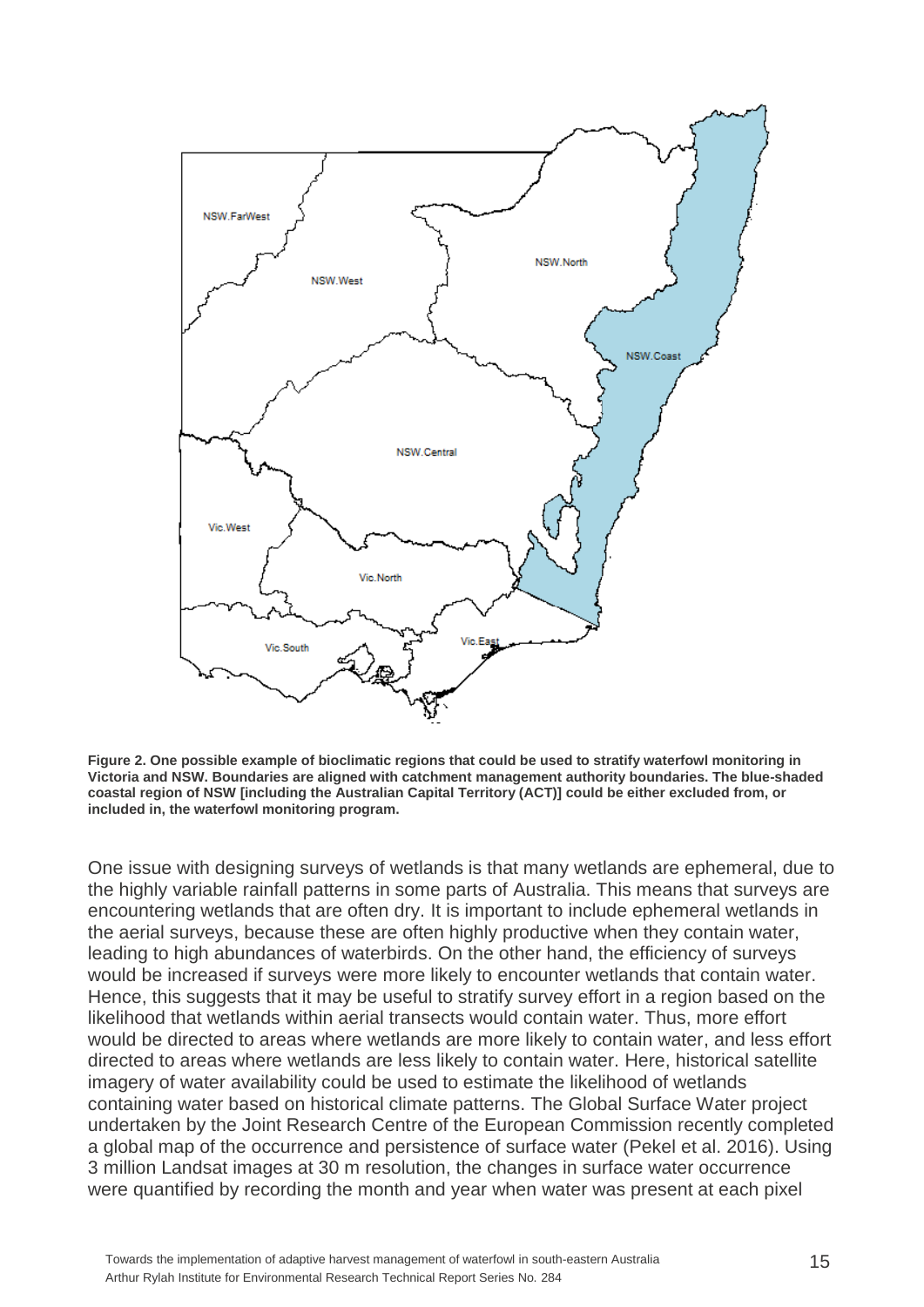location over the past 32 years (1984–2015). This dataset is now publicly available at [https://global-surface-water.appspot.com/.](https://global-surface-water.appspot.com/)

We downloaded data for the occurrence of surface water for Victoria and NSW for the period 1984–2015 from the Global Surface Water project made available through the Google Earth Engine website [https://earthengine.google.com/.](https://earthengine.google.com/) To reduce the size of the downloaded file, we decreased the spatial resolution to a pixel size of approximately 500 m. The occurrence of water for each pixel was summarised as the percentage of times over the 32-year period that the pixel contained surface water (Figure 3). We then classified this percentage into three possible strata, labelled as low, moderate and high water occurrence (low, 0-30%; moderate, 30-70%; high, 70-100%). Examples of this stratification are given for each of the suggested bioclimatic regions for Victoria (Figure 4). We recommend that information, such as presented in Figure 4 be the basis for stratification to guide the development of optimal, spatially balanced waterfowl survey designs. The design of an optimal monitoring strategy that makes the best use of existing survey data should be a high priority in any implementation of AHM.

One issue for a waterfowl monitoring design that uses both aerial and ground-based monitoring data is the fact that bird detection probabilities are likely to be very different between the two methods. Indeed, detection probabilities of birds are also likely to differ between fixed-wing and helicopter-based aerial surveys. There are two ways of dealing with this issue. The first method would be to conduct some aerial surveys and ground surveys concurrently to estimate visibility correction factors to express aerial counts as ground count equivalents (Lillegård et al. 2008). The advantage of this kind of calibration is that it would only have to be performed once, assuming the estimation of the calibration parameters was sufficiently precise and reliable. However, if visibility correction factors prove to be unreliable, then methods for estimating the detection probability of aerial and/or ground surveys, such as double-observer and/or distance sampling techniques, (e.g. Koneff et al. 2008; Ridgway 2010) should be investigated. In particular, the practical and logistical complications of distance and/or double observer sampling for aerial surveys would need further investigation.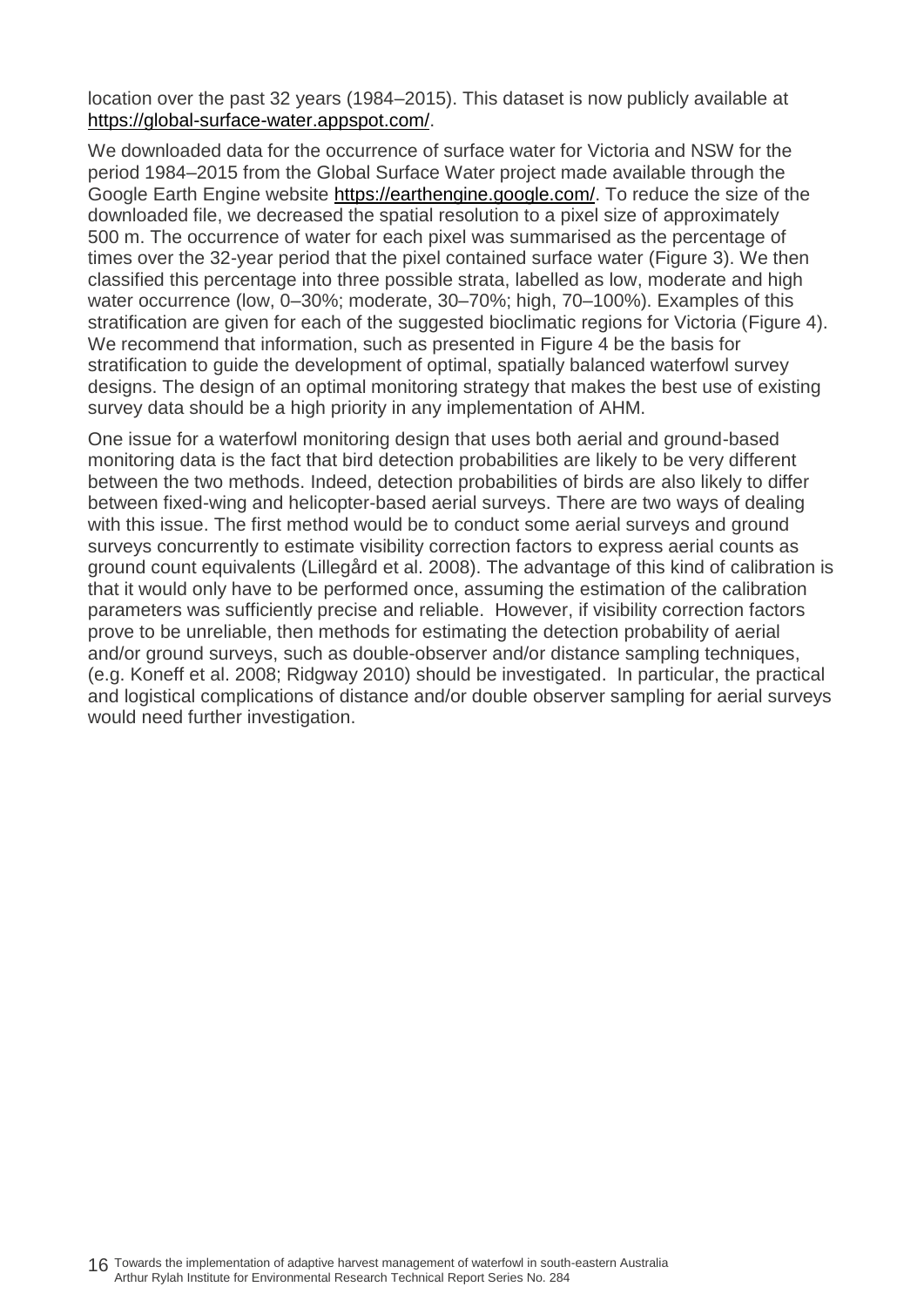

**Figure 3. Wetlands in Victoria and NSW and the associated probability of them containing surface water (on a scale of 0–100) over the period 1984–2015, estimated from Landsat imagery from the Global Surface Water project.**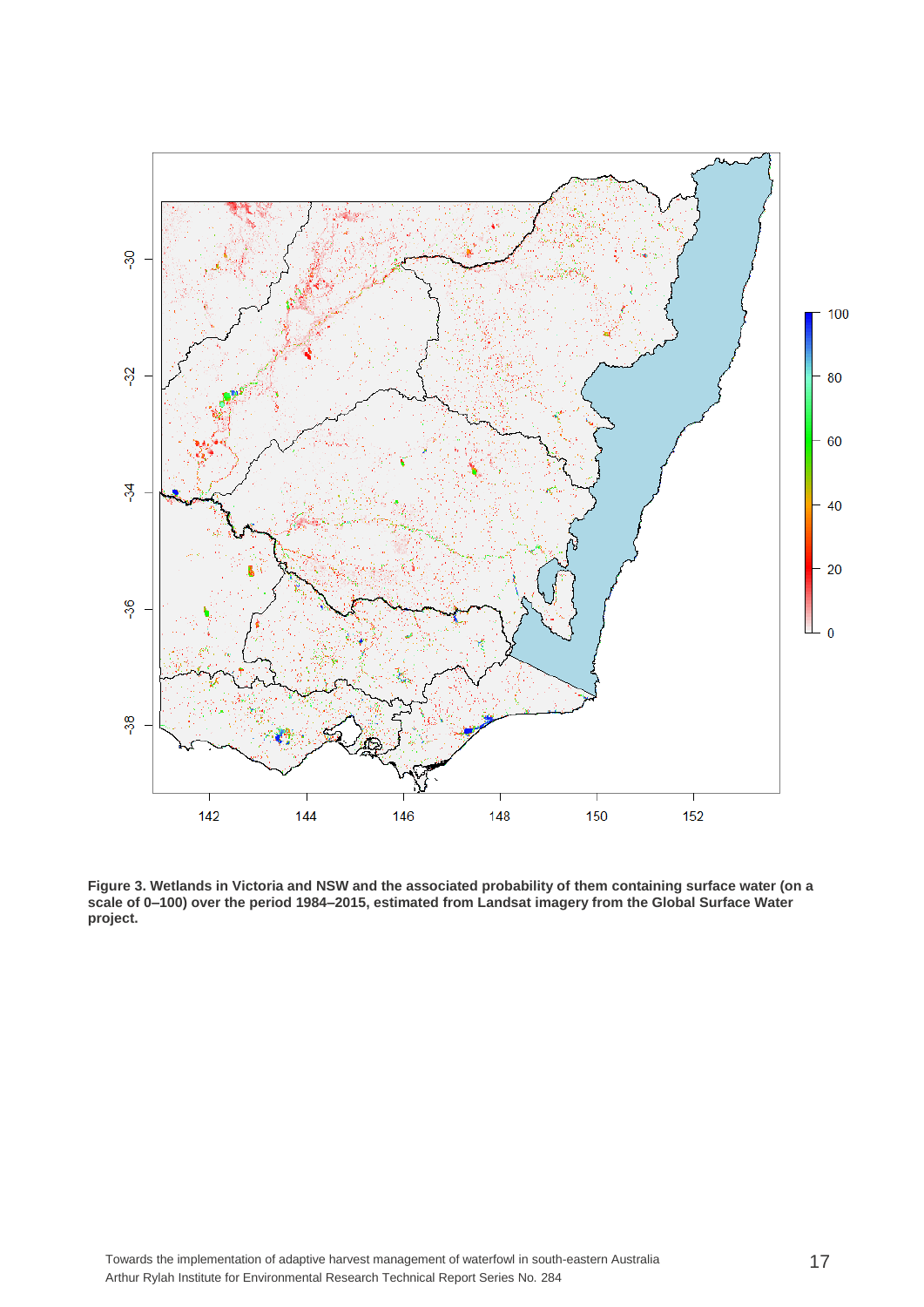

**Figure 4. Wetlands in Victoria stratified by the probability they contained surface water over the period 1984– 2015, estimated by Landsat imagery from the Global Surface Water project (Low, 0–30%; Mod, >30–70%; High, >70–100%).**

18 Towards the implementation of adaptive harvest management of waterfowl in south-eastern Australia Arthur Rylah Institute for Environmental Research Technical Report Series No. 284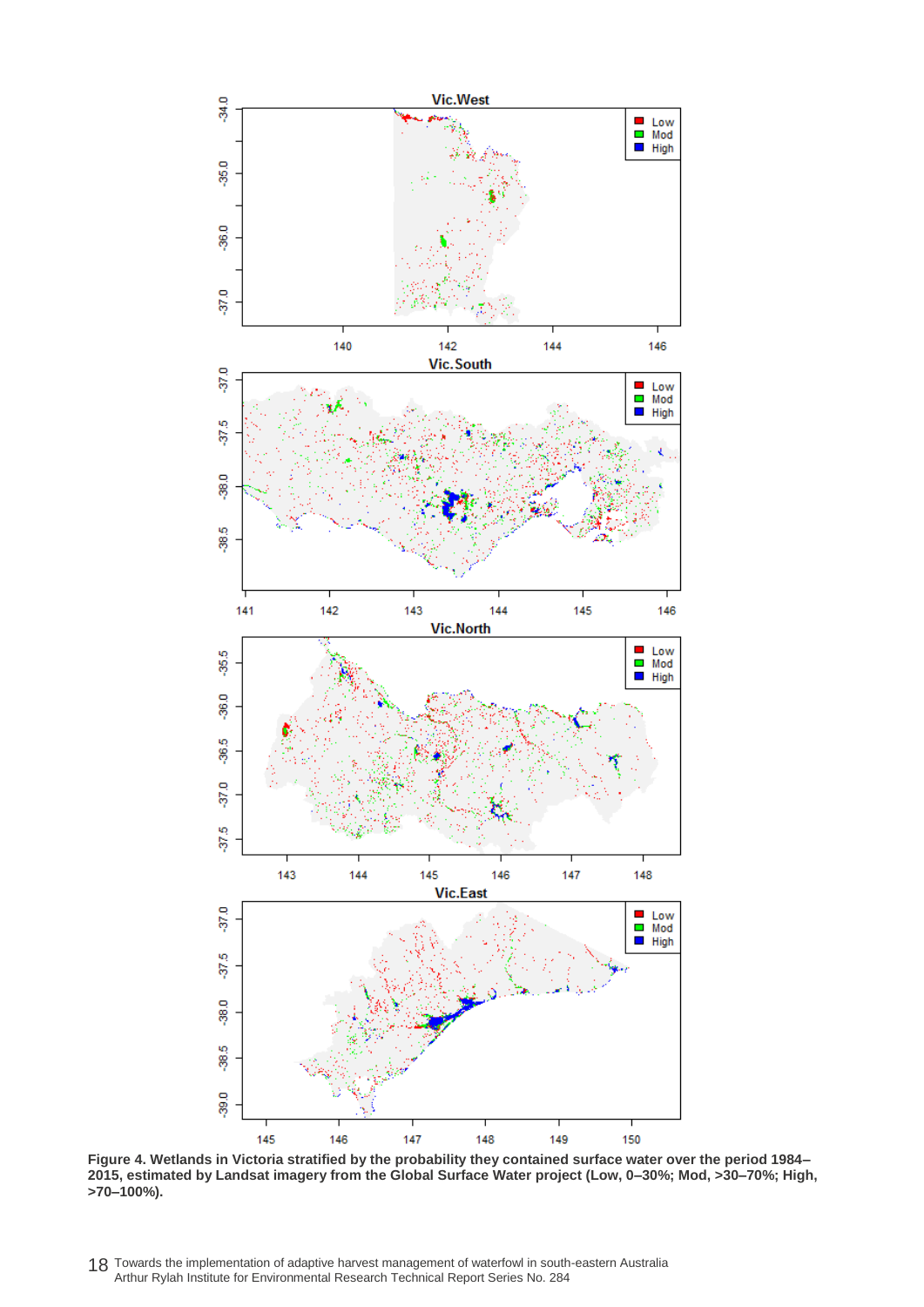### <span id="page-24-0"></span>**5.1 Harvest estimates**

Estimates of the total harvest of each of the game species of ducks is required for estimating the harvest rate for each species, each year (i.e.  $k_t/N_t$ ), so that the effects of the harvest rate on the population dynamics of each species can be estimated. Harvest can interact with waterfowl populations in different ways, influenced by population abundance and age structure, which ultimately could affect the processes governing population regulation (Hauser et al. 2006). Moreover, restrictions on harvest imposed by managers are an attempt to regulate the harvest rate to bring about a desired outcome. Hence, knowledge of the relationship between management regulations (e.g. harvest quota, bag limit, season length) and the harvest rate are critical for understanding the effects of management of waterfowl populations. Here, we review the data currently collected by Victoria and NSW that are used for estimating the total harvest of hunted waterfowl to determine whether they are adequate for estimating harvest rates for AHM.

#### <span id="page-24-1"></span>**5.1.1 Victoria**

The total harvest for each of the game species of ducks has been estimated each year since 2009 using phone surveys of hunters (Moloney and Turnbull 2016). Game licence holders are randomly sampled and interviewed by telephone at regular intervals during the hunting season and asked questions about the number of days they hunted, the number and species harvested, and the (approximate) location of hunting activities. An estimate of the total harvest of each game species is then made by correcting for the proportion of respondents who hunted and the average harvest per respondent [see Moloney and Turnbull (2016) for estimation details]. As the survey also provides hunting locations, it is relatively easy to apportion harvest by region. For example, the estimate of the total duck harvest by CMA for 2016 is given in Figure 5 (Moloney and Turnbull 2016). These data are critical for the development of AHM, and we recommend that no major changes be made to the current methodology.



**Figure 5. Estimates of the total harvest of game ducks in Victoria by CMA in 2016. Red circles indicate the nearest town to harvest locations, with symbol size proportional to reported harvest (Moloney and Turnbull 2016).**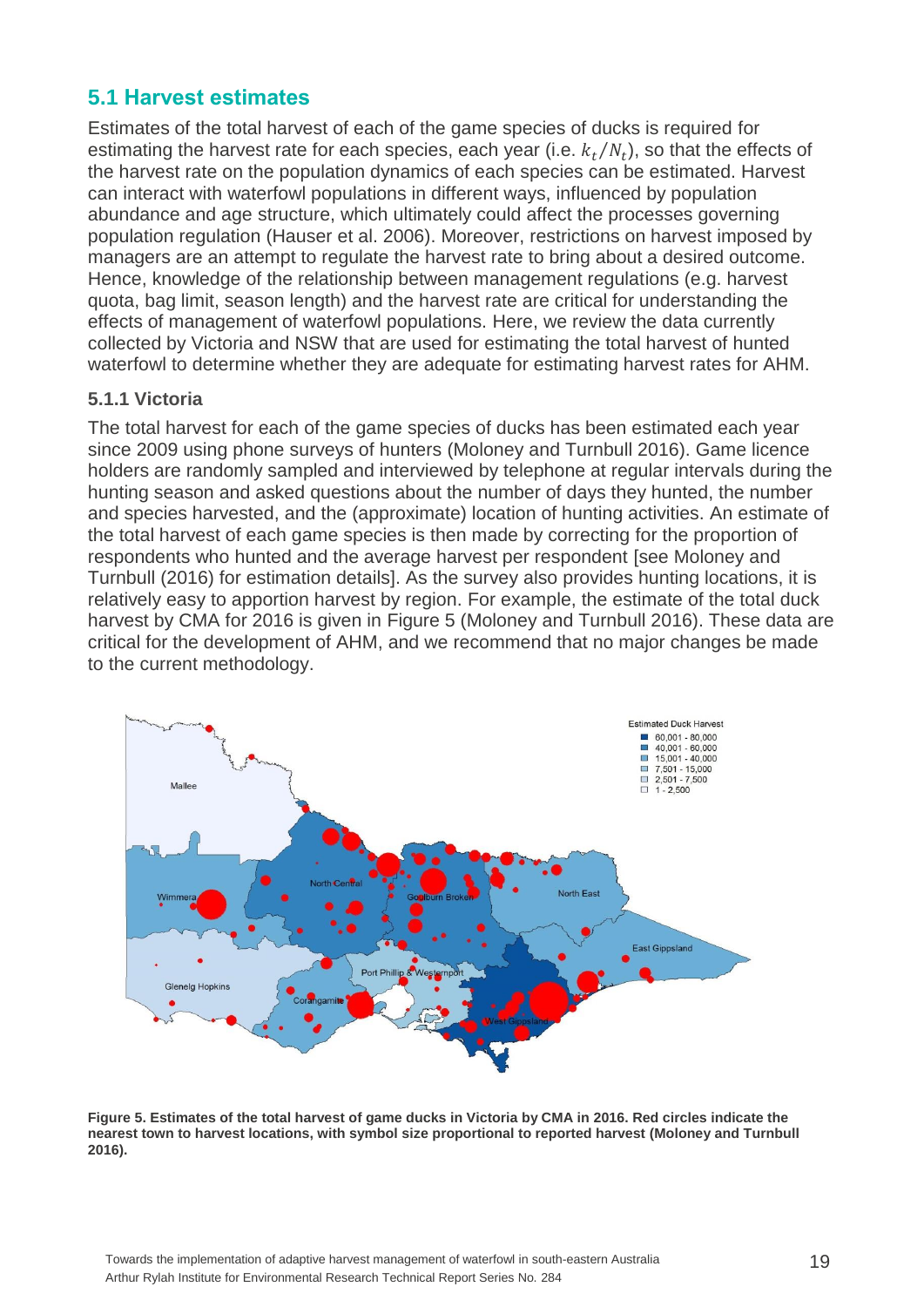#### <span id="page-25-0"></span>**5.1.2 NSW**

In NSW, 10 native duck species can legally be culled for the purposes of pest mitigation, primarily in the rice-growing region of the Riverina. The Game Licensing Unit within the NSW DPI manages the issuing of pest mitigation licences for hunters and property owners, following their successful completion of the Waterfowl Identification Test (WIT). Each year, an annual NSW-wide quota is allocated and, from this, each property is allocated a harvest quota. As a requirement of the licence to harvest waterfowl, hunters and property owners must report all waterfowl harvested on each property through the online native game bird management portal. However, since this is based on selfreporting, the harvest estimates may be biased if certain kinds of property owners are more likely to report than others. There is also an incentive for hunters and landowners to under-report harvest offtake to avoid exhausting the quota.

### <span id="page-25-1"></span>**5.2 Estimates of demographic rates**

If a modelling framework that contains demographic structure (e.g. Equation 5) is adopted for AHM, then additional information will be required on the survival rates of adult and juvenile ducks, as well as on productivity. Survival rates can be estimated using an analysis of band returns (White 1983) or telemetry data (Roshier et al. 2008a). Telemetry data collected from tagged individuals is the most robust way of estimating survival rates, but is relatively expensive, requiring a large number of individuals to be tagged. Band returns require a large initial investment in banding, but hunting can be used for recovering bands (White 1983). In addition to survival rates, analysis of band returns through hunting also allows estimates of recovery and harvest rates of ducks; hence, it can be used to apportion the various sources of mortality (Williams et al. 2002). Furthermore, telemetry can also be used to obtain high-resolution data on movement or dispersal rates of ducks (e.g. Roshier et al. 2008b), information that will be critical for informing the metapopulation model of ducks and their responses to regional environmental conditions. Therefore, we recommend that both telemetry studies and duck-banding programs be considered as an integral part of any implementation of AHM.

Estimates of productivity (i.e. juvenile recruitment rates) can be obtained from an analysis of the age and sex composition of the harvest. Usually, the ratio of juveniles to adult female birds of each species in a large, representative sample can be used as an estimate of the recruitment rate (Skalski et al. 2005). This is often obtained through surveys of hunter bags, usually on opening weekend. In Victoria, the hunter bag surveys (Menkhorst and Purdey 2016b) have been conducted during the season opening weekend since 1972. In 2016, surveys were conducted at 20 public wetlands over the opening weekend, and the composition of the take by individual hunters was assessed. For each hunter, the numbers and species composition of the bag was assessed, as was the age (juvenile/adult) of each bird (through an examination of wing or tail plumage) (Menkhorst and Purdey 2016b). Overall, in 2016 a total of 1042 individual bags were assessed, sampling 1843 game birds. However, only 219 of these were examined for age classification; furthermore, the sample of birds examined was not representative of the overall species composition of the bag surveys. Hence, the current data collection undertaken for the opening weekend bag surveys is not suitable to be used for AHM. We recommend that hunter bag surveys be redesigned to provide a larger, representative sample of hunter bag composition and age/sex classifications. It is noted that efforts for rectifying the deficiencies of the hunter bag surveys are currently underway.

### <span id="page-25-2"></span>**5.3 Assessment of wetland status**

Models developed for AHM should include the effects of environmental variation on population dynamics. Typically, the population dynamics of game birds are linked to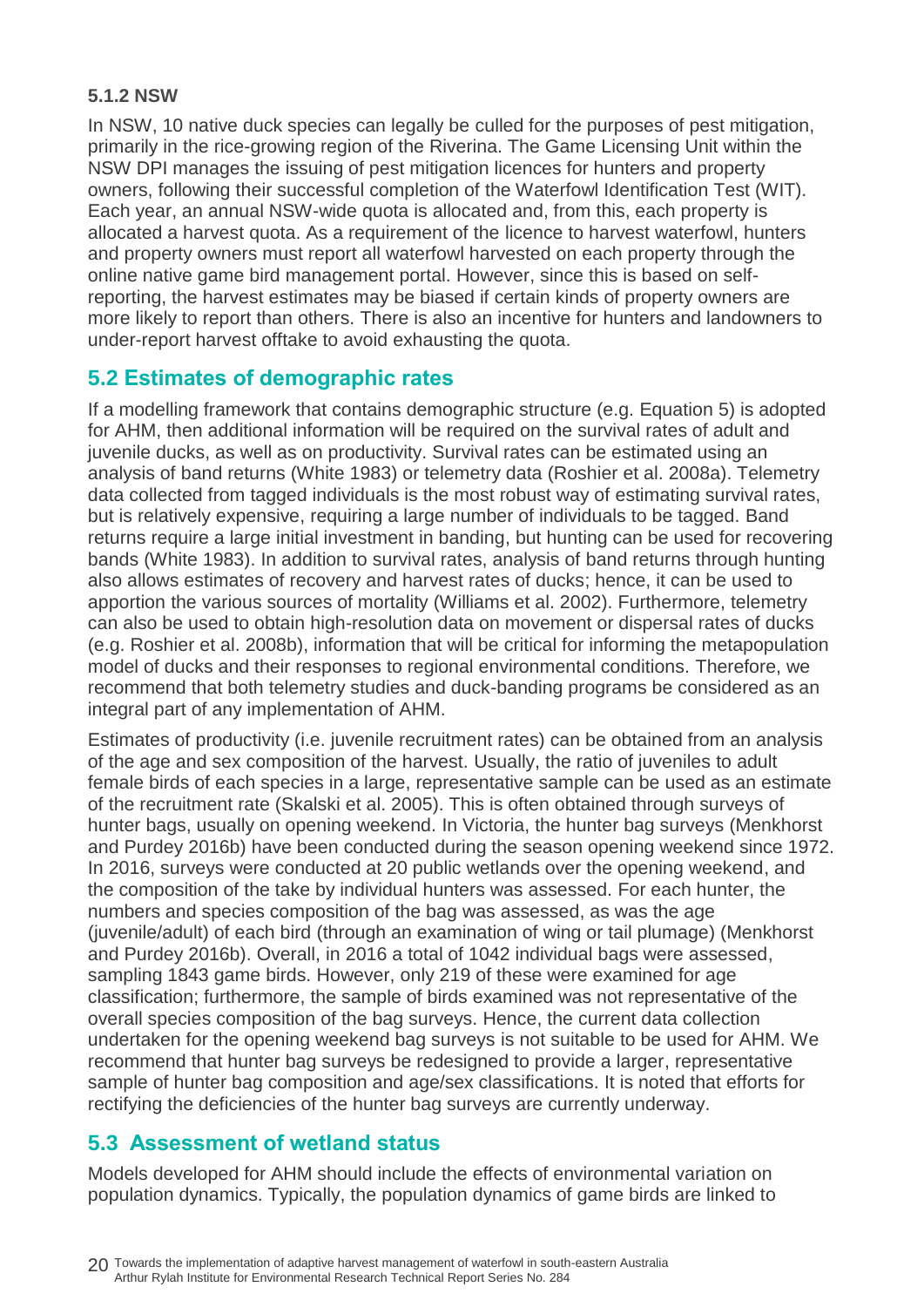wetland availability, with the distribution of water responsible for large-scale movements of birds, resulting in large changes in abundance in response to flooding events (Roshier et al. 2008a, 2008b). Hence, any model used for AHM will need to be linked to the seasonal and annual variability in wetland water availability as potential predictors of change in waterfowl populations. Furthermore, estimates of the abundance of game birds will require some estimate of the total available wetlands for a region to derive a total regional abundance estimate.

Estimates of wetland availability (i.e. total surface water) can be derived from a number of sources. Direct estimates of surface water can be obtained from Landsat imagery, such as that used for the Global Surface Water project (Pekel et al. 2016). However, that project is complete and no further updates are expected to be forthcoming in future years. Estimates of surface water from remote sensing can be considered the 'gold standard', and development of capability and resources to undertake similar modelling in Australia should be pursued. One possible source of surface water estimates from satellite imagery for Australia is the 'water observations from space', developed by Geoscience Australia [http://www.ga.gov.au/scientific-topics/hazards/flood/wofs.](http://www.ga.gov.au/scientific-topics/hazards/flood/wofs) Estimates of water occurrence are updated every 3 months, but at the time of writing, only composite data depicting surface water over the entire time period (1987 – present) was available.

An alternative method of estimating regional surface water availability could be by using measurements of precipitation (rainfall). This is likely to be less accurate than direct observations, as many wetland may be replenished from underground aquifers, and thus are not reliant on rainfall. Nevertheless, estimates of total precipitation should be investigated to see how well they can index changes in the extent of surface water. A slightly more sophisticated measure of precipitation is the standardised precipitation evapotranspiration index (SPEI) [http://spei.csic.es/.](http://spei.csic.es/) The SPEI is a multiscalar water balance model derived from the difference between precipitation (wetting) and evapotranspiration (drying) events. It has recently been shown that the SPEI index is a good predictor of population change for some game species of ducks (Dundas et al. 2016). Furthermore, the SPEI index can be easily calculated through both space and time, allowing regional and time-specific estimates of SPEI. For example, estimates of the SPEI index at 0.5° resolution were obtained from the global SPEI database<http://spei.csic.es/> for the region encompassing the EAAWC. Results for each pixel accumulated over a 12 month period during 2013 revealed relatively dry conditions (SPEI < 0) in south-eastern Australia and parts of central Queensland (Qld) during this year (Figure 6). A composite of the SPEI index over the period 1983–2014 indicates the temporal fluctuations in the SPEI index, which correlated with the total game bird index derived from the EAAWC (Pearson's product moment correlation = 0.40, *P* = 0.02) (Figure 7). Hence, further investigation of the SPEI index as a predictor of wetland water availability is warranted.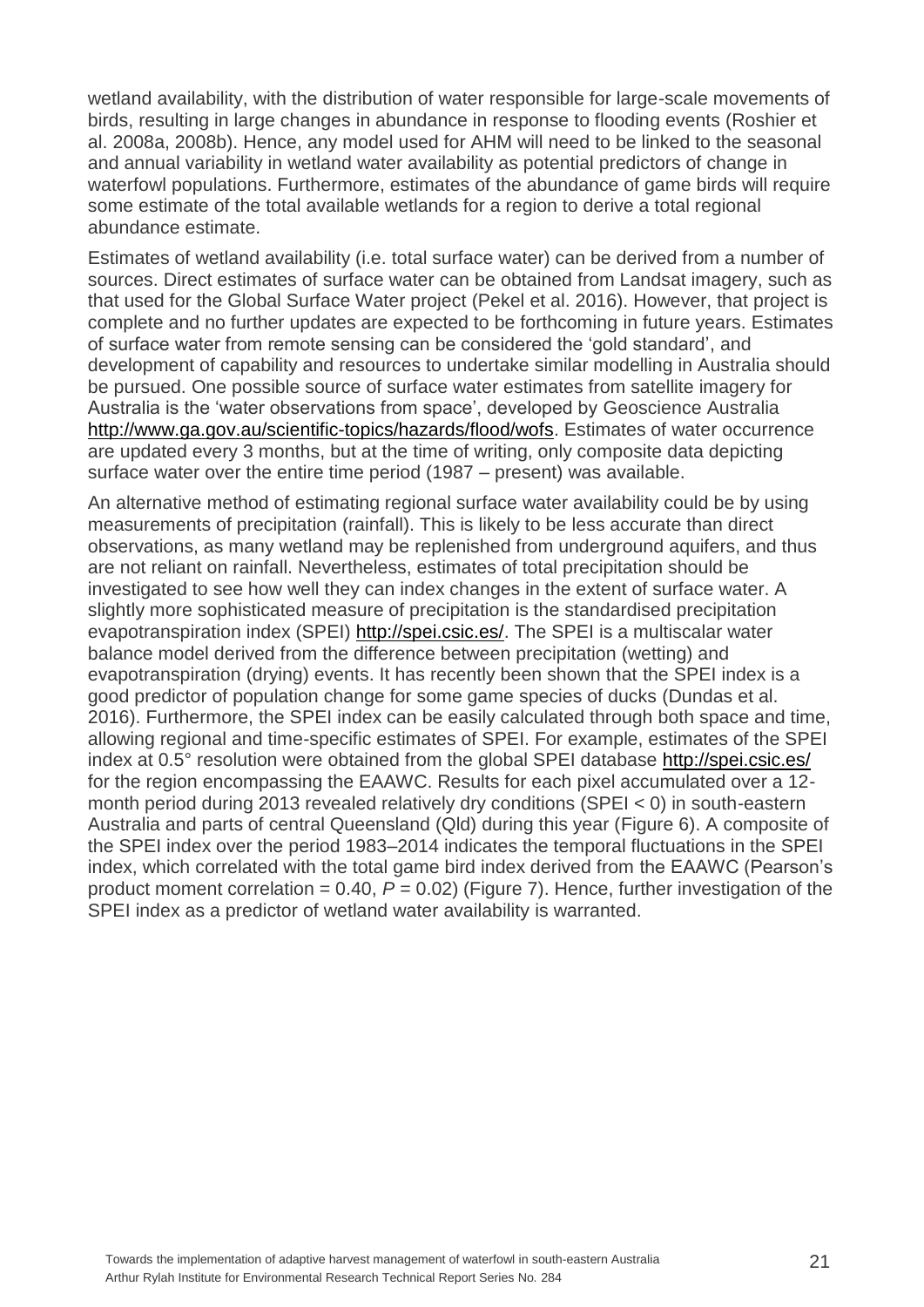

**Figure 6. Estimates of the standardised precipitation evapotranspiration index (SPEI) at 0.5<sup>o</sup> resolution for the region of Australia sampled by the EAAWC during 2013. Values greater than zero indicate relatively wet conditions, and values less than zero indicate relatively dry conditions.**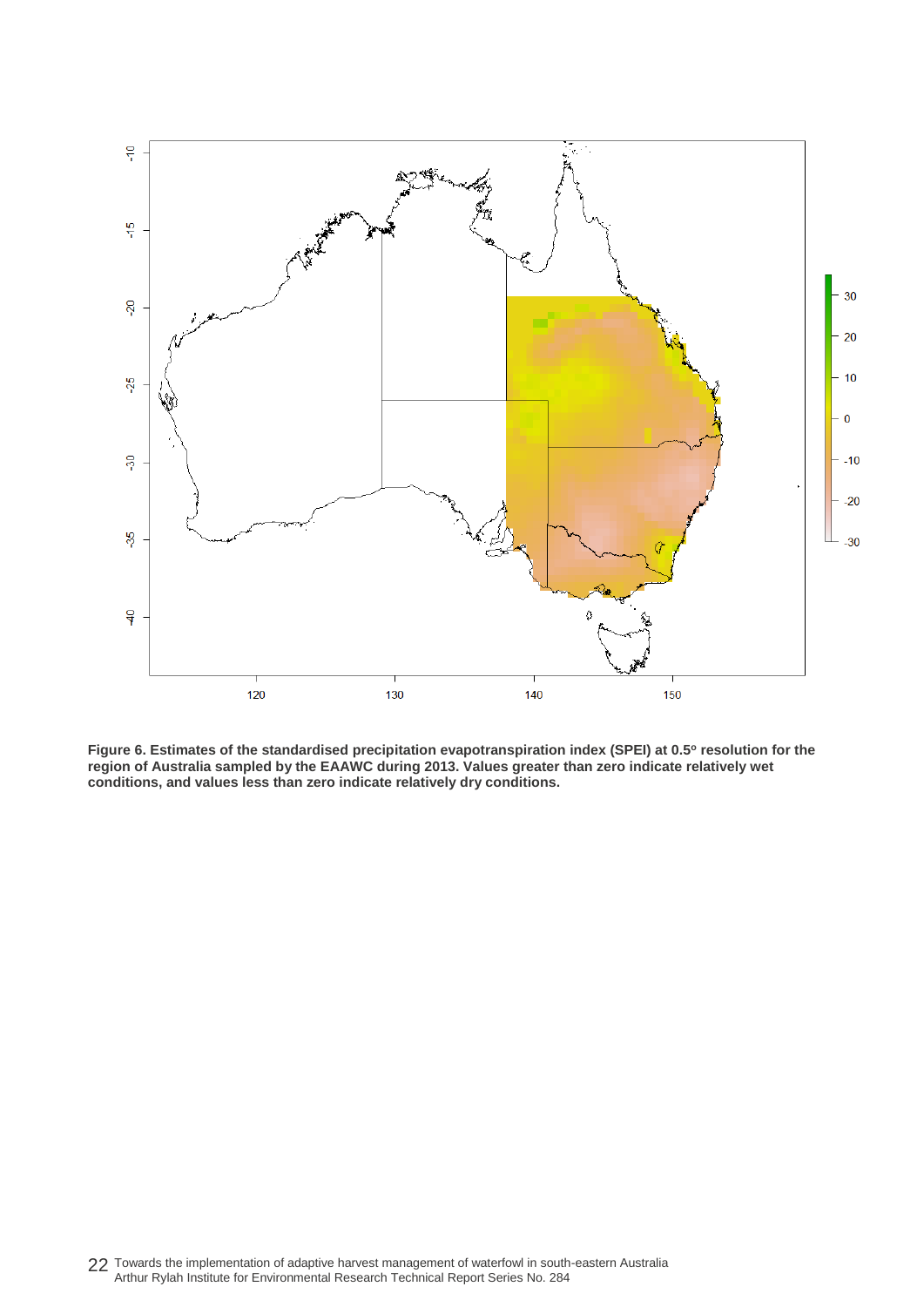

**Figure 7. Time series of the index of game bird species sampled by the EAAWC, and the composite SPEI index for the years 1983–2014. Blue values indicate wet conditions and red values indicate dry conditions.**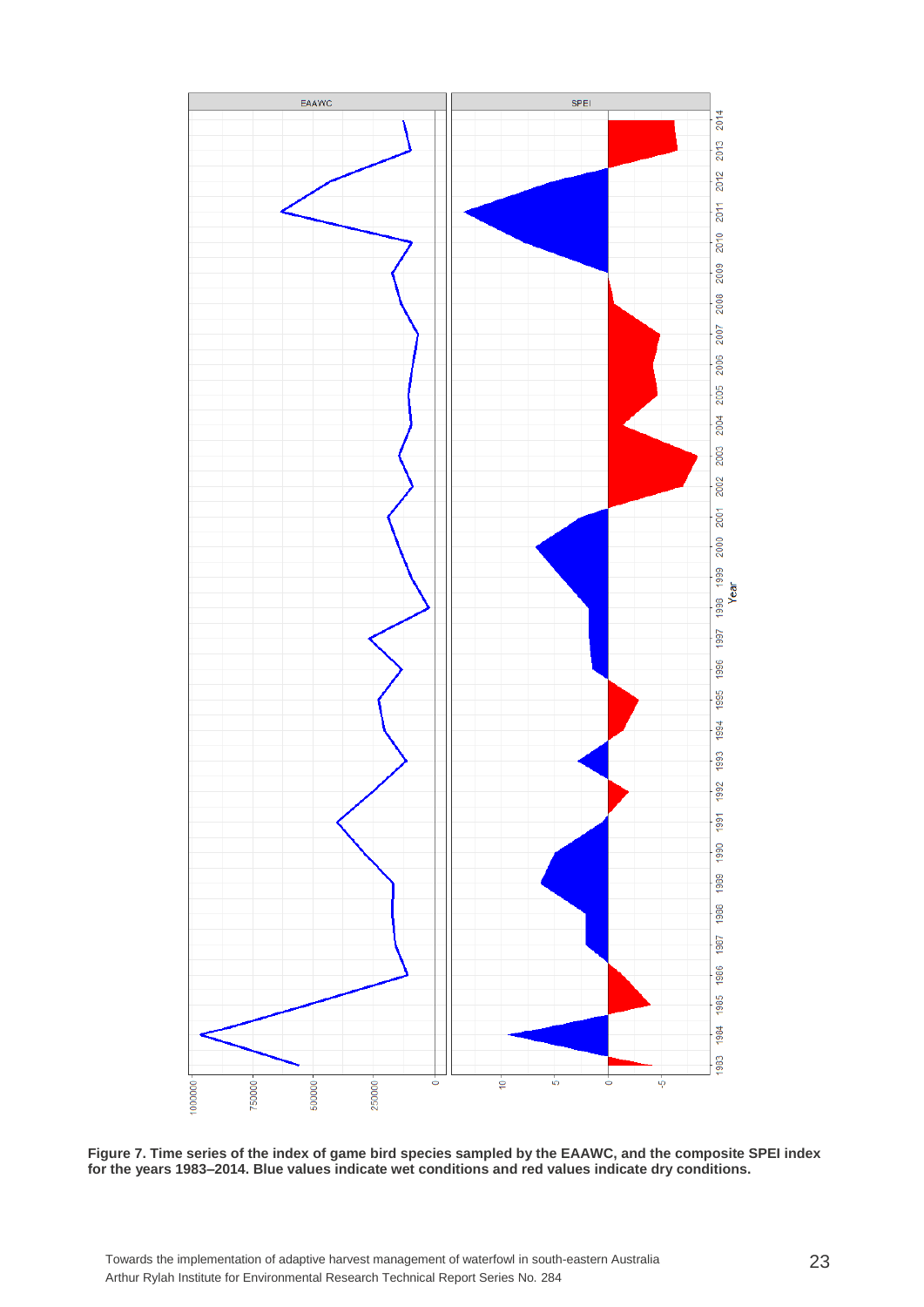## <span id="page-29-0"></span>**6. Discussion**

Long-term declines in river flows in the Murray–Darling Basin (due to increasing regulation and extraction of water, as well as climate change) has seen decreasing trends in the abundances of many waterbird species, including game species. An analysis of 32 years of waterbird abundance data from south-eastern Australia (EAAWC) has shown that reductions in flows of the major river systems in the Murray–Darling Basin has resulted in around 40% less water reaching floodplains and wetlands in the basin, which form critical habitat for waterbirds (Kingsford et al. 2017). Against this background, hunting appears to have a relatively minor impact on most species. However, stronger effects of hunting were seen in some species, such as Australasian (blue-winged) shoveler (*Anas rhynchotis*), hardhead (*Aythya australis*), Australian wood duck (*Chenonetta jubata*) and plumed whistling-duck (*Dendrocygna eytoni*) (Kingsford et al. 2017).

The strong relationships between river flows and waterbird abundances, overlain with the variable impacts of hunting on game species, indicates that management of both environmental water and harvesting impacts should be an integral part of the long-term conservation of the game species of waterbirds. While management of water resources for floodplain and wetland restoration form a central component of a cross-jurisdictional plan for the Murray–Darling Basin (MDBA 2016), there is currently no similar cross-jurisdictional cooperation around the management of waterbird harvests.

AHM offers the potential for a scientific and logical approach to the regulation of waterbird harvests that considers both the direct and cumulative effects of environmental drivers as well as harvest offtake on the long-term sustainability of waterbird populations (Johnson et al. 2015; Johnson et al. 2016). Hence, this review aims to identify a suitable framework with which AHM could be implemented within the south-eastern Australian states that undertake waterfowl harvests. The core of AHM consists of the development of a credible model(s) for how game species of ducks respond to both environmental drivers and harvest offtake. We considered several modelling approaches proposed in the literature for modelling the population dynamics of waterfowl subject to harvest. The proposed approach differs somewhat to that proposed originally in the 2010 Victorian sustainable harvest model report (Ramsey et al. 2010) in that the recommended modelling approach now proposes an unstructured state–space model as the initial base model. Hence, the initial base model is closer to the modelling approach adopted by NSW (Dundas et al. 2016). However, by adopting an Integrated Modelling Approach, we will be able to flexibly adapt this base model to incorporate additional structure (e.g. species- and age-specific survival/recruitment and movement), when suitable data sources become available. The advantages of this approach are that it should be possible to develop a model suitable for AHM relatively quickly, solely with access to abundance monitoring data obtained using a similar approach to that currently used in NSW.

## <span id="page-29-1"></span>**7. Recommendations**

### <span id="page-29-2"></span>**7.1 AHM framework**

To help reduce contention around using AHM for the setting of harvest regulations, we recommend that 'triple-loop' learning be examined as a possible framework for conducting AHM. Hence, in addition to the annual update of the harvest model and regulations, there would also be an annual review and update of management objectives and alternative model structures, as well as of stakeholder ownership and governance processes. Hence, triple-loop learning would ensure that the most appropriate models were within the set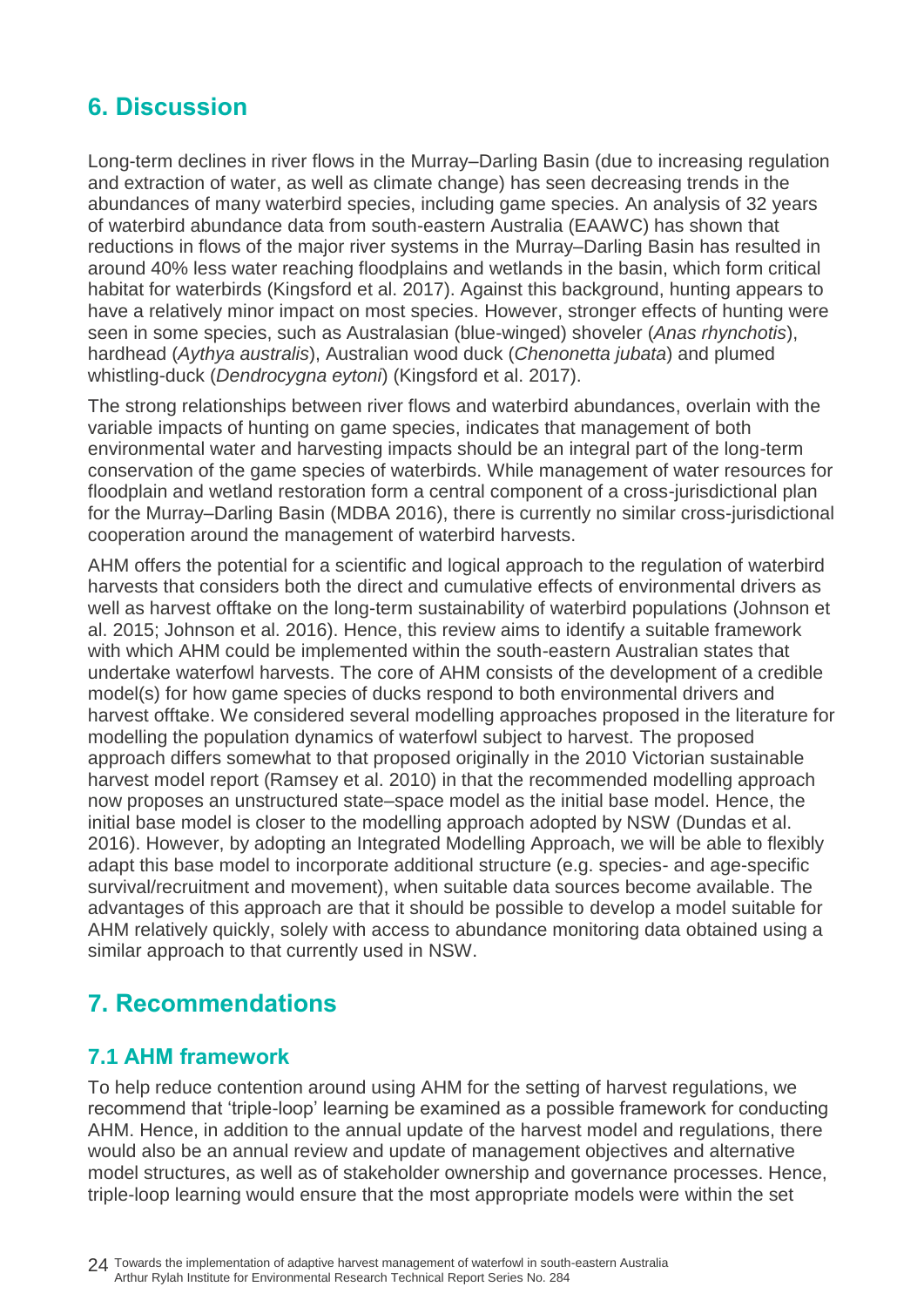examined by AHM, and also ensure hunter and other stakeholder involvement in the AHM process.

## <span id="page-30-0"></span>**7.2 Model for duck population dynamics**

We recommend that a relatively simple, unstructured, Bayesian state–space model be adopted, initially, to predict the outcome of environmental drivers and harvest on game species of ducks. Essentially, this model would be similar to that currently used by NSW for the setting of harvest quotas. Although existing data sources (principally the EAAWC) can be used in this approach, we consider that existing data is currently inadequate for effective AHM, especially for Victoria. Hence, additional data collection and/or modification of existing data sources will be required for effective implementation. These key data requirements/modifications are outlined in Table 1. If the full suite of these data collection requirements is implemented, the corresponding models used in AHM can be modified with additional structure, which should provide a greater degree of accuracy in model predictions.

## <span id="page-30-1"></span>**7.3 Waterfowl monitoring data**

This review has identified that the abundance of game duck species should be estimated within a set of predefined bioclimatic regions (e.g. Figure 2), to capture the likely regional variation in waterbird abundance at a tractable spatial scale. If this structure were adopted for AHM, suitable monitoring data would be required for each of the identified regions. We recommend that a desktop study be undertaken to identify the optimal combination of aerial (fixed-wing and/or helicopter) and ground-based surveys that would be required to provide estimates of waterfowl abundance for each region with sufficient precision, for the minimum cost. The desktop design should examine the utility of existing survey data sources (e.g. EAAWC, additional aerial transects, and citizen science bird surveys) for minimising the amount of extra survey effort required in each region. The design should be suitable for estimating the abundance of both mobile and sedentary game duck species.

In addition, ground counts and aerial surveys (fixed-wing and helicopter) need to be undertaken concurrently for a set of wetlands to determine visibility correction factors for the three different survey methods, so that counts from the different sources can be compared equivalently. This should be undertaken for a sample of 100–200 wetlands, stratified by wetland area/type (i.e. 100–200 wetlands per 3 – 4 strata). If correction factors were found to be reliable, then this would only need to be undertaken once, with the correction factors used to calibrate all subsequent survey data. However, if visibility correction factors are found to be unreliable, then monitoring should be undertaken in such a way that counts can be corrected for imperfect detection. This could be achieved using either distance sampling and/or double-observer sampling techniques (Koneff et al. 2008; Ridgway 2010). However, further work is required to overcome the practical challenges in implementing distance and/or double observer aerial surveys of waterfowl.

### <span id="page-30-2"></span>**7.4 Water occurrence data**

We recommend that accurate maps of water availability be assembled from satellite imagery annually to estimate the wetland area available for breeding by ducks. Such data sources are now becoming more easily accessible from publicly available repositories (e.g. Google Earth Engine, Geosciences Australia). In addition, an easily calculated surrogate of water availability [e.g. the standardised precipitation evapotranspiration index (SPEI)] should also be investigated for possible use in AHM models and for estimating the occurrence of water in wetlands. (The SPEI can easily be calculated from gridded data on rainfall and evapotranspiration.)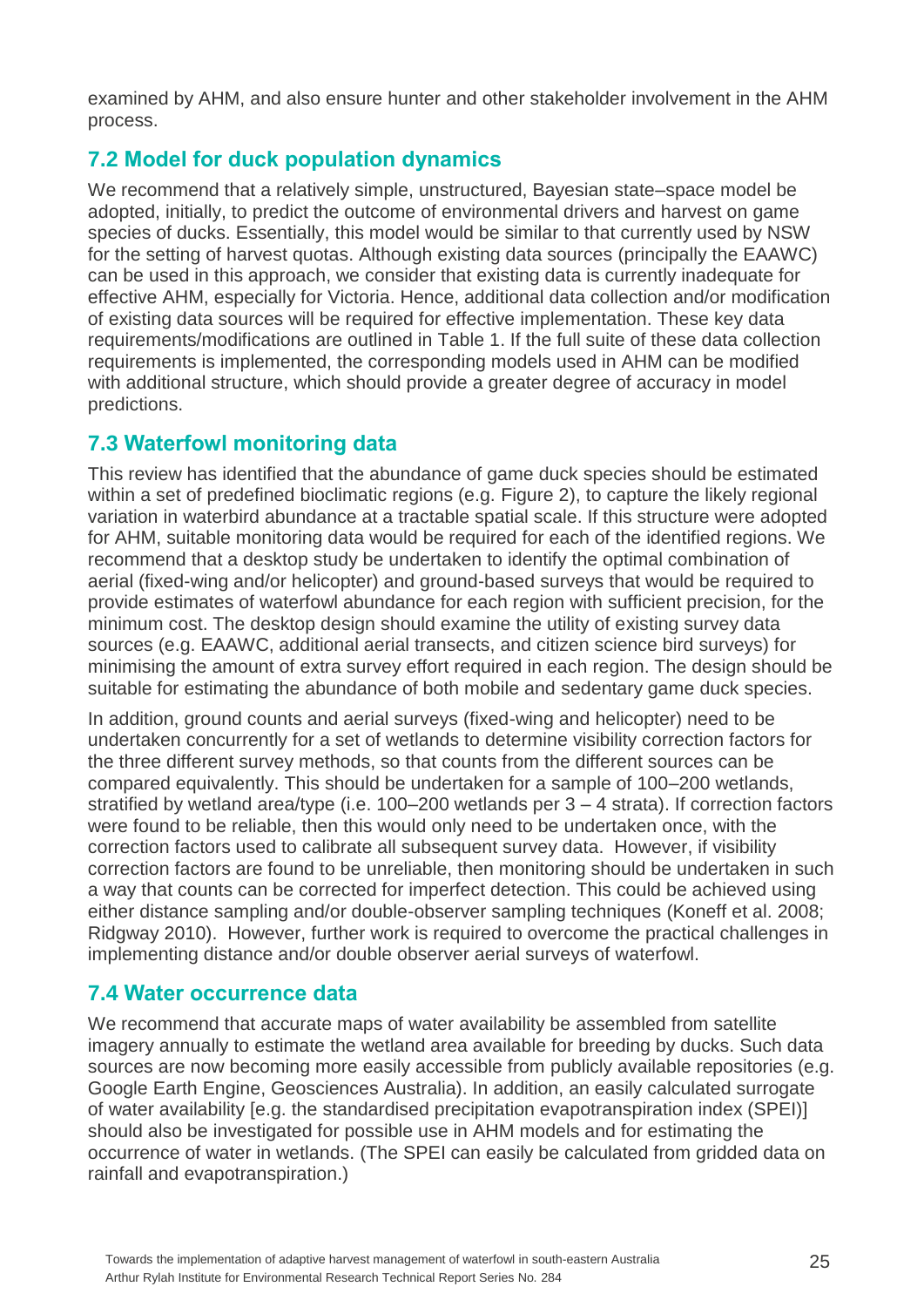## <span id="page-31-0"></span>**7.5 Harvest data**

We consider that the current arrangements for estimating harvest offtake for the game species of ducks in Victoria using telephone surveys is adequate for the purposes of AHM, as the current data collection design is representative of hunters and has enough resolution to apportion harvest by bioclimatic strata. Additional data are required on the harvest regulations (i.e. harvest quota/bag limits/season length) that were in operation during the years when telephone surveys were implemented. This would allow identification of any relationships between regulations and offtake for model predictions as part of AHM. We also recommend that a similar program, based on telephone surveys of hunters, be implemented in both NSW and South Australia to provide a representative sample for estimating the size of the harvest. This could most easily be achieved by expanding the current Victorian program to those states. Further work is required to estimate the possible size of any reporting bias (i.e. over- or under-reporting of the number of birds harvested) present in hunter surveys.

### <span id="page-31-1"></span>**7.6 Additional data required to increase predictive power of AHM models**

The above recommendations are the minimum requirements for implementing effective AHM in south-eastern Australia. We also recommend that additional data collection be considered and gradually incorporated into the AHM program to increase the predictive accuracy of the models (Table 1).

#### *Harvest bag surveys*

Harvest bag surveys can provide data on age/sex ratios, which can be used to estimate juvenile recruitment/productivity. However, the current harvest bag surveys are unrepresentative and require a robust sampling design before the data can be used for AHM. We recommend that a new harvest bag survey be designed that uses stratified random sampling of wetlands within bioclimatic zones to provide unbiased and precise estimates of age ratios for each of the game species. We note that a guide to ageing birds more accurately is currently being produced, and the findings from that project should be incorporated into any future survey redesign.

#### *Duck survival and movements*

If AHM moves to a more structured model of duck population dynamics, additional data will be required for estimating the survival and movement of ducks. We recommend the implementation of studies involving the satellite/GPS telemetry of individual ducks, for estimating age- and sex-specific survival rates as well as movement between each of the bioclimatic zones. These could be supplemented by duck-banding programs. Telemetry/banding programs should be undertaken, ideally, in each bioclimatic zone, or at a minimum in zones with contrasting bioclimatic conditions.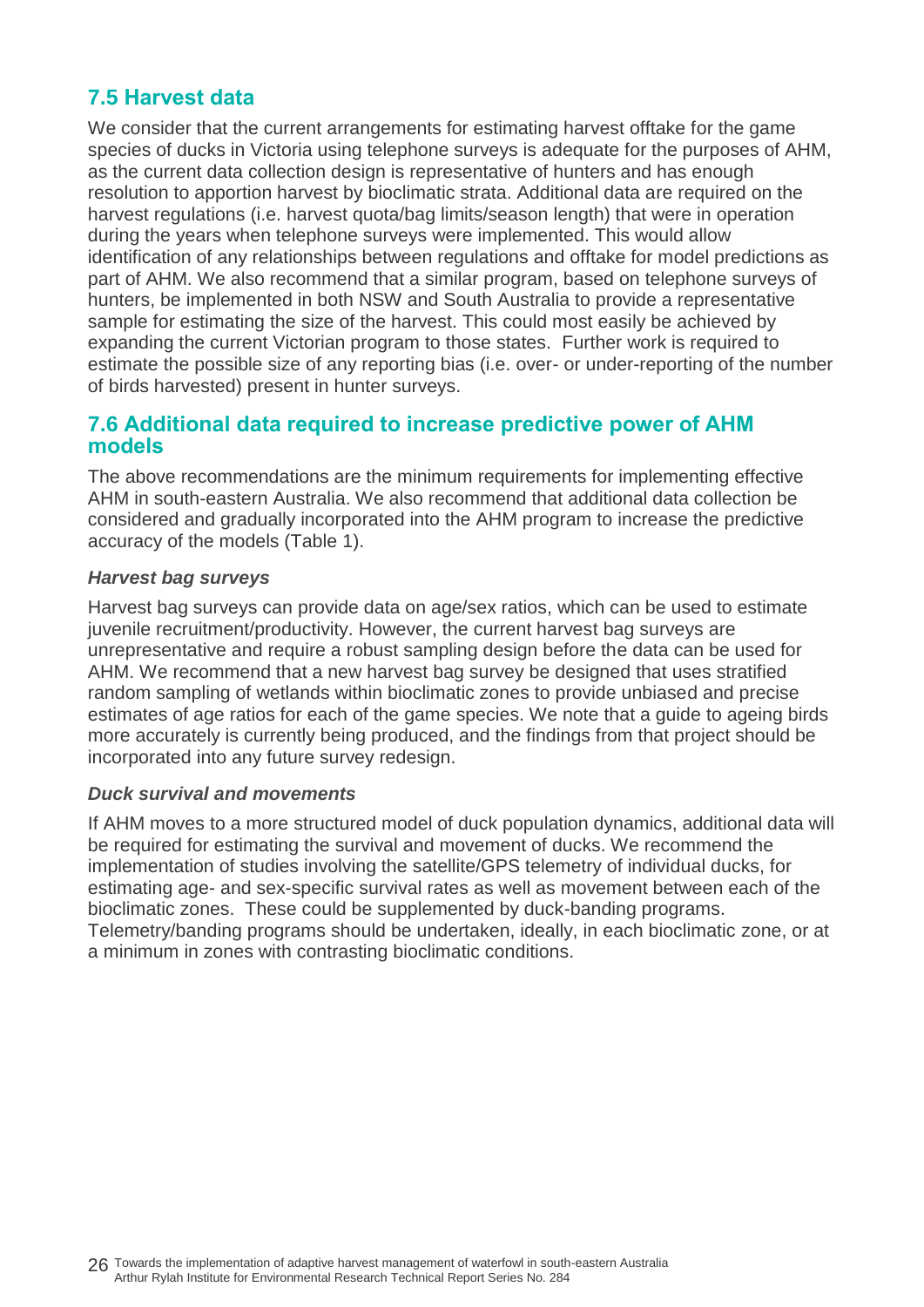#### **Table 1: Monitoring data requirements for the effective implementation of AHM, subdivided into immediate, midterm and long-term requirements**

#### **Immediate requirements**

- 1. Survey design: A desktop study should be undertaken to determine the optimal mix of ground and aerial surveys (fixed-wing and/or helicopter) required for estimating game duck species abundances within each bioclimatic region in south-eastern Australia. Survey design should use the best mix of additional monitoring required for supplementing existing aerial and ground monitoring sources.
- 2. Monitoring data calibration: To calibrate monitoring data from different sources, aerial and ground counts should be undertaken concurrently for a stratified random sample of wetlands to estimate visibility correction factors. These would then allow monitoring data from different sources to be used in AHM models as if they were from a single source. However, if visibility correction factors prove to be unreliable, then, doubleobserver and/or distance sampling techniques should be investigated for both aerial and ground-based monitoring to correct for visibility bias.
- 3. Wetland availability: Assessment of wetland availability within each bioclimatic stratum is required to estimate total game duck population abundance from survey data. Accurate assessment will require the analysis of remotely sensed data (e.g. LandSat) and should be considered a high priority.
- 4. Harvest estimates: Current arrangements in Victoria are considered adequate. It is recommended that telephone surveys, similar to those undertaken in Victoria, be undertaken in other jurisdictions (e.g. NSW, South Australia) to provide a representative sample of hunters for estimating harvest offtake. This could be achieved by expanding the current Victorian program to those states.

#### **Mid-term requirements**

5. Redesign existing harvest bag surveys to provide a representative sample of the age/sex composition of the harvest.

#### **Longer-term requirements**

- 6. Implement satellite telemetry studies for the game species of ducks to provide high-resolution data on movement as well as age- and sex-specific estimates of survival. Ideally these should be undertaken across NSW, Victoria and South Australia.
- 7. Implement banding programs to estimate survival and movement of ducks as a complement to telemetry studies.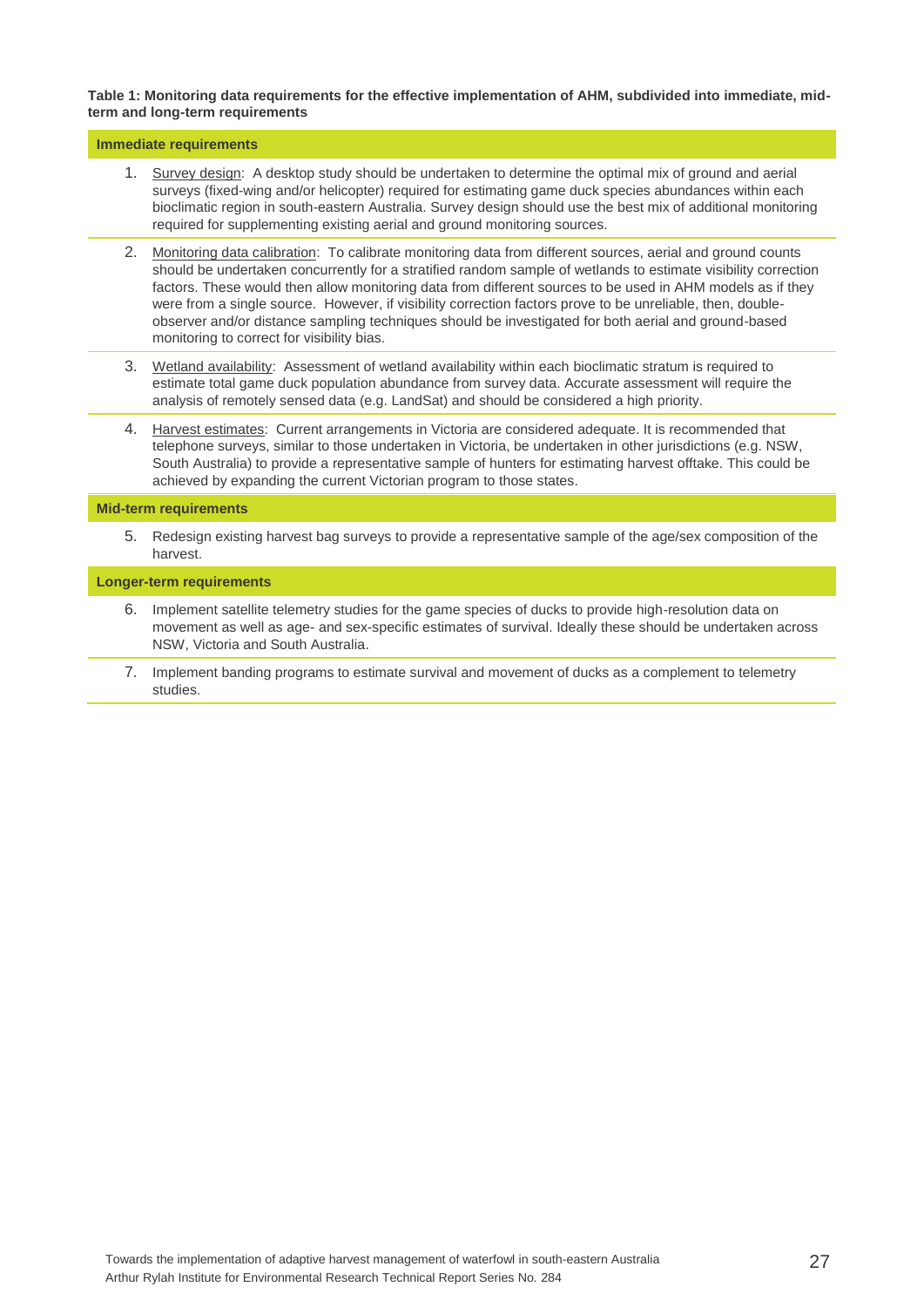## <span id="page-33-0"></span>**References**

- Abadi, F., Gimenez, O., Jakober, H., Stauber, W., Arlettaz, R. & Schaub, M. (2012) Estimating the strength of density dependence in the presence of observation errors using integrated population models. *Ecological Modelling*, **242**, 1–9.
- Abadi, F., Gimenez, O., Ullrich, B., Arlettaz, R. & Schaub, M. (2010) Estimation of immigration rate using integrated population models. *Journal of Applied Ecology*, **47**, 393–400.
- Anon. (2016) *Assessment of Waterfowl Abundance and Wetland Condition in South-Eastern South Australia*. Department of Environment, Water and Natural Resources, Adelaide, South Australia.
- Arthur, A.D. (2011) Using an age-structured population model to de fi ne management requirements for conservation of egrets in the Murray – Darling Basin , Australia. *Emu*, **111**, 191–196.
- Brook, B.W. & Whitehead, P.J. (2005) Sustainable harvest regimes for magpie geese (*Anseranas semipalmata*) under spatial and temporal heterogeneity. *Wildlife Research*, **32**, 459–464.
- Buckland, S.T., Newman, K.B., Thomas, L. & Koesters, N.B. (2004) State-space models for the dynamics of wild animal populations. *Ecological Modelling*, **171**, 157–175.
- Chandler, R.B. & Clark, J.D. (2014) Spatially explicit integrated population models ed E. Cooch. *Methods in Ecology and Evolution*, **5**, 1351-1360.
- Clark, J.S. & Bjørnstad, O.N. (2004) Population time series: Process variability, observation errors, missing values, lags, and hidden states. *Ecology*, **85**, 3140–3150.
- Colchero, F., Medellin, R.A., Clark, J.S., Lee, R. & Katul, G.G. (2009) Predicting population survival under future climate change: density dependence, drought and extraction in an insular bighorn sheep. *Journal of Animal Ecology*, **78**, 666–673.
- Cooch, E.G., Guillemain, M., Boomer, G.S., Lebreton, J.D. & Nichols, J.D. (2014) The effects of harvest on waterfowl populations. *Wildfowl*, **4**, 220–276.
- Dennis, B., Ponciano, J.M., Lele, S.R., Taper, M.L. & Staples, D.F. (2006) Estimating density dependence, process noise, and observation error. *Ecological Monographs*, **76**, 323–341.
- Dundas, S., McLeod, S. & Tracey, J. (2016) *Background Information for the Estimation of the 2016-2017 Waterfowl Quota for NSW*. Canberra, Australia.
- Foster, S.D., Hosack, G.R., Lawrence, E., Przeslawski, R., Hedge, P., Caley, M.J., Barrett, N.S., Williams, A., Li, J., Lynch, T., Dambacher, J.M., Sweatman, H.P.A. & Hayes, K.R. (2017) Spatially-balanced designs that incorporate legacy sites. *Methods in Ecology and Evolution,* **8**, 1433 - 1442
- Freeman, S.N. & Besbeas, P. (2012) Quantifying changes in abundance without counting animals: extensions to a method of fitting integrated population models. *Journal of Ornithology*, **152**, 409–418.
- Guillaumet, A., Dorr, B. & Wang, G. (2012) Towards optimized population control efficiency in space and time: A modelling framework adapted to a colonial waterbird. *Ecological Modelling*, **235**–**236**, 95–101.
- Hauser, C.E., Cooch, E.G. & Lebreton, J.-D. (2006) Control of structured populations by harvest. *Ecological Modelling*, **196**, 462–470.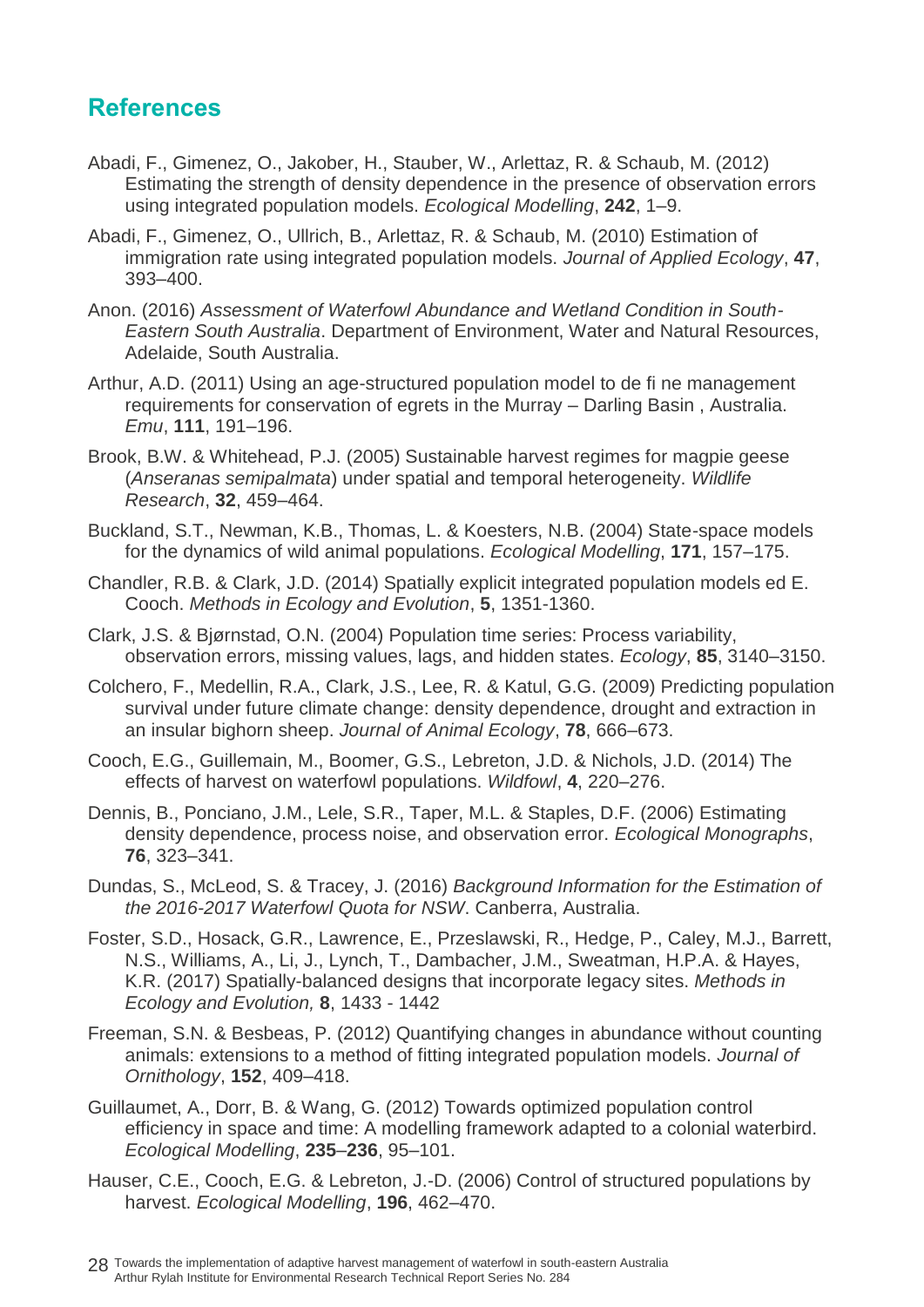- Johnson, F.A., Boomer, G.S., Williams, B.K., Nichols, J.D. & Case, D.J. (2015) Multilevel learning in the adaptive management of waterfowl harvests: 20 years and counting. *Wildlife Society Bulletin*, **39**, 9–19.
- Johnson, F.A., Case, D.J. & Humburg, D.D. (2016) Learning and adaptation in waterfowl conservation: By chance or by design? *Wildlife Society Bulletin*, **40**, 423–427.
- Johnson, F.A., Jensen, G.H. & Madsen, J. (2013) *Adaptive Harvest Management for the Svalbard Population of Pink-footed Geese. 2012 Progress Summary*. Denmark.
- Johnson, F.A., Moore, C.T., Kendall, W.L., Dubovsky, J.A., Caithamer, D.F., Kelley, J.R. & Williams, B.K. (1997) Uncertainty and the Management of Mallard Harvests. *The Journal of Wildlife Management*, **61**, 202–216.
- Kingsford, R.T., Bino, G. & Porter, J.L. (2017) Continental impacts of water development on waterbirds, contrasting two Australian river basins: Global implications for sustainable water use. *Global Change Biology,* **23**, 4958-4969.
- Kingsford, R.T. & Porter, J.L. (2009) Monitoring waterbird populations with aerial surveys what have we learnt? *Wildlife Research*, **36**, 29-40.
- Koneff, M.D., Royle, J.A., Otto, M.C., Wortham, J.S. & Bidwell, J.K. (2008) A Doubleobserver method to estimate detection rate during aerial waterfowl surveys. *Journal of Wildlife Management*, **72**, 1641–1649.
- Lillegård, M., Engen, S., Sæther, B.-E., Grøtan, V. & Drever, M.C. (2008) Estimation of population parameters from aerial counts of North-American mallards: a cautionary tale. *Ecological Applications*, **18**, 197–207.
- Lindenmayer, D.B., Burgman, M.A., Akçakaya, H.R., Lacy, R.C. & Possingham, H.P. (1995) A review of the generic computer programs ALEX, RAMAS/space and VORTEX for modelling the viability of wildlife metapopulations. *Ecological Modelling*, **82**, 161–174.
- Madsen, J., Williams, J.H., Johnson, F.A., Tombre, I.M., Dereliev, S. & Kuijken, E. (2017) Implementation of the first adaptive management plan for a European migratory waterbird population: The case of the Svalbard pink-footed goose *Anser brachyrhynchus*. *Ambio*, **46**, 275–289.
- MDBA. (2016) *Towards a Healthy, Working Murray-Darling Basin: Basin Plan Annual Report 2015-16*. Murray Darling Basin Authority.
- Menkhorst, P. & Purdey, D. (2016a) *Victorian Summer Waterbird Count 2016*. Unpublished client report, Arthur Rylah Institute for Environmental Research, Heidelberg, Victoria.
- Menkhorst, P. & Purdey, D. (2016b) *Hunter's Bag Survey : 2016 Victorian Duck Hunting Season*. Unpublished client report, Arthur Rylah Institute of Evironmental Research, Heidelberg, Victoria.
- Moloney, P.D. & Turnbull, J.D. (2016) *Estimates of Harvest for Duck and Quail in Victoria*. Unpublished client report, Arthur Rylah Institute of Evironmental Research, Heidelberg, Victoria.
- Nichols, J.D., Runge, M.C., Johnson, F.A. & Williams, B.K. (2007) Adaptive harvest management of North American waterfowl populations: A brief history and future prospects. *Journal of Ornithology*, **148**, 343–349.
- Pekel, J.-F., Cottam, A., Gorelick, N. & Belward, A.S. (2016) High-resolution mapping of global surface water and its long-term changes. *Nature*, **540**, 418–422.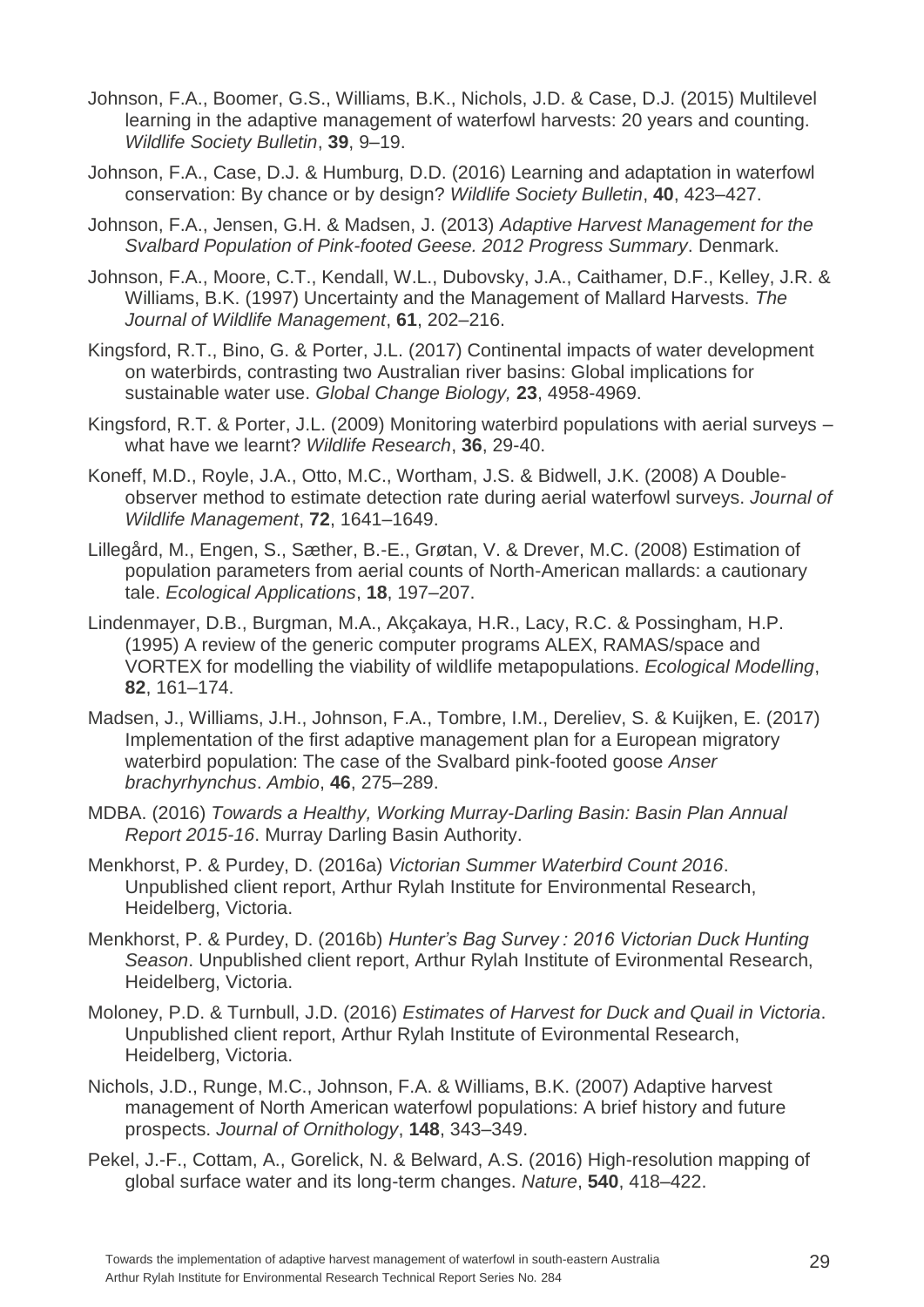- Ramsey, D.S.L., Forsyth, D.M., Conroy, M.J., Hall, G.P., Kingsford, R.T., Mitchell, G., Roshier, D.A., Veltman, C.J., Webb, G. & Wintle, B.A. (2010) *Developing a Sustainable Harvest Model for Victorian Waterfowl*. Department of Sustainability and Environment, Heidelberg, Victoria.
- Ridgway, M.S. (2010) Line transect distance sampling in aerial surveys for double-crested cormorants in coastal regions of Lake Huron. *Journal of Great Lakes Research*, **36**, 403–410.
- Robinson, R.A., Morrison, C.A. & Baillie, S.R. (2014) Integrating demographic data: Towards a framework for monitoring wildlife populations at large spatial scales. *Methods in Ecology and Evolution*, **5**, 1361–1372.
- Roshier, D., Asmus, M. & Klaassen, M. (2008a) What drives long-distance movements in the nomadic Grey Teal *Anas gracilis* in Australia? *Ibis*, **150**, 474–484.
- Roshier, D.A., Doerr, V.A.J. & Doerr, E.D. (2008b) Animal movement in dynamic landscapes: Interaction between behavioural strategies and resource distributions. *Oecologia*, **156**, 465–477.
- Schaub, M. & Abadi, F. (2010) Integrated population models: a novel analysis framework for deeper insights into population dynamics. *Journal of Ornithology*, **152**, 227–237.
- Schaub, M. & Fletcher, D. (2015) Estimating immigration using a Bayesian integrated population model: choice of parametrization and priors. *Environmental and Ecological Statistics*, **22**, 535–549.
- Schreiber, E.S.G., Bearlin, A.R., Nicol, S.J. & Todd, C.R. (2004) Adaptive management: a synthesis of current understanding and effective application. *Ecological Management & Restoration*, **5**, 177–182.
- Simpkins, C., Perry, G.L.W., Glaser, A., Allerby, T. & Dennis, T.E. (2015) Effects of predation by introduced mammals and mortality due to severe floods on population viability of the endangered Blue Duck (*Hymenolaimus malacorhynchos*). *Emu*, **115**, 146–157.
- Skalski, J.R., Ryding, K.E. & Millspaugh, J. (2005) *Wildlife Demography: Analysis of Sex, Age, and Count Data*, 1st ed. Academic Press.
- Tavecchia, G., Besbeas, P., Coulson, T., Morgan, B.J.T., Clutton‐Brock, T.H., Mooij, A.E.W.M. & DeAngelis, E.D.L. (2009) Estimating population size and hidden demographic parameters with state‐space modeling. *The American Naturalist*, **173**, 722–733.
- Thomas, L., Buckland, S.T., Newman, K.B. & Harwood, J. (2005) A unified framework for modelling wildlife population dynamics. *Australian New Zealand Journal of Statistics*, **47**, 19–34.
- Traill, L.W., Bradshaw, C.J.A., Delean, S. & Brook, B.W. (2010) Wetland conservation and sustainable use under global change: A tropical Australian case study using magpie geese. *Ecography*, **33**, 818–825.
- Trinder, M., Mitchell, C., Swann, B. & Urquhart, C. (2010) Status and population viability of Icelandic Greylag Geese *Anser anser* in Scotland. *Wildfowl*, **60**, 64–84.
- Walters, C. (1986) *Adaptive Management of Renewable Resources*. MacMillan, New York, New York, USA.
- Walters, C.J. & Holling, C.S. (1990) Large-scale management experiments and learning by doing. *Ecology*, **71**, 2060–2068.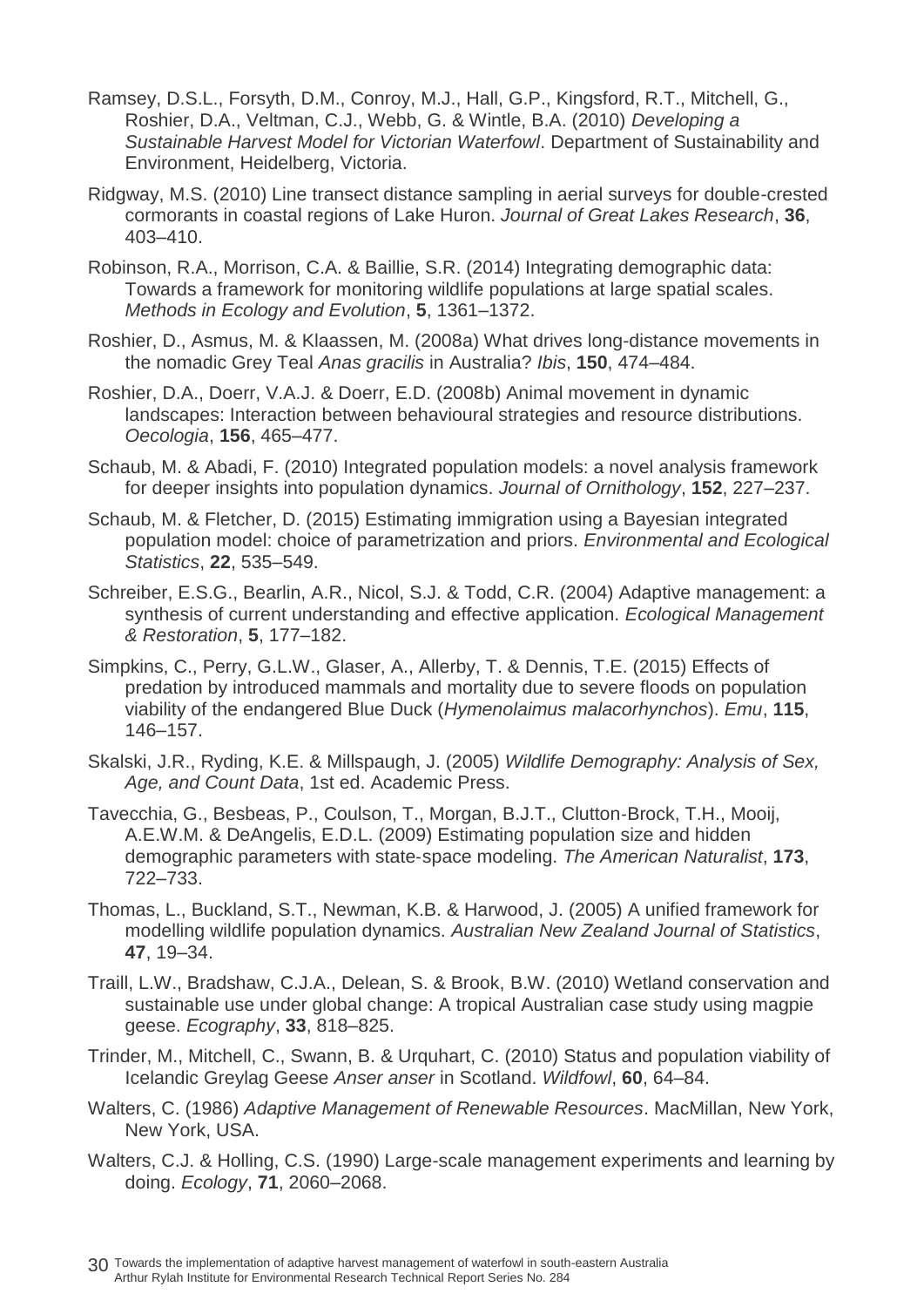- White, G.C. (1983) Numerical estimation of survival rates from band-recovery and biotelemetry data. *Journal of Wildlife Management*, **47**, 716–728.
- Williams, B.K. & Johnson, F.A. (2013) Confronting dynamics and uncertainty in optimal decision making for conservation. *Environmental Research Letters*, **8**, 25004.
- Williams, B.K., Nichols, J.D. & Conroy, M.J. (2002) *Analysis and Management of Animal Populations*. Academic Press, San Diego.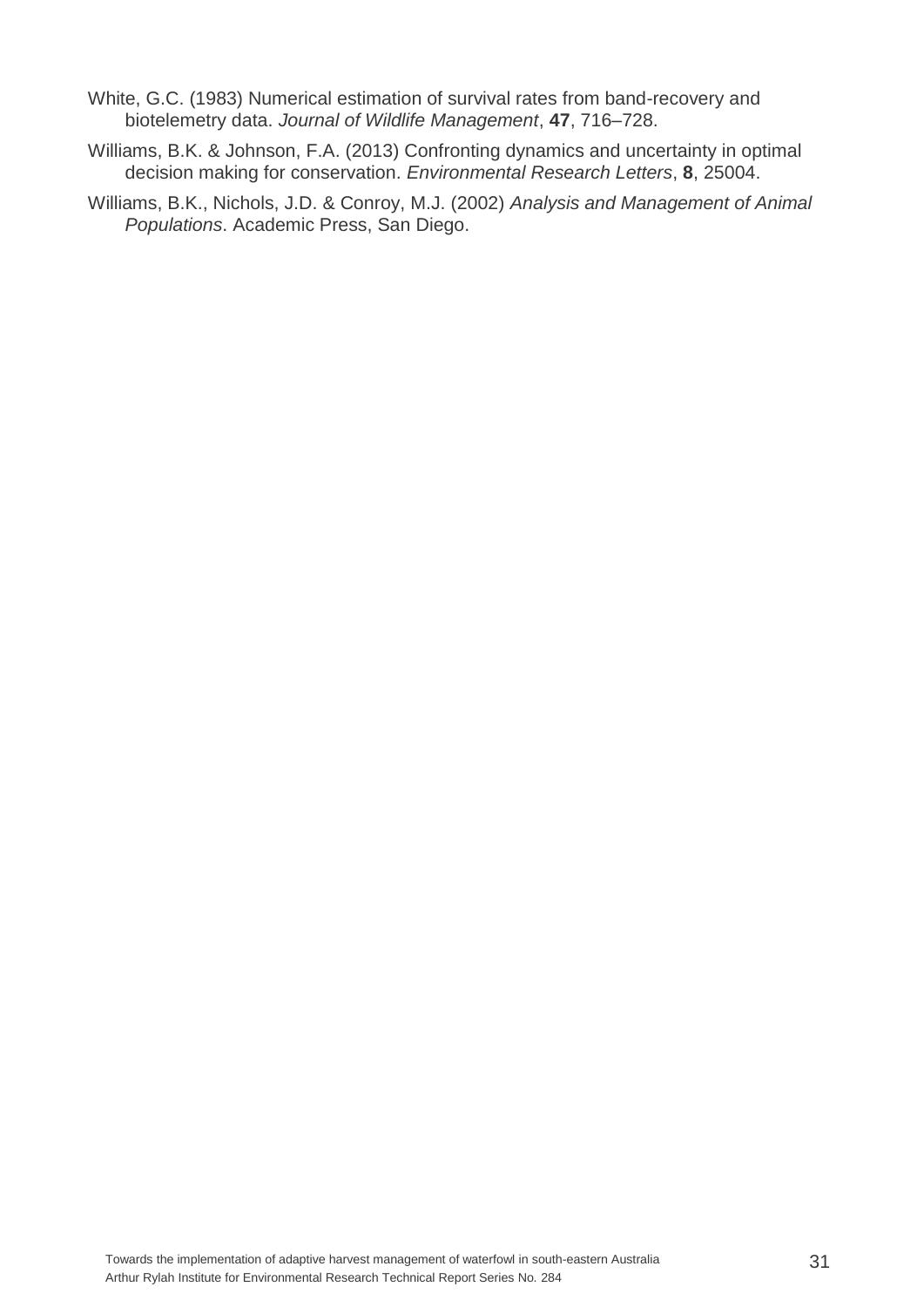## <span id="page-37-0"></span>**Appendix. Review of models of waterfowl population dynamics**

### <span id="page-37-1"></span>**Non-spatial models**

Non-spatial, structured population models have been developed for egrets (*Ardea* spp.) in the Murray–Darling basin (Arthur 2011), greylag geese (*Anser anser*) in Scotland (Trinder et al. 2010) and blue ducks (*Hymenolaimus malacorhynchos*) in the North Island of New Zealand (Simpkins et al. 2015). These models were structured models, typically describing two to three age/stage classes (i.e. juveniles, subadults, adults) with survival rates for the different age classes usually estimated from banding data. Density dependence in the population vital rates (productivity/survival) was assumed only for the greylag goose population. Both the egret and blue duck models were developed primarily to determine the effects of environmental variation on populations [through effects on survival (blue ducks) or productivity (egrets)] to conduct population viability analyses. In general, the modelled populations were assumed to be closed to movements.

Non-structured population models have been developed for North American mallards (Lillegård et al. 2008) using a state–space approach. These models assume that all individuals are subject to the same probabilities of survival and reproduction, and hence that there is no age or stage structure. Moreover, these scalar models usually do not separate survival and productivity parameters, but are used to estimate the composite of these, the intrinsic rate of increase. Hence, these models are primarily used for estimating the effects of density dependence and of other extrinsic environmental variables (including harvest) on the population growth rate. They are usually fitted to time series of population count data and assume that the counts arise from an imperfect observation process, and are then used to infer the underlying (unobserved) state process (i.e. the true population abundance). State–space models were fitted to the time series of aerial count data for North American mallards over a 45-year period for 50 aerial segments using a Bayesian approach (Lillegård et al. 2008). The aerial counts were assumed to be subject to imperfect detection (negative bias) and were corrected using an observation model involving concurrent ground counts. The ground counts were assumed to be a precise estimate of the true population size, and an observation model was developed using the relationship between the aerial counts and the concurrent ground counts. This relationship took the form:

$$
\sqrt{Y} \sim N(a + b\sqrt{N}, \sigma),
$$

where  $\sqrt{Y}$  is the square root of the aerial counts,  $\sqrt{N}$  is the square root of the ground counts, and  $a$ ,  $b$  and  $\sigma$  are the estimated parameters. This observation model was estimated from the subset of aerial counts that had concurrent ground counts, and was then used to correct the entire set of aerial counts.

### <span id="page-37-2"></span>**Spatial models**

A spatially explicit, stage-structured model of the double-crested cormorant (*Phalacrocorax auritus*) in North America was developed to explore the efficacy of different management strategies (Guillaumet et al. 2012). The area of interest was divided into discrete cells, with each assumed to be occupied by a single breeding colony. The dynamics of each breeding population consisted of three age classes and contained expressions for densitydependent recruitment. Individuals within each local colony could potentially disperse to other colonies, with the rate of dispersal dependent on both the direction and the distance between colonies. Colonies could also be subject to management, principally by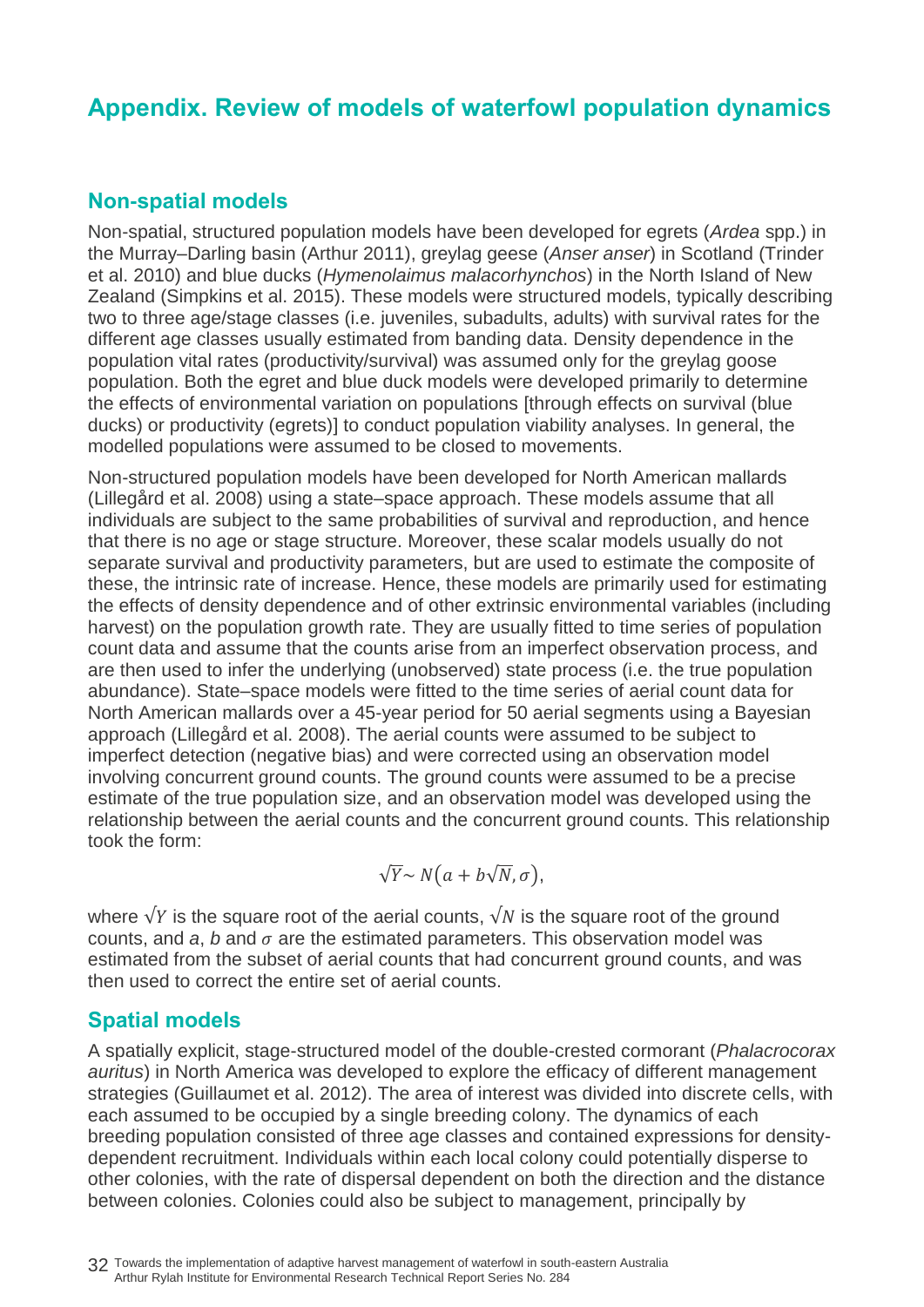destroying eggs (egg oiling), rather than culling individuals directly. No explicit links between local demography or dispersal and environmental variables were included in the model.

A similar spatially explicit, stage-structured model was developed to examine the possible effects of future climate change on the population dynamics of magpie geese (*Anseranas semipalmata*) in the Northern Territory (Traill et al. 2010). It was hypothesised that future climate change would result in sea level rises leading to the inundation of key wetland habitats critical for magpie geese. Thus, the objective of the modelling was to estimate the effects of habitat loss due to sea-level rise on the population viability of the geese. The model included four age classes, and density-dependent survival and fecundity rates. Hence, it was assumed that the population would follow a logistic growth model. Spatial structure was included by modelling local populations distributed over 12 major river– wetland systems of the Northern Territory, with dispersal between wetlands being a function of distance. Abundance and carrying capacity for each wetland used data from previous aerial surveys, corrected for imperfect detection using aerial photography (Brook and Whitehead 2005). Recreational harvest of magpie geese was also included in the model, with 30,000–150,000 birds being harvested per year (harvest rates varying from wetland to wetland). The model was constructed in RAMAS Metapop v5, a generalpurpose, flexible ecological modelling platform (Lindenmayer et al. 1995).

#### <span id="page-38-0"></span>**Models incorporating harvest as part of AHM**

#### <span id="page-38-1"></span>**North American mallards**

The AHM program for mallards contained four alternative models that shared a common underlying structure

$$
N_{t+1} = N_t \{ p S_t^{AM} + (1-p) \left[ S_t^{AF} + R_t (S_t^{JF} + S_t^{JM}) \right] \},
$$
 Eqn. 6.

where  $N_t$  is the population size at time  $t$ ,  $p$  is the proportion of males in the population, and  $S_t^{AM}$ ,  $S_t^{AF}$ ,  $S_t^{JM}$  and  $S_t^{JF}$  are the adult male, adult female, juvenile male and juvenile female annual survival rates at time t, respectively. The time-specific parameters  $S_t$  and  $R_t$  are, in turn, functions of harvest and environmental variation, respectively. For example, the annual survival of adult male ducks during year *t* is

$$
S_t^{AM} = \phi \beta_t,
$$

where  $\phi$  is the natural mortality rate and  $\beta_t$  is the adult male harvest rate, which is given by:

$$
\beta_t = 1 - \frac{h_t}{1 - c},
$$

where  $h_t$  is the adult male harvest rate and  $c$  is the crippling loss. This formulation assumes that mortality due to harvest is additional to natural mortality. Compensatory mortality models are formulated by making  $\beta_t$  a function of the ratio of harvest to natural mortality, with harvest mortality being completely compensated for if it is less than the natural mortality rate (Johnson et al. 1997). Similarly, the time-specific recruitment rate  $R_t$ is a function of both mallard abundance at time  $t(N_t)$ , but also the number of ponds in the Prairie Pothole Region of North America during the breeding season:

$$
R_t = (a_0 + \alpha N_t) + \gamma E_t,
$$

where  $\alpha_0$ ,  $\alpha$  and  $\gamma$  are the effects of mallard abundance and pond abundance  $(E_t)$  on the recruitment rate. It is of note that Equation 6 only has one state variable (*N*), and hence does not have any additional age or spatial structure, apart from the use of female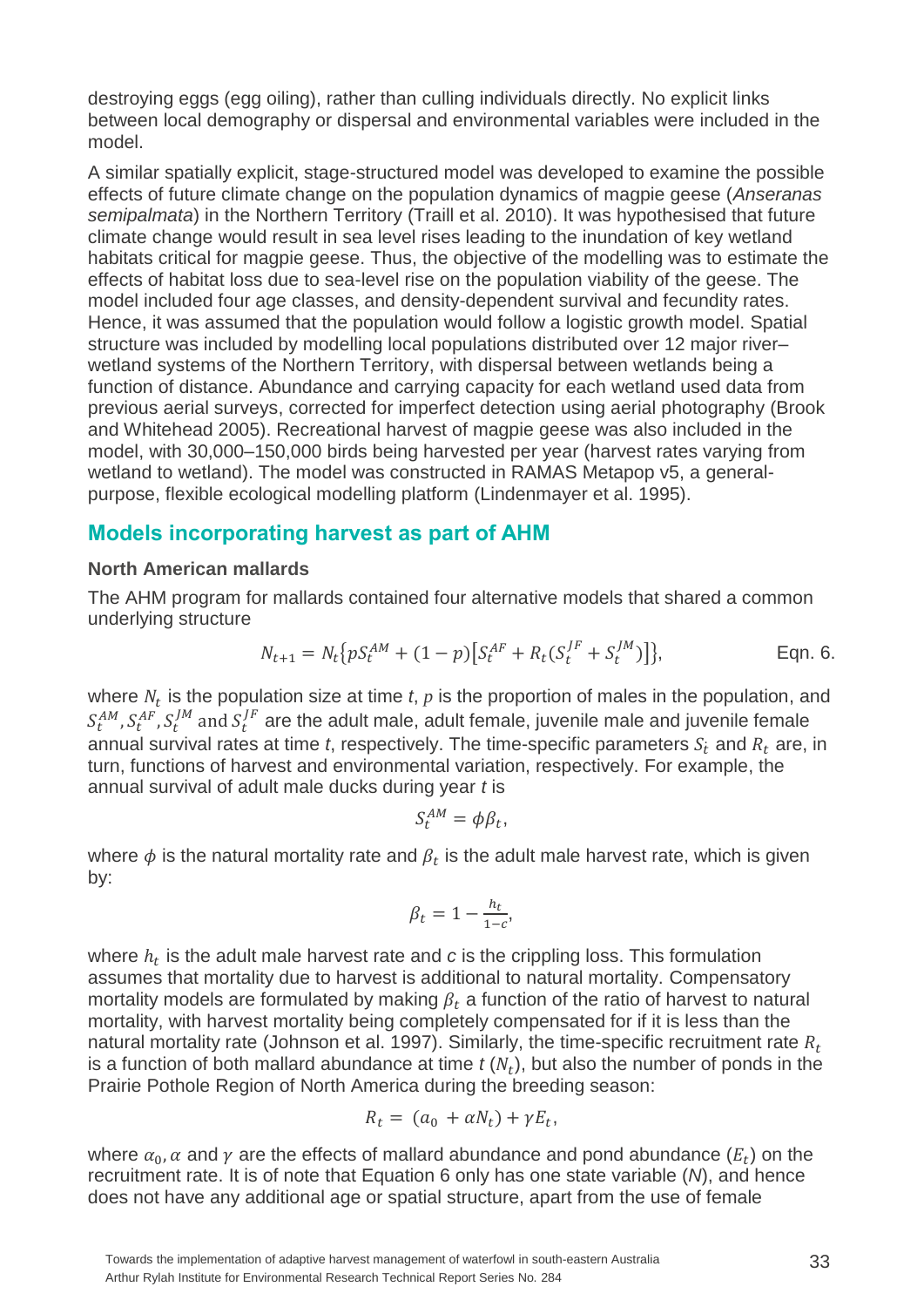juvenile/adult age ratios required for recruitment estimation. Hence, waterfowl for the entire Prairie Pothole Region are assumed to be one homogeneous population. Since no surveys are conducted outside the Prairie Pothole Region of North America, AHM is assumed to apply to the breeding population only, even though harvest can occur outside this region.

#### <span id="page-39-0"></span>**Svalbard pink-footed goose**

In 2012, AHM was formally adopted for populations of migratory pink-footed goose (*Anser brachyrhynchus*) subject to harvest in Norway, Sweden, Denmark and the Netherlands (Madsen et al. 2017). This was the first implementation of AHM for a migratory waterbird population in Europe. The move to AHM for this species was mainly driven by the need to mitigate agricultural impacts driven by an increase in goose numbers from around 10,000 in the 1960s to around 80,000 birds currently (Johnson et al. 2013). Due to the longevity of geese and the fact that sexual maturity usually does not occur until 3 years of age, a more structured population model was used, containing three age classes; juvenile (0.5 years), subadult (1.5 years) and adult (2.5 years). In most other respects, the base model was similar to that used for North American mallards. A suite of nine alternative models was used to characterise the structural uncertainty around the effects of population density and environmental variation on the population dynamics of the geese. Three models were used to describe variation in natural mortality rates, including density dependence and the effects of environmental variables. No compensatory harvest mortality model was developed for pink-footed geese because examination of existing data suggested a lack of evidence for compensation. Three models for the recruitment of geese were also developed, in which recruitment was a function of either temperature (i.e. number of days above freezing during May), density dependence or density independence (Johnson et al. 2013). As for the mallard model, there was no spatial structuring of the population, with a single abundance figure being estimated for the population in each year.

#### <span id="page-39-1"></span>**NSW waterfowl quota**

The Game Licensing Unit of the NSW Department of Primary Industries (DPI) manages the culling of native game birds in order to help manage the impacts of waterfowl on agriculture, principally rice crops. Up to ten species of ducks are authorised for culling under the damage mitigation scheme. Each year an index of the duck numbers of each species is analysed and a quota set. For species that respond predictably to environmental conditions, and whose predicted population size is greater than 50,000 birds, an upper harvest quota of 10% is set. For species that do not respond predictably to environmental conditions, and which have a lower predicted population abundance, a reactive quota is used. Species on the reactive quota are only harvested on those properties deemed to be at significant risk of damage from those species.

Population estimates used to define quotas for each species are derived from a Bayesian state–space model fitted to data from the EAAWC (Kingsford and Porter 2009). The model takes the following form:

$$
N_{t+1} = N_t \lambda_t
$$
Eqn. 7  

$$
\log(\lambda_t) = \beta_0 + \beta_1 \log(N_t) + \beta_2 R_t + \beta_3 SOI_t + \beta_4 SPEI_t,
$$

where  $N_t$  is population size at time *t*,  $\beta_0$  is the intrinsic rate of population increase,  $\beta_1$  is the effect of (log) density on the population growth rate,  $\beta_2$  is the effect of rainfall in the previous 12 months,  $\beta_3$  is the effect of the average southern oscillation index over the previous 12 months and  $\beta_4$  is the effect of the standardised precipitation evapotranspiration index (SPEI) over the previous 12 months. Equation 7 essentially describes a Gompertz model of population growth, where the population growth rate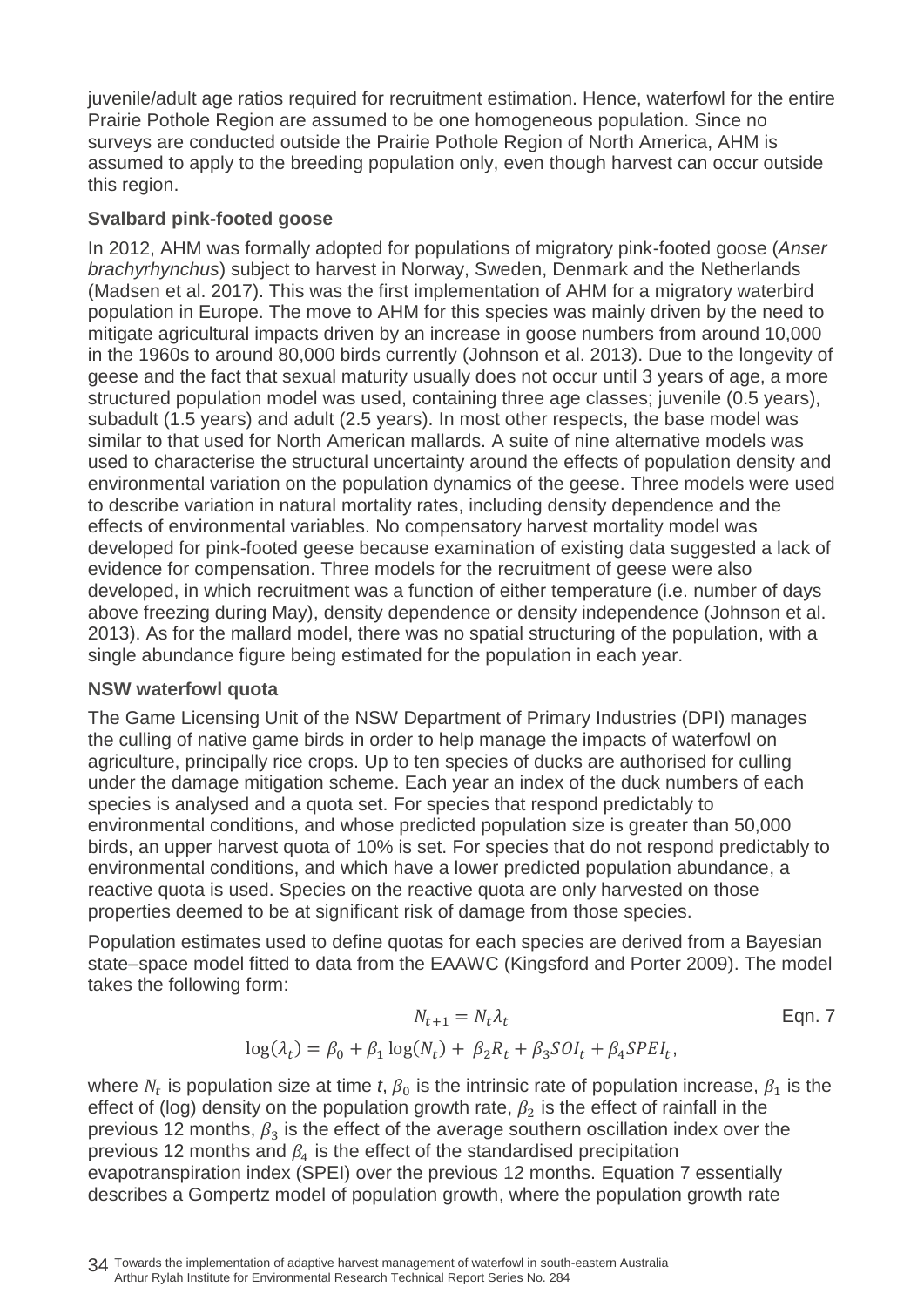depends on the (log) previous population size (Dennis et al. 2006). To complete the estimation of the harvest quota, the estimated abundance derived from the count data are scaled up to an estimate for the entire NSW region by using an estimate of the total wetland area and the proportion of wetlands sampled by the EAAWC. The best estimates of future population size were predicted by the SPEI. The SPEI is an index of drought conditions calculated from the difference between the total precipitation (rainfall) and the potential evapotranspiration to form a simple water balance model

[\(http://sac.csic.es/spei/home.html\)](http://sac.csic.es/spei/home.html). The model developed for NSW waterfowl has a simple structure, with both survival and recruitment incorporated into a single parameter, the rate of increase  $(\lambda)$ . In addition, there was no spatial structure to the model, with a single abundance figure estimated for each species for all of NSW.

#### <span id="page-40-0"></span>**Victorian waterfowl model**

The model for AHM that was proposed for Victorian waterfowl was developed by Ramsey et al. (2010). The main issues that influenced the development of the modelling approach included:

- 1. the high mobility of some game species: some species of game duck are highly mobile [e.g. grey teal (*Anas gracilis*)], sometimes travelling hundreds of kilometres in a few days to exploit ephemeral water sources. This is challenging from a population dynamics perspective, because the spatial scale of any model must include extensive areas outside Victoria, essentially including most of eastern Australia and parts of central Australia.
- 2. Waterfowl population dynamics are primarily driven by the availability of wetlands. Hence, the filling and drying of major wetland complexes (or a proxy thereof) would need to be a key component of any model.

Given these considerations, the model proposed for the Victorian AHM was a stagestructured, spatial metapopulation model. The proposed model essentially divided up the area of interest (i.e. eastern and central Australia) into spatial units. Within each spatial unit, a structured population 'base' model would be used to describe the population dynamics (Figure 1). This base model had two stage classes (juveniles and adults) for both males and females, and parameters describing annual survival and recruitment for each stage/sex class. Base models for each spatial unit would be linked to other spatial units by dispersal, with the magnitude and direction of dispersal in any year being driven by environmental conditions related to the wetland area within each unit (or an index thereof).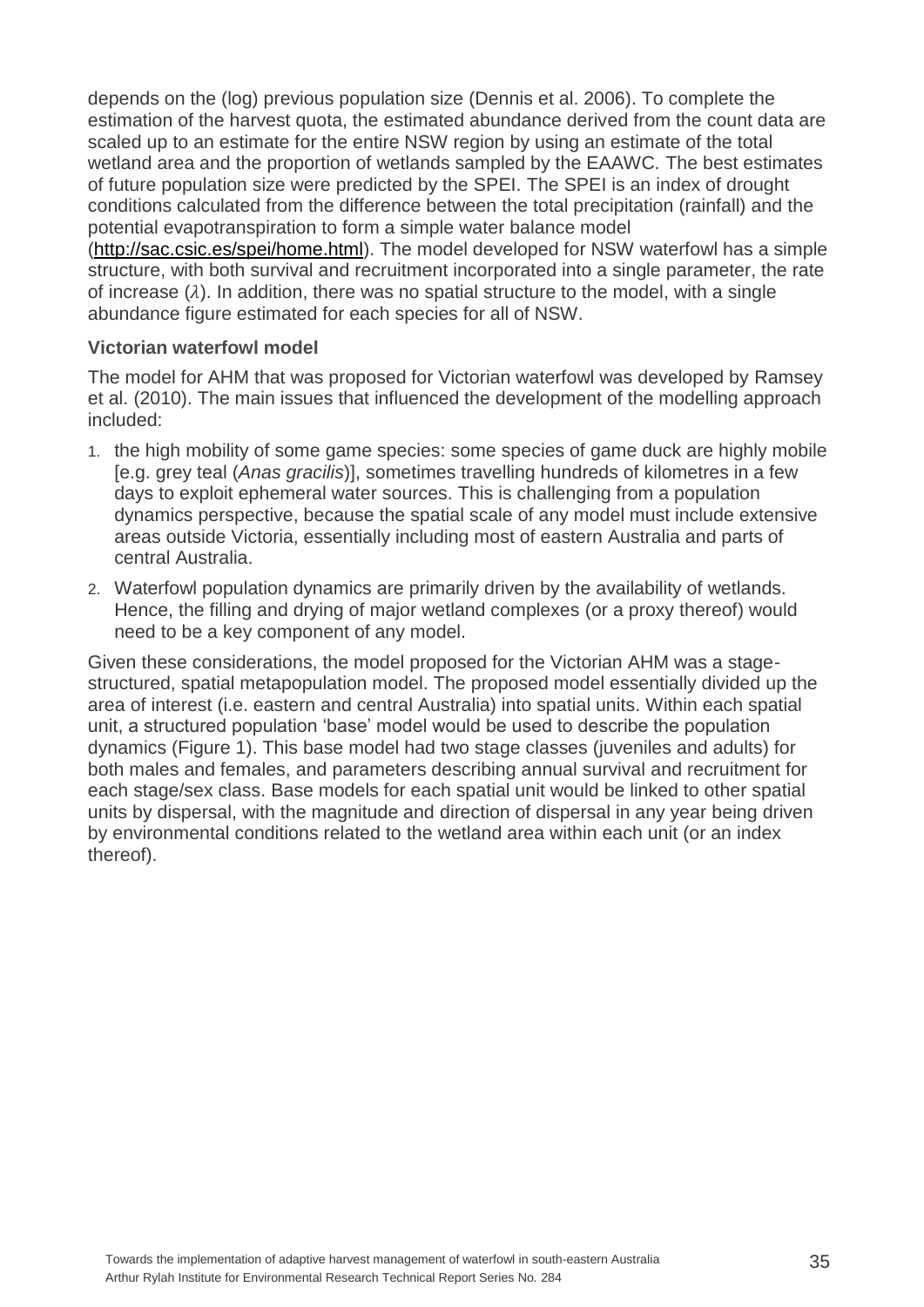The life cycle for the base model can be written mathematically as in Figure 8:



**Figure 8. Life cycle diagram describing the simple stage-structured base model for a waterfowl population inhabiting a single wetland 'node'.**  $S_i$  = annual juvenile survival rate;  $S_a$  = annual adult survival rate;  $R =$ **recruitment rate (juveniles per adult female);** *sr* **= sex ratio of recruits.**

$$
\mathbf{n}_{(t+1)} = \mathbf{A}\mathbf{n}_{(t)} ,\tag{Eqn. 8}
$$

$$
\mathbf{n} = \begin{bmatrix} n_{if} \\ n_{af} \\ n_{jm} \\ n_{am} \end{bmatrix}; \qquad \mathbf{A} = \begin{bmatrix} 0 & Rsr & 0 & 0 \\ S_j & S_a & 0 & 0 \\ 0 & R(1 - sr) & 0 & 0 \\ 0 & 0 & S_j & S_a \end{bmatrix},
$$

where **n** represents the vector of abundances for each stage/sex class and **A** is the projection matrix containing the transition rates between stages. Equation 8 can be generalised to multiple spatial units by incorporating the dispersal probabilities between each unit. For example, if there were two units, then the state of the metapopulation can be described by the following vector:

$$
\mathbf{N}_{t} = \left(\begin{smallmatrix} \text{unit 1} \\ \text{unit 2} \end{smallmatrix}\right) = \left(\begin{smallmatrix} n_{11} \\ n_{21} \\ n_{31} \\ n_{12} \\ n_{22} \\ n_{32} \\ n_{42} \end{smallmatrix}\right),
$$

where the  $n_{i,j}$  are the abundances of stage *i* in unit *j* at time *t*. The transition matrix **B** is then constructed from the transition matrices for each unit and the corresponding dispersal matrix **M**:

$$
\mathbf{B} = \left(\begin{array}{c|c}\n\mathbf{A}_1 & \mathbf{M}_{2 \to 1} \\
\hline\n\mathbf{M}_{1 \to 2} & \mathbf{A}_2\n\end{array}\right),
$$

where **A**<sup>1</sup> and **A**<sup>2</sup> are the transition matrices for units 1 and 2, respectively, and **M** is the dispersal matrix (Ramsey et al. 2010). Harvest is incorporated into the model separately for each unit, expressed as the proportional offtake for each stage/sex class:

<sup>36</sup> Towards the implementation of adaptive harvest management of waterfowl in south-eastern Australia Arthur Rylah Institute for Environmental Research Technical Report Series No. 284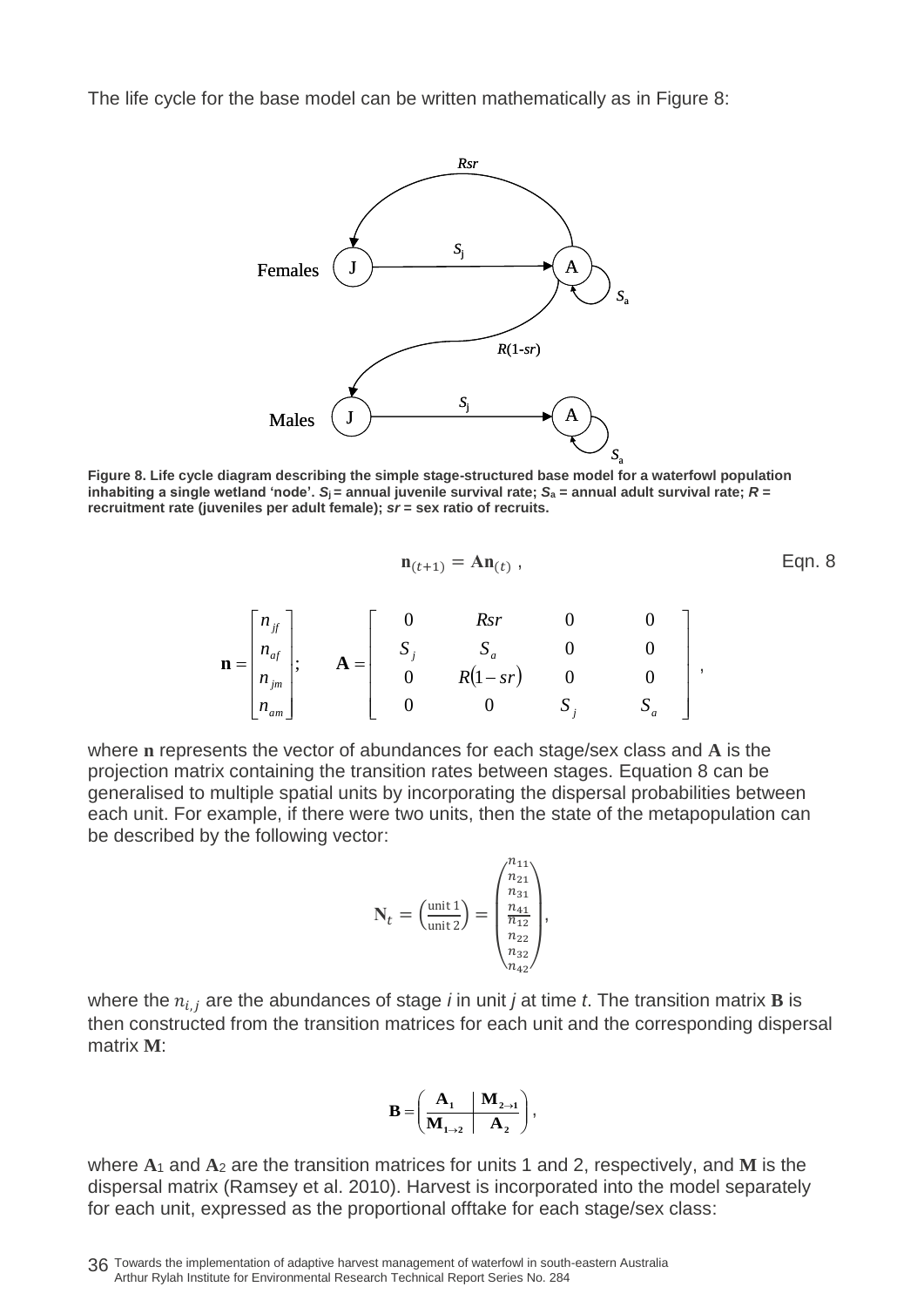$$
n_{(t+1)} = An_{(t)} - Hn_{(t)},
$$

where **H** is a matrix giving the harvest rate for each sex/stage class on the diagonal and zero elsewhere. For spatial units where no harvesting occurs (e.g. refuges), the elements of **H** are all set to 0.

### <span id="page-42-0"></span>**Integrated population models**

Traditional approaches to modelling wildlife populations usually involve constructing a model based on assumptions about the system, followed by fixing model parameters by analysing available data, usually piecemeal. A major limitation of that approach is that there is usually no formal way of accounting for uncertainty in all the various inputs (Thomas et al. 2005). A relatively new modelling approach for estimating population dynamics that makes use of multiple, independent data sources in the one unified framework has emerged in recent years. Integrated population models (IPMs) (Schaub and Abadi 2010) utilise population count (survey) data as well as demographic data (e.g. band recoveries) that have been collected independently in the one model to estimate their joint likelihood. The central component of an IPM is a structured population model (i.e. a projection matrix—Equation 8), where the demographic parameters of the model are estimated from the joint likelihood from the combined data sources. Traditionally, parameters for population models (e.g. structured population models) have been analysed separately, with the population count data used to estimate population growth rates, and the demographic data used to estimate survival rates for different age/stage classes. Other data on productivity/recruitment are also collected and analysed separately. For example, the AHM model for North American mallards was parameterised using separate analyses of independent data sources (e.g. survey data, band return data and hunter bag data for age ratios). This traditional method of model building has several drawbacks: (i) it requires separate analyses, and does not use all the available information efficiently, (ii) each separate analysis has associated uncertainty and there is no formal way to account for this in the final model and (iii) if some of the information on demographic rates is incomplete, estimates of population growth can be biased (Schaub and Abadi 2010). IPMs overcome these drawbacks because each separate data source is included in the one model; hence, the uncertainty associated with each source is properly accounted for. Demographic parameters are also usually estimated with greater precision compared with when estimation is undertaken on each data source separately. Additionally, demographic parameters for which there is no associated data can often be estimated using an IPM. This is because each data source is exploited more efficiently using a joint analysis as population count data contain information not only on population growth, but also on demographic rates (survival/recruitment). In turn, mark–recapture and band recovery data also contain information on population growth rates. Hence, combining both of these data sources in the one analysis leads to more efficient and precise estimation of all demographic parameters (Tavecchia et al. 2009; Abadi et al. 2010, 2012).

Another advantage of IPMs are their ability to model population processes over large spatial scales (Robinson et al. 2014; Chandler and Clark 2014). Capture–recapture studies are often expensive and hence are usually conducted over small spatial scales. In contrast, population count or presence/absence data are often collected over large spatial scales. Combining both data sources allows the results of small-scale studies to be 'scaled up' to make inferences at large spatial scales. An example of this comes from a study of data collected from large-scale surveys of birds in the United Kingdom (Robinson et al. 2014). Using population count data collected by volunteers, as well as smaller-scale observations of nest/fledging success along with some band recoveries, the population dynamics of 17 passerines could be reconstructed over periods ranging from 18 to 46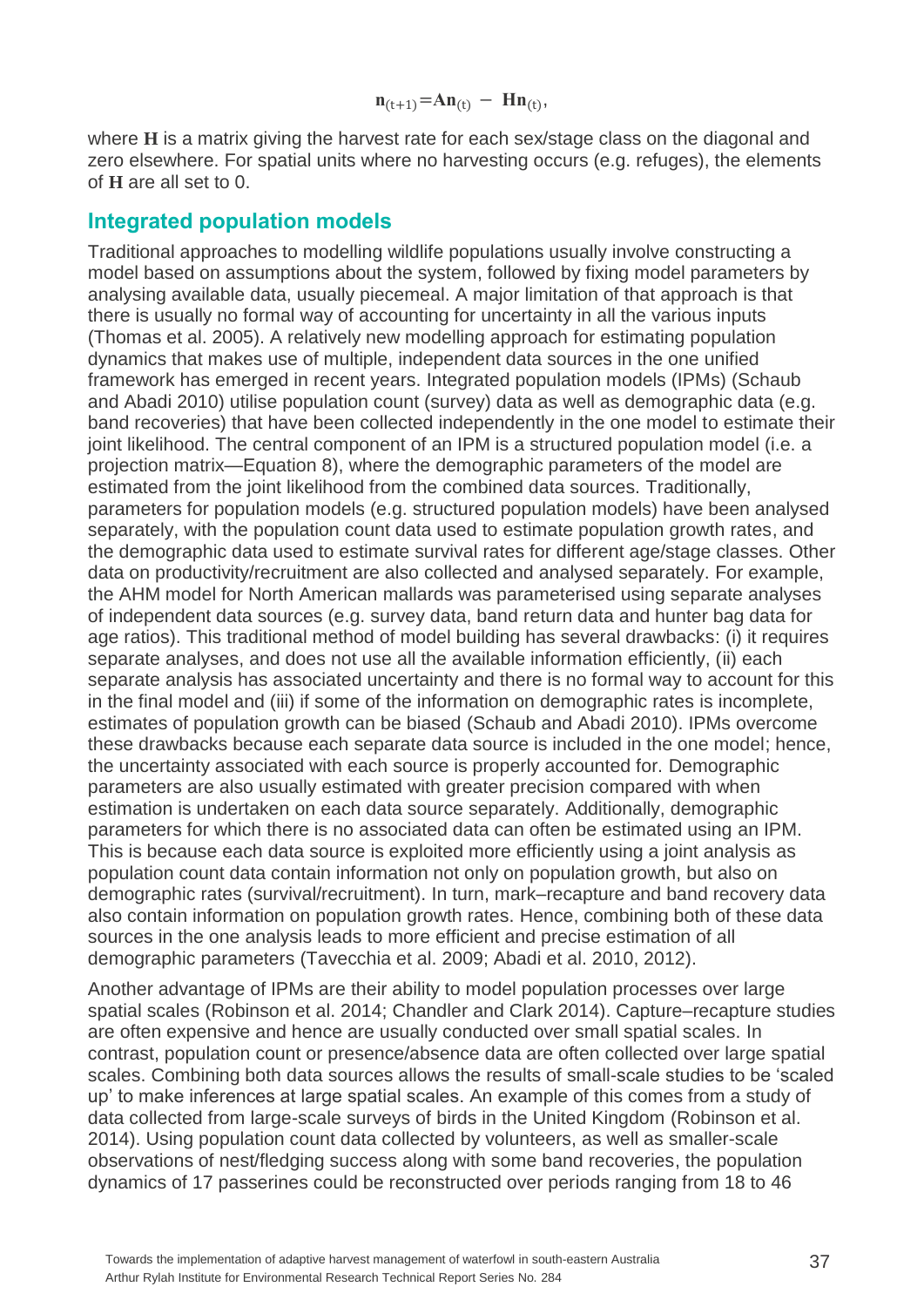years. In addition, rigorous inferences could be made on unobserved quantities, such as unobserved age/stage classes or immigration rates (Schaub and Fletcher 2015).